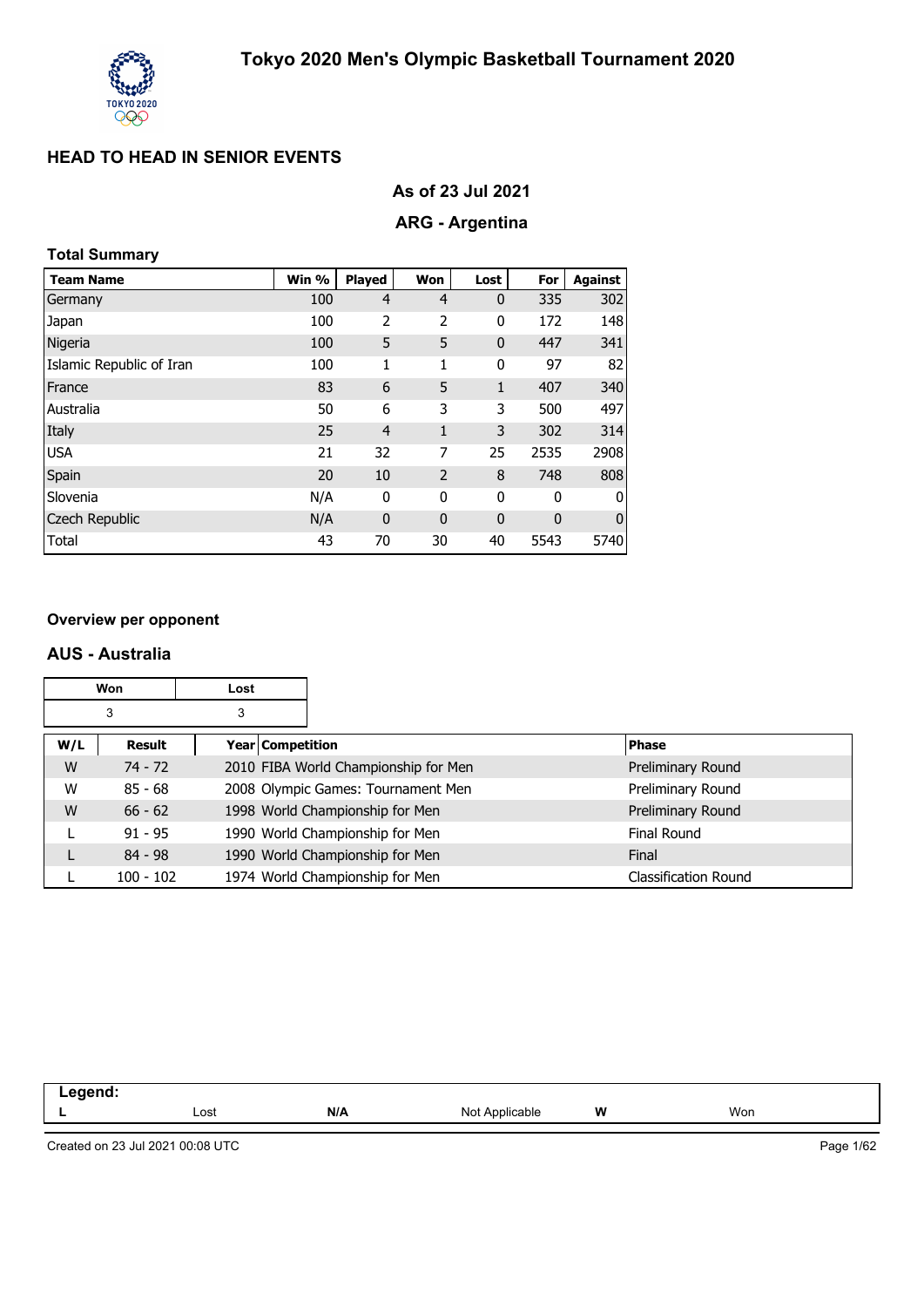

#### **As of 23 Jul 2021**

## **ARG - Argentina**

## **ESP - Spain**

|                     | Won<br>Lost |                  |                                        |                          |
|---------------------|-------------|------------------|----------------------------------------|--------------------------|
| $\overline{2}$<br>8 |             |                  |                                        |                          |
| W/L                 | Result      | Year Competition |                                        | <b>Phase</b>             |
| L                   | $75 - 95$   |                  | 2019 FIBA Basketball World Cup         | Final                    |
|                     | $73 - 92$   |                  | 2016 Olympic Games: Tournament for Men | Group Phase              |
| W                   | $86 - 81$   |                  | 2010 FIBA World Championship for Men   | Classification $(5 - 8)$ |
|                     | $74 - 75$   |                  | 2006 World Championship for Men        | Semi-Finals              |
| L                   | $76 - 87$   |                  | 2004 Olympic Games: Tournament for Men | Preliminary Round        |
|                     | $67 - 68$   |                  | 1998 World Championship for Men        | Preliminary Round        |
|                     | $64 - 77$   |                  | 1998 World Championship for Men        | Semi-Finals              |
|                     | $70 - 72$   |                  | 1994 World Championship for Men        | <b>Quarter-Finals</b>    |
| W                   | $74 - 65$   |                  | 1994 World Championship for Men        | <b>Final Round</b>       |
|                     | $89 - 96$   |                  | 1974 World Championship for Men        | Preliminary Round        |

#### **FRA - France**

|     | Won       | Lost |                  |                                        |                      |
|-----|-----------|------|------------------|----------------------------------------|----------------------|
|     | 5         |      |                  |                                        |                      |
| W/L | Result    |      | Year Competition |                                        | <b>Phase</b>         |
| W   | $80 - 66$ |      |                  | 2019 FIBA Basketball World Cup         | Semi-Finals          |
|     | $64 - 71$ |      |                  | 2012 Olympic Games: Tournament for Men | Preliminary Round    |
| W   | $80 - 70$ |      |                  | 2006 World Championship for Men        | Preliminary Round    |
| W   | $61 - 52$ |      |                  | 1952 Olympic Games: Tournament for Men | Second Round         |
| W   | $56 - 40$ |      |                  | 1950 World Championship for Men        | Preliminary Round II |
| W   | $66 - 41$ |      |                  | 1950 World Championship for Men        | <b>Final Round</b>   |

### **GER - Germany**

|        | Won<br>Lost |  |                                 |                                      |                    |
|--------|-------------|--|---------------------------------|--------------------------------------|--------------------|
| 0<br>4 |             |  |                                 |                                      |                    |
| W/L    | Result      |  | Year Competition                |                                      | <b>Phase</b>       |
| W      | $78 - 74$   |  |                                 | 2010 FIBA World Championship for Men | Preliminary Round  |
| W      | $86 - 77$   |  | 2002 World Championship for Men |                                      | Eighth-Final Round |
| W      | $86 - 80$   |  | 2002 World Championship for Men |                                      | Semi-Final Round   |
| W      | $85 - 71$   |  | 1994 World Championship for Men |                                      | Semi-Finals        |
|        |             |  |                                 |                                      |                    |

| . . |      |     |                |   |     |
|-----|------|-----|----------------|---|-----|
| -   | Lost | N/A | N٢<br>⊣חי<br>w | W | Won |
|     |      |     |                |   |     |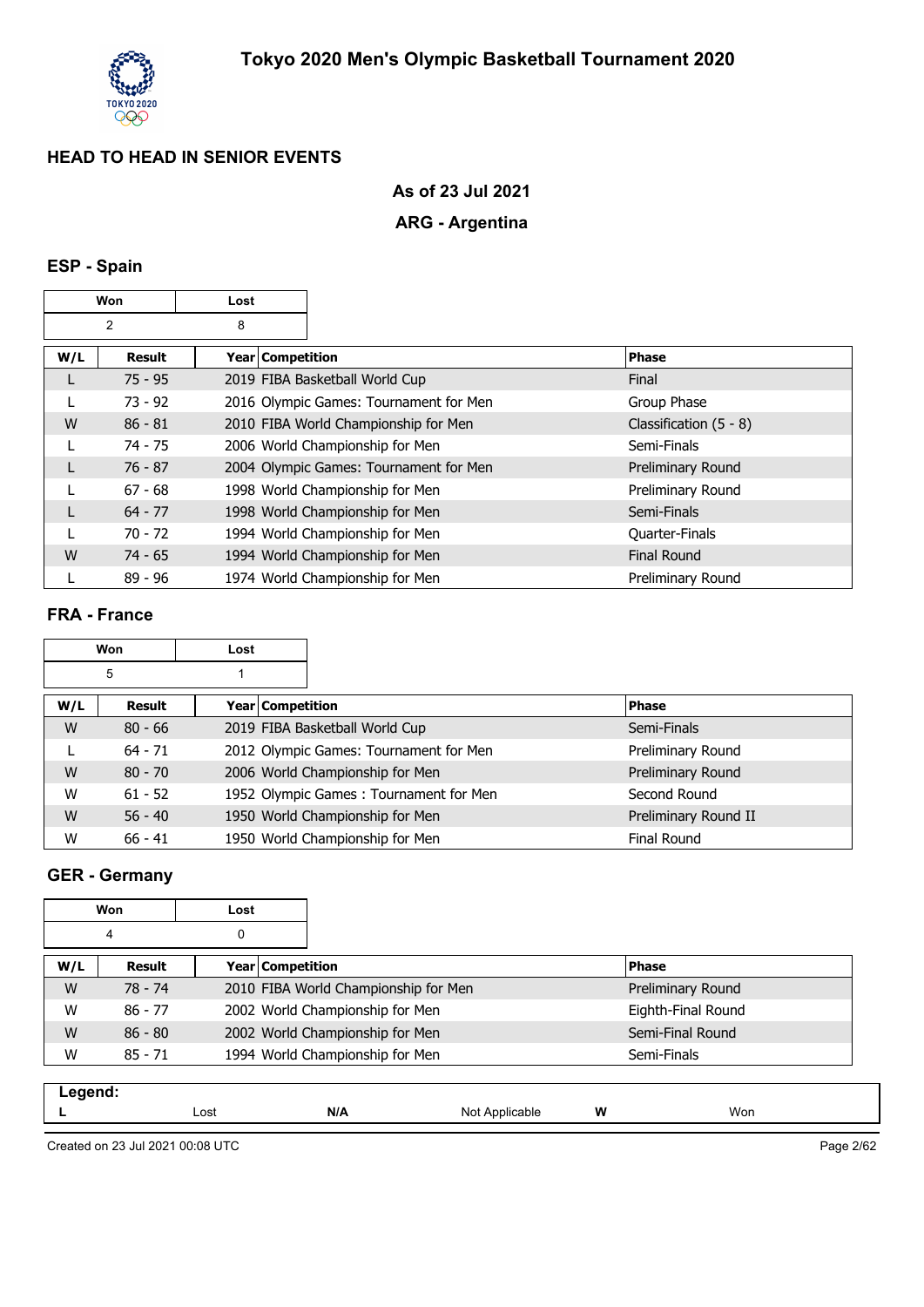

## **As of 23 Jul 2021**

## **ARG - Argentina**

## **IRI - Islamic Republic of Iran**

|     | Won       | Lost             |                                    |  |
|-----|-----------|------------------|------------------------------------|--|
|     |           |                  |                                    |  |
| W/L | Result    | Year Competition |                                    |  |
| W   | $97 - 82$ |                  | 2008 Olympic Games: Tournament Men |  |

## **ITA - Italy**

|     | Won       | Lost |                  |                                        |                   |
|-----|-----------|------|------------------|----------------------------------------|-------------------|
|     |           | 3    |                  |                                        |                   |
| W/L | Result    |      | Year Competition |                                        | <b>Phase</b>      |
| L   | $75 - 76$ |      |                  | 2004 Olympic Games: Tournament for Men | Preliminary Round |
| W   | $84 - 69$ |      |                  | 2004 Olympic Games: Tournament for Men | <b>Finals</b>     |
|     | $70 - 78$ |      |                  | 1986 World Championship for Men        | Semi-Final Round  |
|     | $73 - 91$ |      |                  | 1963 World Championship for Men        | Preliminary Round |

## **JPN - Japan**

|     | Won        | Lost |                         |                                 |                             |
|-----|------------|------|-------------------------|---------------------------------|-----------------------------|
|     |            |      |                         |                                 |                             |
| W/L | Result     |      | <b>Year Competition</b> |                                 | <b>Phase</b>                |
| W   | $69 - 63$  |      |                         | 1967 World Championship for Men | Preliminary Round           |
| W   | $103 - 85$ |      |                         | 1963 World Championship for Men | <b>Classification Round</b> |

## **NGR - Nigeria**

|        | Won       | Lost |                  |                                        |                    |
|--------|-----------|------|------------------|----------------------------------------|--------------------|
| 5<br>0 |           |      |                  |                                        |                    |
| W/L    | Result    |      | Year Competition |                                        | <b>Phase</b>       |
| W      | $94 - 81$ |      |                  | 2019 FIBA Basketball World Cup         | <b>First Round</b> |
| W      | $94 - 66$ |      |                  | 2016 Olympic Games: Tournament for Men | Group Phase        |
| W      | $93 - 79$ |      |                  | 2012 Olympic Games: Tournament for Men | Preliminary Round  |
| W      | $98 - 64$ |      |                  | 2006 World Championship for Men        | Preliminary Round  |
| W      | $68 - 51$ |      |                  | 1998 World Championship for Men        | Preliminary Round  |

| -- 3 |      |     |                      |   |     |  |
|------|------|-----|----------------------|---|-----|--|
| --   | Lost | N/A | Ñ∩<br>≎able<br>11011 | W | Won |  |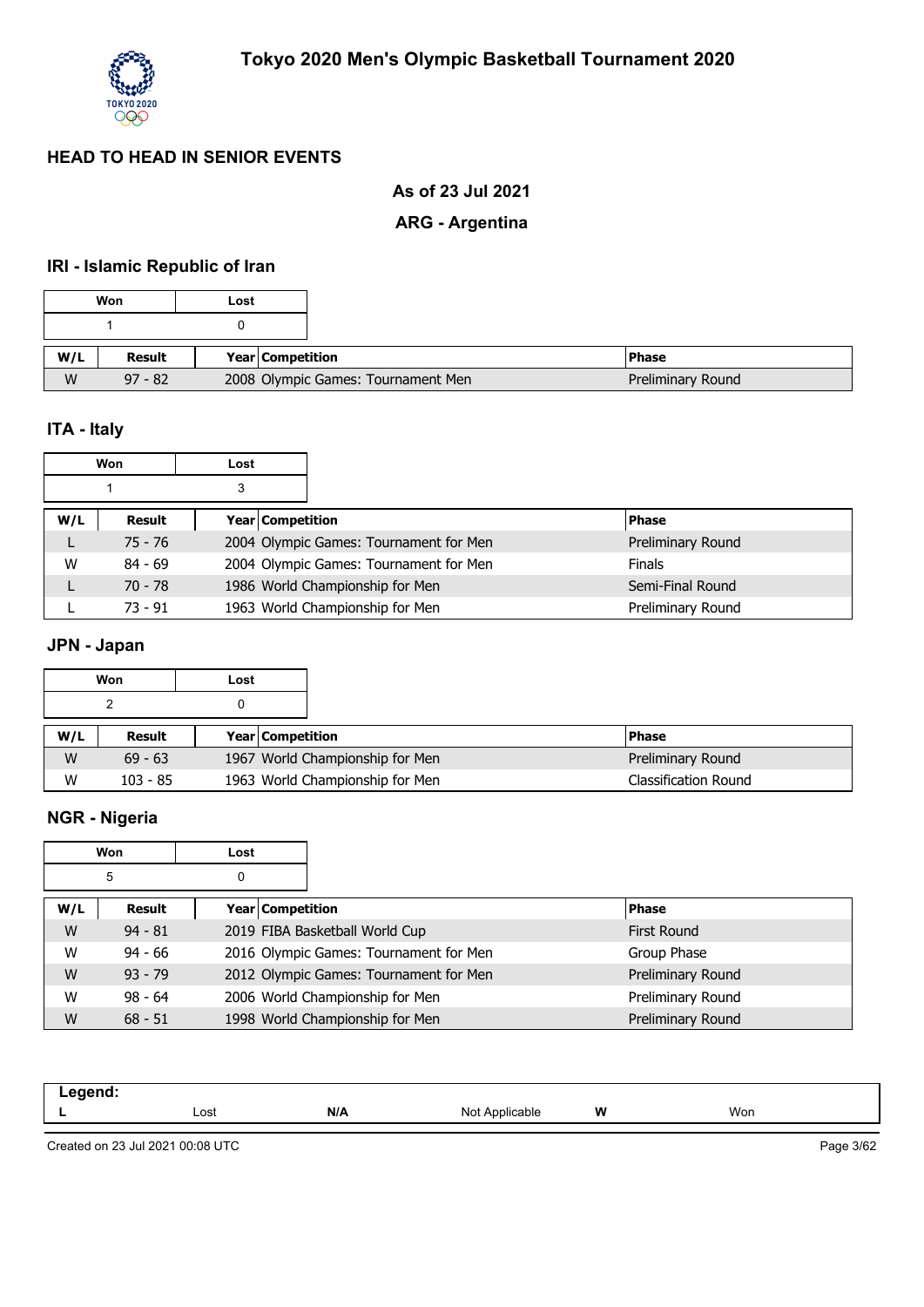

### **As of 23 Jul 2021**

## **ARG - Argentina**

#### **USA - USA**

|         | Won            | Lost               |                                         |                                                         |                     |
|---------|----------------|--------------------|-----------------------------------------|---------------------------------------------------------|---------------------|
|         | $\overline{7}$ | 25                 |                                         |                                                         |                     |
| W/L     | <b>Result</b>  | Year Competition   |                                         |                                                         | <b>Phase</b>        |
| L       | $83 - 84$      |                    |                                         | 2019 FIBA Basketball World Cup 2019 Americas Qualifiers | 2nd Round           |
| W       | $80 - 63$      |                    |                                         | 2019 FIBA Basketball World Cup 2019 Americas Qualifiers | 2nd Round           |
| L       | $76 - 81$      | 2017 FIBA AmeriCup |                                         |                                                         | Final               |
|         | $78 - 105$     |                    | 2016 Olympic Games: Tournament for Men  |                                                         | Quarter Finals      |
| L       | $97 - 126$     |                    | 2012 Olympic Games: Tournament for Men  |                                                         | Preliminary Round   |
| L       | $83 - 109$     |                    | 2012 Olympic Games: Tournament for Men  |                                                         | Semi-Finals         |
| L       | $81 - 101$     |                    | 2008 Olympic Games: Tournament Men      |                                                         | Semi-Finals         |
| L       | $76 - 91$      | 2007<br>Tournament |                                         | FIBA Americas Championship for Men/Olympic Qualifying   | Quarter Final Round |
| L       | $81 - 118$     | 2007<br>Tournament |                                         | FIBA Americas Championship for Men/Olympic Qualifying   | <b>Final Round</b>  |
| L       | $81 - 96$      |                    | 2006 World Championship for Men         |                                                         | Finals              |
| W       | $84 - 67$      |                    | 2005 FIBA Americas Championship for Men |                                                         | Quarter Final Round |
| W       | $89 - 81$      |                    | 2004 Olympic Games: Tournament for Men  |                                                         | Semi-Finals         |
| L       | $86 - 94$      |                    | 2003 FIBA Americas Championship for Men |                                                         | Quarter Finals      |
| L       | $73 - 106$     |                    | 2003 FIBA Americas Championship for Men |                                                         | Final Round         |
| W       | $87 - 80$      |                    | 2002 World Championship for Men         |                                                         | Eighth-Final Round  |
| W       | $108 - 69$     |                    | 2001 FIBA Americas Championship for Men |                                                         | Preliminary Round   |
| L       | $72 - 103$     |                    | 1999 FIBA Americas Championship for Men |                                                         | Preliminary Round   |
|         | $59 - 88$      |                    | 1999 FIBA Americas Championship for Men |                                                         | Semi-Finals         |
| L       | $74 - 87$      |                    | 1998 World Championship for Men         |                                                         | Eighth-Final Round  |
| L       | $78 - 91$      |                    | 1997 FIBA Americas Championship for Men |                                                         | Semi-Finals         |
| L       | $68 - 96$      |                    | 1996 Olympic Games: Tournament for Men  |                                                         | Preliminary Round   |
| L       | $107 - 123$    |                    | 1993 FIBA Americas Champioship for Men  |                                                         | Semifinal Round     |
| L       | $87 - 128$     |                    | 1992 FIBA Americas Championship for Men |                                                         | Qualifying Round    |
| L       | $100 - 104$    |                    | 1990 World Championship for Men         |                                                         | Final Round         |
| W       | $74 - 70$      |                    | 1986 World Championship for Men         |                                                         | Semi-Final Round    |
|         | $86 - 109$     |                    | 1974 World Championship for Men         |                                                         | Preliminary Round   |
| L       | $66 - 76$      |                    | 1967 World Championship for Men         |                                                         | <b>Final Round</b>  |
| L       | $51 - 81$      |                    | 1963 World Championship for Men         |                                                         | Preliminary Round   |
| L       | $73 - 87$      |                    | 1959 World Championship for Men         |                                                         | Preliminary Round   |
| L       | $76 - 85$      |                    | 1952 Olympic Games: Tournament for Men  |                                                         | Semi-Final Round    |
| W       | $64 - 50$      |                    | 1950 World Championship for Men         |                                                         | Final Round         |
| Legend: |                |                    |                                         |                                                         |                     |
|         |                | Lost               | N/A                                     | Not Applicable                                          | Won<br>W            |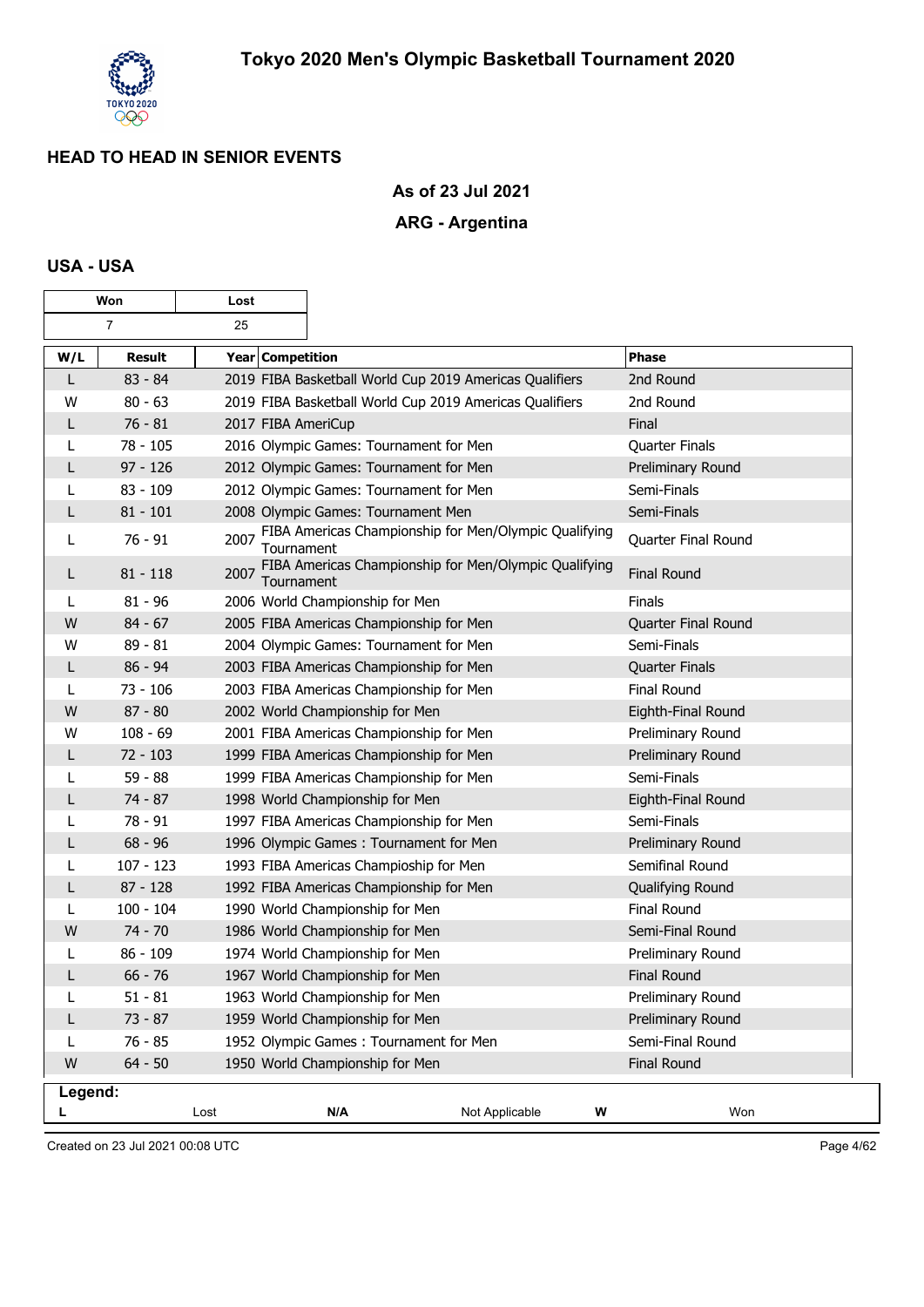

## **As of 23 Jul 2021**

## **ARG - Argentina**

### **USA - USA**

| 1948 Olympic Games: Tournament for Men |
|----------------------------------------|

| $-$ - $  -$<br>. <del>-</del> >g>---- |      |     |                          |   |     |  |
|---------------------------------------|------|-----|--------------------------|---|-----|--|
|                                       | Lost | N/A | Applicable<br>ו חו<br>,, | W | Won |  |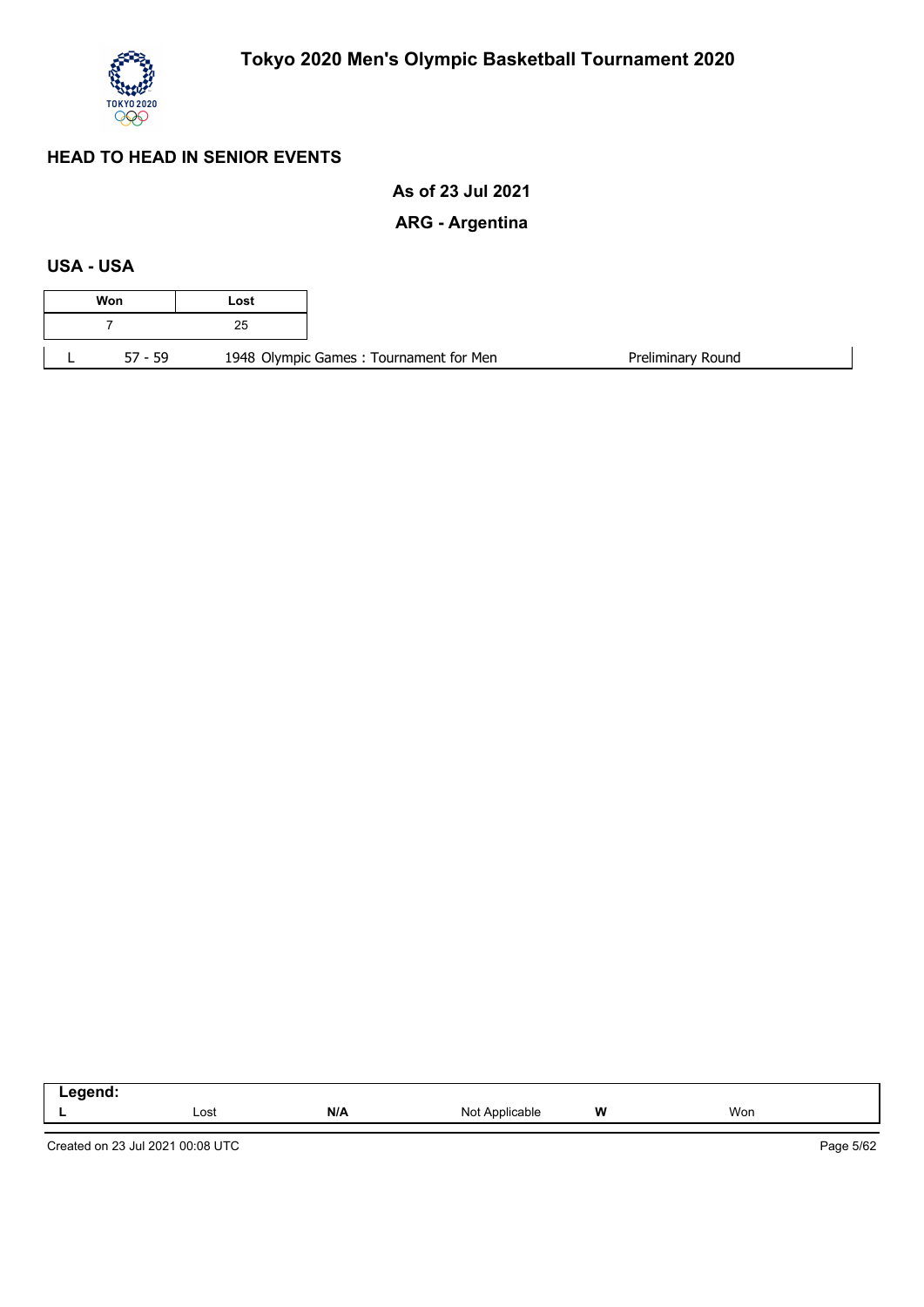

| As of 23 Jul 2021 |  |  |  |
|-------------------|--|--|--|
|-------------------|--|--|--|

#### **AUS - Australia**

#### **Total Summary**

| <b>Team Name</b>         | Win %       | <b>Played</b>  | Won            | Lost           | For  | Against |
|--------------------------|-------------|----------------|----------------|----------------|------|---------|
| Germany                  | 100         | 5              | 5              | $\mathbf 0$    | 407  | 335     |
| Nigeria                  | 100         | 1              | 1              | 0              | 70   | 64      |
| Czech Republic           | 100         | 1              | 1              | $\mathbf 0$    | 82   | 70      |
| Japan                    | 83          | 6              | 5              | 1              | 517  | 417     |
| Islamic Republic of Iran | 75          | $\overline{4}$ | 3              | 1              | 335  | 256     |
| Argentina                | 50          | 6              | 3              | 3              | 497  | 500     |
| France                   | 50          | $\overline{4}$ | 2              | 2              | 298  | 307     |
| Italy                    | 33          | 6              | 2              | $\overline{a}$ | 461  | 492     |
| Spain                    | 22          | 9              | $\overline{2}$ | 7              | 744  | 776     |
| <b>USA</b>               | 0           | 15             | 0              | 15             | 1086 | 1464    |
| Slovenia                 | $\mathbf 0$ | 2              | $\mathbf{0}$   | 2              | 138  | 177     |
| Total                    | 41          | 59             | 24             | 35             | 4635 | 4858    |

#### **Overview per opponent**

#### **ARG - Argentina**

|     | Won         | Lost |                                      |                      |
|-----|-------------|------|--------------------------------------|----------------------|
|     | 3           | 3    |                                      |                      |
| W/L | Result      |      | Year   Competition                   | <b>Phase</b>         |
|     | $72 - 74$   |      | 2010 FIBA World Championship for Men | Preliminary Round    |
|     | $68 - 85$   |      | 2008 Olympic Games: Tournament Men   | Preliminary Round    |
| L   | $62 - 66$   |      | 1998 World Championship for Men      | Preliminary Round    |
| W   | $95 - 91$   |      | 1990 World Championship for Men      | Final Round          |
| W   | $98 - 84$   |      | 1990 World Championship for Men      | Final                |
| W   | $102 - 100$ |      | 1974 World Championship for Men      | Classification Round |

## **CZE - Czech Republic**

|     | Won       | Lost |                                |                |
|-----|-----------|------|--------------------------------|----------------|
|     |           |      |                                |                |
|     |           |      |                                |                |
| W/L | Result    |      | Year Competition               | <b>Phase</b>   |
| W   | $82 - 70$ |      | 2019 FIBA Basketball World Cup | Quarter-Finals |

| - - -- -<br>- 0 |      |     |                              |   |     |
|-----------------|------|-----|------------------------------|---|-----|
|                 | Lost | N/A | NM<br><b>Icable</b><br>1901r | W | Won |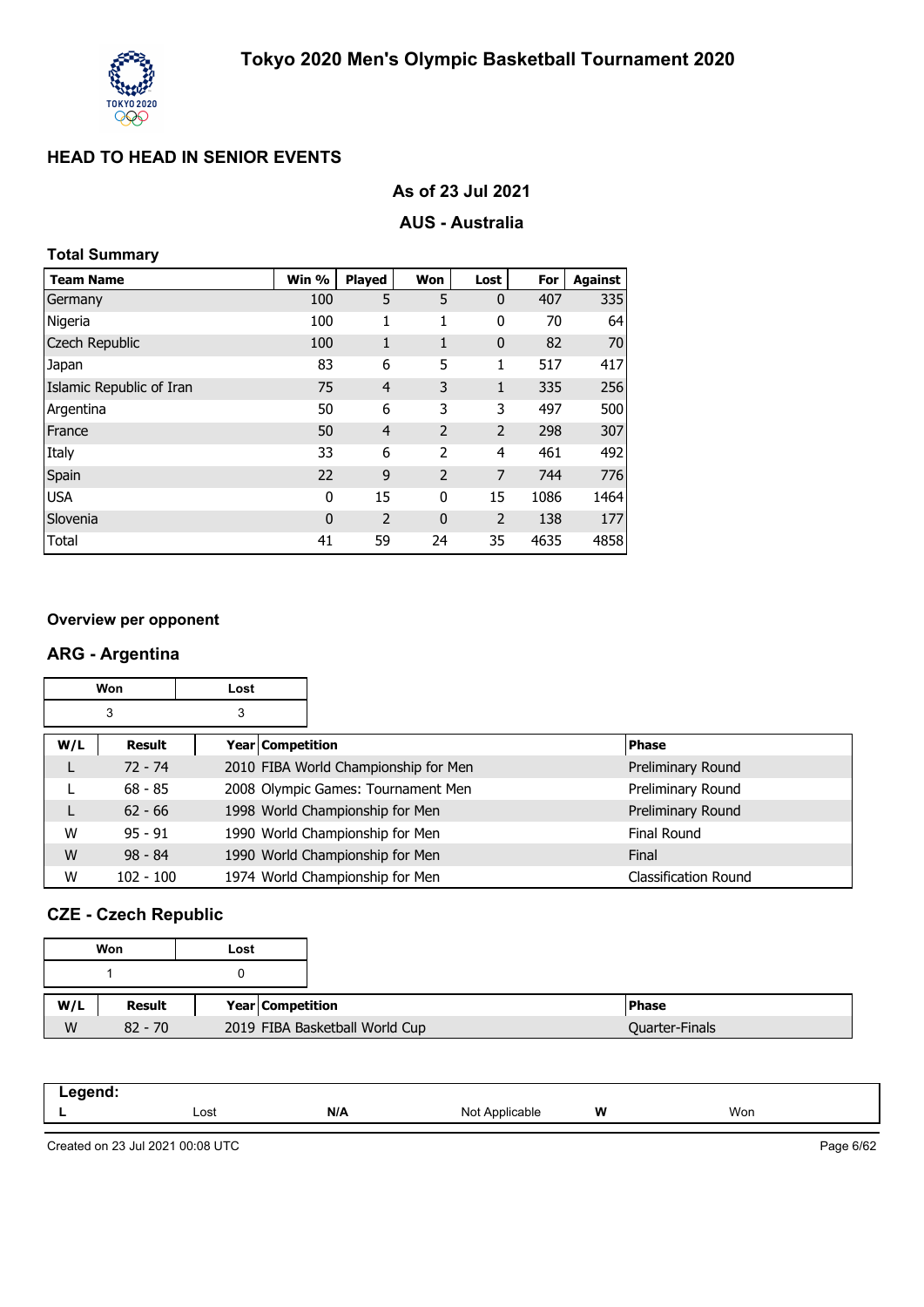

### **As of 23 Jul 2021**

#### **AUS - Australia**

## **ESP - Spain**

|     | Won<br>Lost |                    |                                        |                          |
|-----|-------------|--------------------|----------------------------------------|--------------------------|
|     | 2           | 7                  |                                        |                          |
| W/L | Result      | Year   Competition |                                        | <b>Phase</b>             |
| L   | $88 - 95$   |                    | 2019 FIBA Basketball World Cup         | Semi-Finals              |
|     | $88 - 89$   |                    | 2016 Olympic Games: Tournament for Men | Men's Bronze Medal Game  |
| L   | $70 - 82$   |                    | 2012 Olympic Games: Tournament for Men | Preliminary Round        |
| W   | $91 - 80$   |                    | 2000 Olympic Games: Tournament for Men | Preliminary Round        |
| L   | $76 - 77$   |                    | 1998 World Championship for Men        | Preliminary Round        |
| W   | $77 - 74$   |                    | 1988 Olympic Games: Tournament for Men | Quarter-Finals           |
| L   | $93 - 101$  |                    | 1984 Olympic Games: Tournament for Men | Quarter-Finals           |
|     | $87 - 99$   |                    | 1982 World Championship for Men        | Final Round              |
|     | $74 - 79$   |                    | 1972 Olympic Games: Tournament for Men | <b>Preliminary Round</b> |

#### **FRA - France**

|     | Won        | Lost |                         |                                        |                |
|-----|------------|------|-------------------------|----------------------------------------|----------------|
|     | 2          |      |                         |                                        |                |
| W/L | Result     |      | <b>Year Competition</b> |                                        | <b>Phase</b>   |
|     | $59 - 67$  |      |                         | 2019 FIBA Basketball World Cup         | 3rd Place Game |
| W   | $100 - 98$ |      |                         | 2019 FIBA Basketball World Cup         | Second Round   |
| W   | $87 - 66$  |      |                         | 2016 Olympic Games: Tournament for Men | Group Phase    |
|     | $52 - 76$  |      |                         | 2000 Olympic Games: Tournament for Men | Semi-Finals    |

## **GER - Germany**

|     | Won        | Lost             |                                        |                             |
|-----|------------|------------------|----------------------------------------|-----------------------------|
|     | 5          | 0                |                                        |                             |
| W/L | Result     | Year Competition |                                        | <b>Phase</b>                |
| W   | $78 - 43$  |                  | 2010 FIBA World Championship for Men   | Preliminary Round           |
| W   | $109 - 79$ |                  | 1992 Olympic Games: Tournament for Men | Semi-Finals                 |
| W   | $67 - 66$  |                  | 1984 Olympic Games: Tournament for Men | Preliminary Round           |
| W   | $83 - 78$  |                  | 1984 Olympic Games: Tournament for Men | <b>Classification Round</b> |
| W   | $70 - 69$  |                  | 1972 Olympic Games: Tournament for Men | Semi-Final Round            |

| - - - - - - |      |     |                          |   |     |  |
|-------------|------|-----|--------------------------|---|-----|--|
| -           | Lost | N/A | Not A<br>ible<br>$\cdot$ | W | Won |  |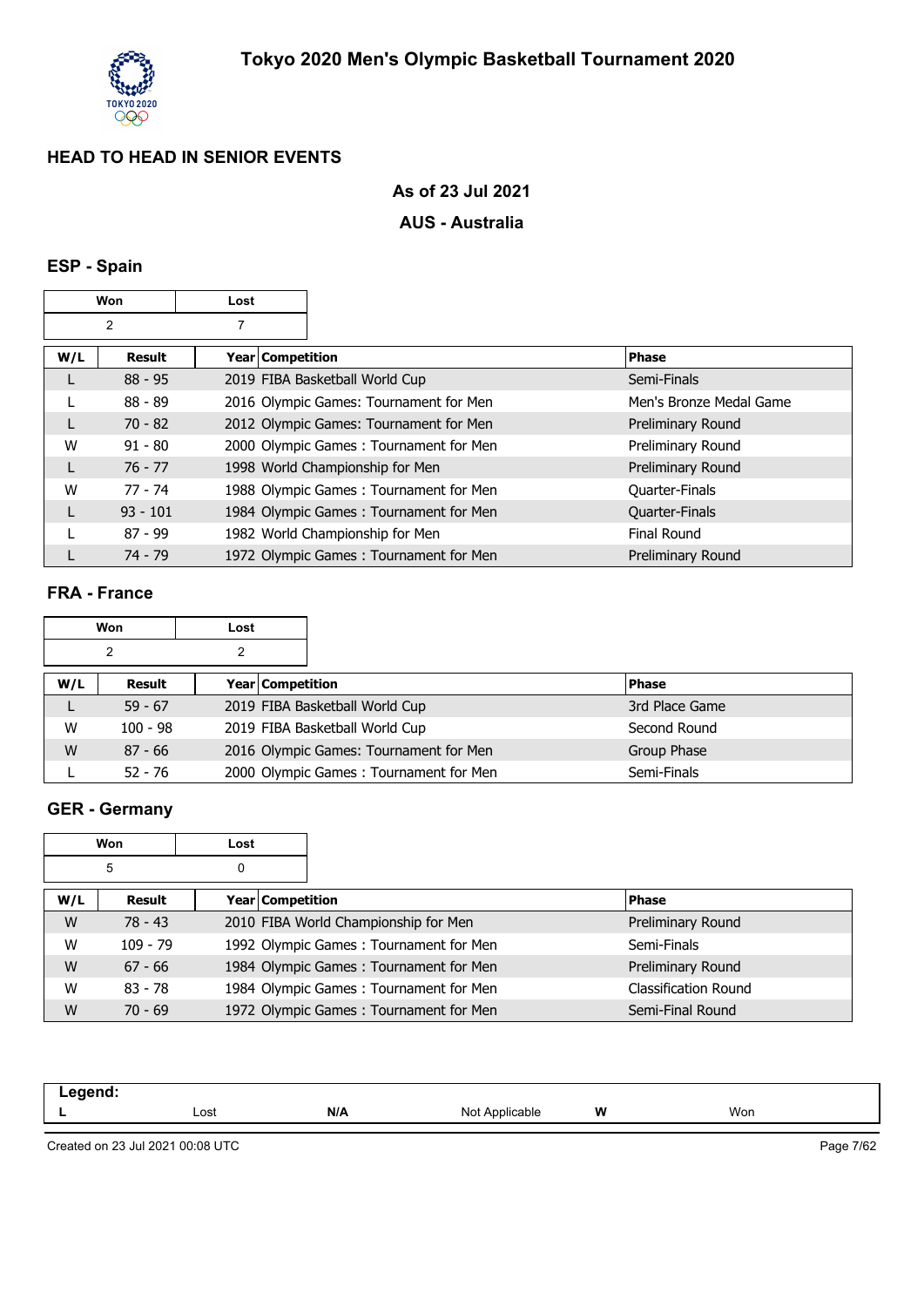

## **As of 23 Jul 2021**

#### **AUS - Australia**

## **IRI - Islamic Republic of Iran**

| Won |            | Lost               |                                                      |                   |
|-----|------------|--------------------|------------------------------------------------------|-------------------|
| 3   |            |                    |                                                      |                   |
| W/L | Result     | Year Competition   |                                                      | <b>Phase</b>      |
|     | 74 - 85    |                    | 2019 FIBA Basketball World Cup 2019 Asian Qualifiers | 2nd Round         |
| W   | 76 - 47    |                    | 2019 FIBA Basketball World Cup 2019 Asian Qualifiers | 2nd Round         |
| W   | $79 - 56$  | 2017 FIBA Asia Cup |                                                      | Final             |
| W   | $106 - 68$ |                    | 2008 Olympic Games: Tournament Men                   | Preliminary Round |

## **ITA - Italy**

| Won<br>Lost |           |   |                    |                                        |  |                       |
|-------------|-----------|---|--------------------|----------------------------------------|--|-----------------------|
|             | 2         | 4 |                    |                                        |  |                       |
| W/L         | Result    |   | Year   Competition |                                        |  | <b>Phase</b>          |
| W           | $65 - 62$ |   |                    | 2000 Olympic Games: Tournament for Men |  | <b>Quarter-Finals</b> |
|             | $89 - 94$ |   |                    | 1990 World Championship for Men        |  | Preliminary Round     |
| L           | $82 - 93$ |   |                    | 1984 Olympic Games: Tournament for Men |  | Preliminary Round     |
| W           | $84 - 77$ |   |                    | 1980 Olympic Games: Tournament for Men |  | Preliminary Round     |
| L           | $69 - 87$ |   |                    | 1978 World Championship for Men        |  | Semi-Final Round      |
|             | $72 - 79$ |   |                    | 1976 Olympic Games: Tournament for Men |  | Semi-Final Round      |

## **JPN - Japan**

|     | <b>Won</b> | Lost               |                                                      |                    |  |
|-----|------------|--------------------|------------------------------------------------------|--------------------|--|
|     | 5          |                    |                                                      |                    |  |
| W/L | Result     | Year   Competition |                                                      | <b>Phase</b>       |  |
| W   | $82 - 58$  |                    | 2019 FIBA Basketball World Cup 2019 Asian Qualifiers | 1st Round          |  |
|     | 78 - 79    |                    | 2019 FIBA Basketball World Cup 2019 Asian Qualifiers | 1st Round          |  |
| W   | $84 - 68$  | 2017 FIBA Asia Cup |                                                      | Group Phase        |  |
| W   | $117 - 79$ |                    | 1976 Olympic Games: Tournament for Men               | Preliminary Round  |  |
| W   | $92 - 76$  |                    | 1972 Olympic Games: Tournament for Men               | Preliminary Round  |  |
| W   | $64 - 57$  |                    | 1964 Olympic Games: Tournament for Men               | <b>Final Round</b> |  |

| .<br>-- |      |     |                   |   |     |  |
|---------|------|-----|-------------------|---|-----|--|
|         | Lost | N/A | Not<br>Applicable | W | Won |  |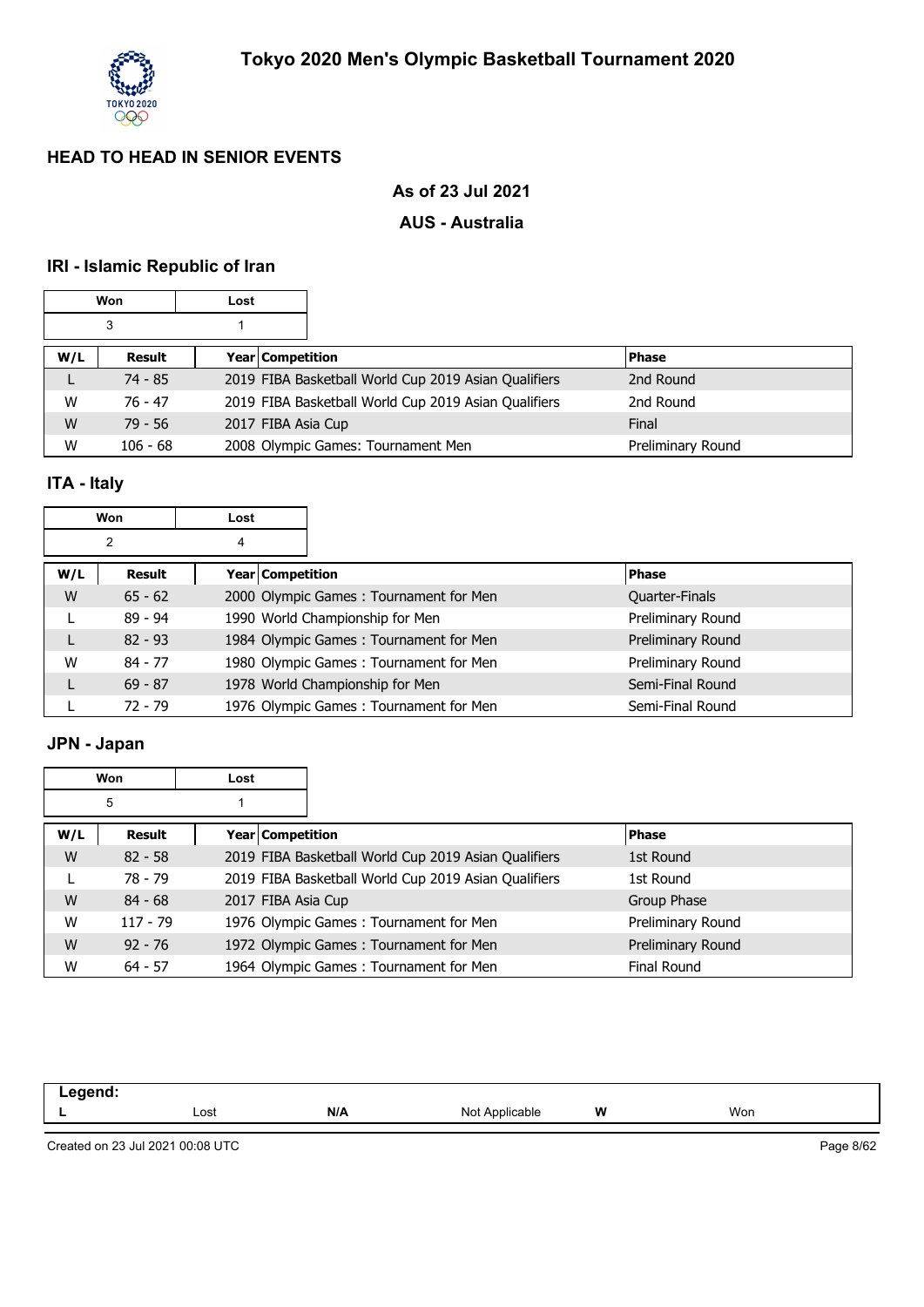

### **As of 23 Jul 2021**

#### **AUS - Australia**

## **NGR - Nigeria**

#### **SLO - Slovenia**

|     | Won       | Lost                    |                                      |              |
|-----|-----------|-------------------------|--------------------------------------|--------------|
|     |           |                         |                                      |              |
| W/L | Result    | <b>Year Competition</b> |                                      | <b>Phase</b> |
|     | $80 - 90$ |                         | 2014 FIBA Basketball World Cup       | Group Phase  |
|     | $58 - 87$ |                         | 2010 FIBA World Championship for Men | Eight-Finals |

#### **USA - USA**

| Won<br>Lost |               |                    |                                        |                    |
|-------------|---------------|--------------------|----------------------------------------|--------------------|
| 15<br>0     |               |                    |                                        |                    |
| W/L         | <b>Result</b> | Year   Competition |                                        | <b>Phase</b>       |
| L           | $88 - 98$     |                    | 2016 Olympic Games: Tournament for Men | Group Phase        |
| L           | $86 - 119$    |                    | 2012 Olympic Games: Tournament for Men | Quarter-Final      |
| L           | $85 - 116$    |                    | 2008 Olympic Games: Tournament Men     | Quarter-Finals     |
|             | $73 - 113$    |                    | 2006 World Championship for Men        | Eight-Finals       |
| L           | $79 - 89$     |                    | 2004 Olympic Games: Tournament for Men | Preliminary Round  |
|             | 78 - 96       |                    | 1998 World Championship for Men        | Eighth-Final Round |
| L           | $73 - 101$    |                    | 1996 Olympic Games: Tournament for Men | Semi-Finals        |
|             | 74 - 130      |                    | 1994 World Championship for Men        | Quarter-Finals     |
| L           | $78 - 79$     |                    | 1990 World Championship for Men        | <b>Final Round</b> |
|             | $49 - 78$     |                    | 1988 Olympic Games: Tournament for Men | <b>Finals</b>      |
|             | $86 - 110$    |                    | 1982 World Championship for Men        | <b>Final Round</b> |
|             | $75 - 77$     |                    | 1978 World Championship for Men        | Preliminary Round  |
|             | $55 - 81$     |                    | 1972 Olympic Games: Tournament for Men | Preliminary Round  |
|             | $62 - 99$     |                    | 1970 World Championship for Men        | Preliminary Round  |
|             | $45 - 78$     |                    | 1964 Olympic Games: Tournament for Men | Preliminary Round  |

| - | Lost | N/A | ۱۸۱<br>able<br><u>ו זיטונ</u> | W | Won |  |
|---|------|-----|-------------------------------|---|-----|--|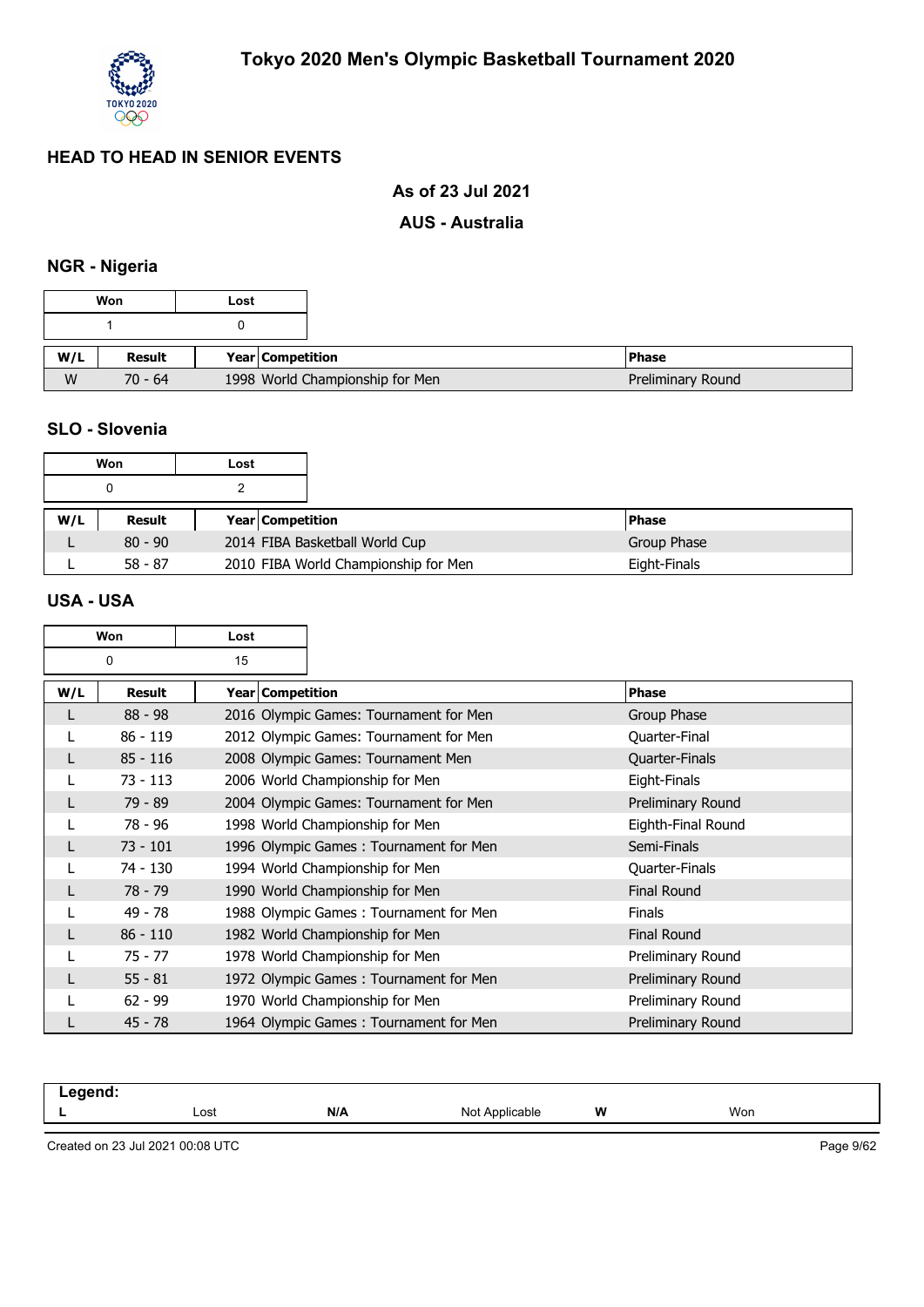

#### **As of 23 Jul 2021**

#### **CZE - Czech Republic**

#### **Total Summary**

| <b>Team Name</b>         | Win %        | Played         | Won            | Lost           | For         | <b>Against</b> |
|--------------------------|--------------|----------------|----------------|----------------|-------------|----------------|
| Japan                    | 100          | $\overline{2}$ | $\overline{2}$ | $\mathbf 0$    | 176         | 147            |
| France                   | 42           | 7              | 3              | 4              | 549         | 597            |
| Germany                  | 33           | 3              | 1              | $\overline{2}$ | 230         | 239            |
| Spain                    | 33           | 6              | 2              | $\overline{4}$ | 398         | 495            |
| Slovenia                 | 28           | $\overline{7}$ | $\overline{2}$ | 5              | 494         | 555            |
| <b>USA</b>               | 0            | 1              | 0              | 1              | 67          | 88             |
| Italy                    | $\mathbf{0}$ | 12             | $\mathbf{0}$   | 12             | 767         | 938            |
| Australia                | $\mathbf 0$  | 1              | 0              | 1              | 70          | 82             |
| Argentina                | N/A          | $\mathbf{0}$   | $\mathbf 0$    | $\mathbf 0$    | $\mathbf 0$ | $\bf{0}$       |
| Nigeria                  | N/A          | 0              | 0              | 0              | 0           | 0              |
| Islamic Republic of Iran | N/A          | $\mathbf 0$    | $\mathbf 0$    | $\mathbf 0$    | 0           | $\mathbf 0$    |
| Total                    | 26           | 39             | 10             | 29             | 2751        | 3141           |

#### **Overview per opponent**

#### **AUS - Australia**

|     | Won       | Lost             |                                |
|-----|-----------|------------------|--------------------------------|
|     |           |                  |                                |
| W/L | Result    | Year Competition |                                |
|     | $70 - 82$ |                  | 2019 FIBA Basketball World Cup |

# **ESP - Spain**

| Won<br>Lost |            |   |                  |                                                       |                    |
|-------------|------------|---|------------------|-------------------------------------------------------|--------------------|
|             | 2          | 4 |                  |                                                       |                    |
| W/L         | Result     |   | Year Competition |                                                       | <b>Phase</b>       |
|             | $56 - 93$  |   |                  | 2017 FIBA EuroBasket                                  | Group Phase        |
|             | $39 - 60$  |   | 2013 EuroBasket  |                                                       | First Round        |
| L           | $67 - 107$ |   |                  | 1995 European Championship for Men - Semi-Final Round | Group Phase        |
|             | 78 - 80    |   |                  | 1995 European Championship for Men - Semi-Final Round | Group Phase        |
| W           | $70 - 68$  |   |                  | 1980 European Olympic Qualifying Tournament for Men   | <b>Final Round</b> |
| W           | $88 - 87$  |   |                  | 1972 European Olympic Qualifying Tournament for Men   | <b>Final Round</b> |

| . <del>.</del> |      |     |                                |   |     |  |
|----------------|------|-----|--------------------------------|---|-----|--|
| . .            | Lost | N/A | ⊸u∩t Annlicab'⊆<br>abie<br>ישו | W | Won |  |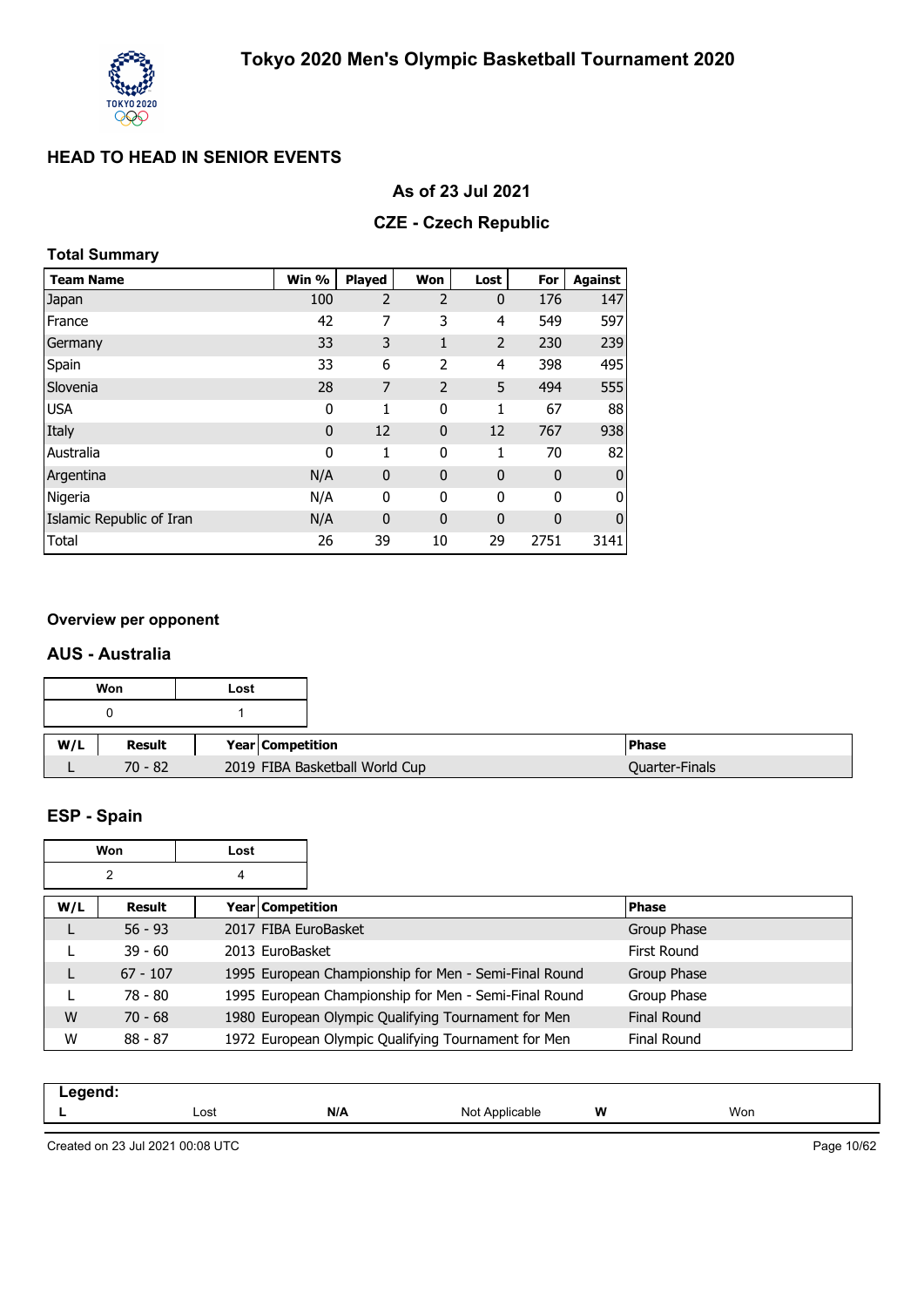

### **As of 23 Jul 2021**

## **CZE - Czech Republic**

#### **FRA - France**

|     | Won         | Lost |                    |                                                         |                   |
|-----|-------------|------|--------------------|---------------------------------------------------------|-------------------|
|     | 3           | 4    |                    |                                                         |                   |
| W/L | Result      |      | Year   Competition |                                                         | <b>Phase</b>      |
| L   | $66 - 82$   |      |                    | 2019 FIBA Basketball World Cup 2019 European Qualifiers | Second Round      |
|     | $65 - 79$   |      |                    | 2019 FIBA Basketball World Cup 2019 European Qualifiers | Second Round      |
| L   | $56 - 89$   |      | 2005 EuroBasket    |                                                         | Qualifying Round  |
|     | $95 - 104$  |      | 2005 EuroBasket    |                                                         | Qualifying Round  |
| W   | $114 - 112$ |      |                    | 1980 European Olympic Qualifying Tournament for Men     | Final Round       |
| W   | $79 - 77$   |      |                    | 1972 European Olympic Qualifying Tournament for Men     | Final Round       |
| W   | $74 - 54$   |      |                    | 1968 European Olympic Qualifying Tournament for Men     | Preliminary Round |

## **GER - Germany**

|     | Won       | Lost |                                                     |                    |
|-----|-----------|------|-----------------------------------------------------|--------------------|
|     |           |      |                                                     |                    |
| W/L | Result    |      | <b>Year Competition</b>                             | <b>Phase</b>       |
|     | $78 - 83$ |      | 2007 EuroBasket                                     | Preliminary Round  |
|     | $68 - 77$ |      | 1999 European Championship for Men                  | Preliminary Round  |
| W   | $84 - 79$ |      | 1980 European Olympic Qualifying Tournament for Men | <b>Final Round</b> |

| .  |      |     |                           |   |     |
|----|------|-----|---------------------------|---|-----|
| -- | Lost | N/A | Applicable<br>N∩t<br>ັ∙ບເ | W | Won |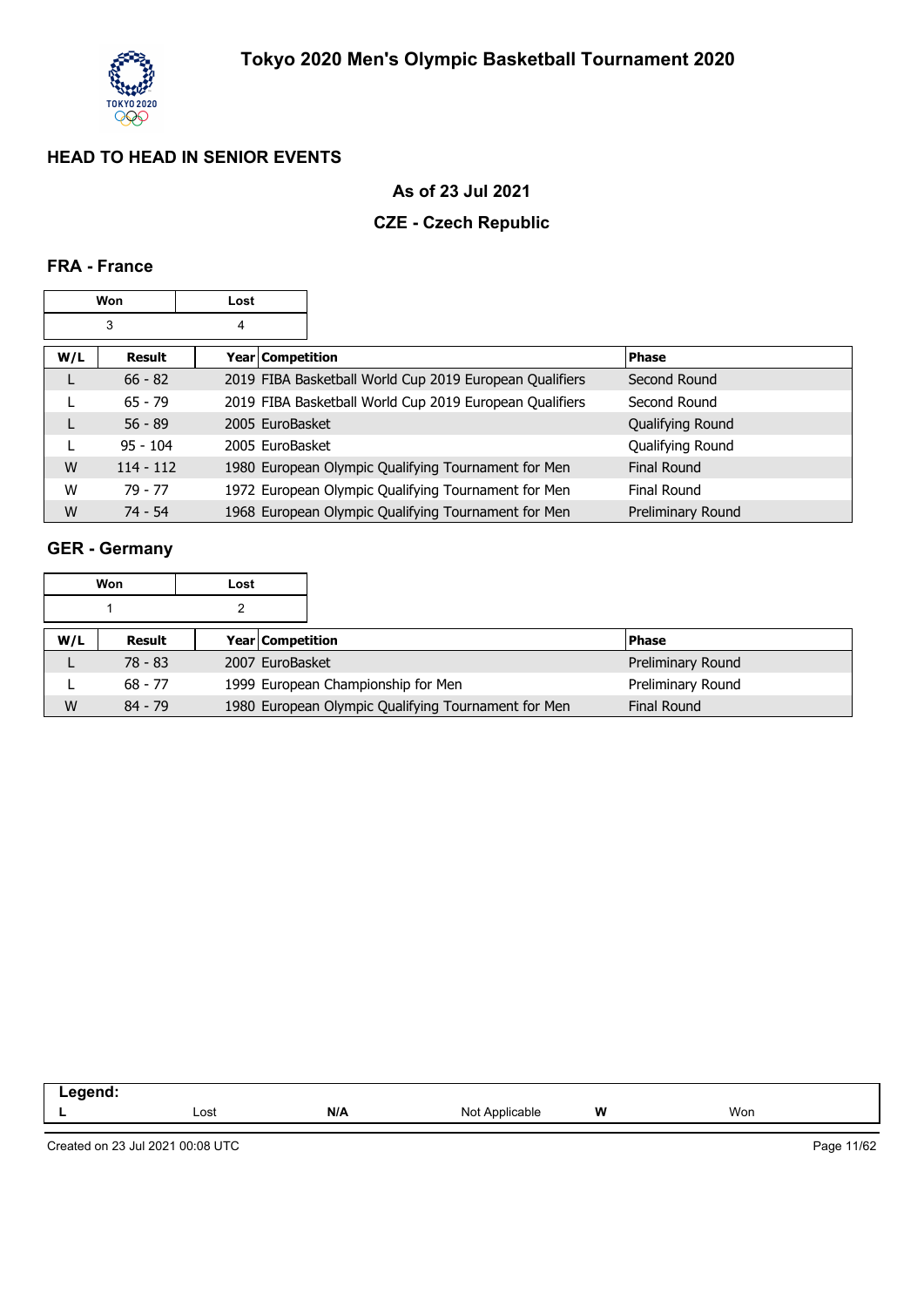

### **As of 23 Jul 2021**

#### **CZE - Czech Republic**

## **ITA - Italy**

| Won<br>Lost |           |                  |                                                       |                          |
|-------------|-----------|------------------|-------------------------------------------------------|--------------------------|
|             | 0         | 12               |                                                       |                          |
| W/L         | Result    | Year Competition |                                                       | <b>Phase</b>             |
| L           | $70 - 85$ | 2015 EuroBasket  |                                                       | Classification Games 5-8 |
|             | $56 - 68$ |                  | 2013 EuroBasket - Qualification Round                 | Qualifying Round         |
|             | $53 - 63$ |                  | 2013 EuroBasket - Qualification Round                 | Qualifying Round         |
|             | $75 - 81$ |                  | 2003 European Championship for Men - Semi-Final Round | First Leg                |
|             | $68 - 88$ |                  | 2003 European Championship for Men - Semi-Final Round | Second Leg               |
|             | $68 - 95$ |                  | 1999 European Championship for Men                    | Eighth-Final Round       |
|             | $63 - 79$ |                  | 1999 European Championship for Men - Semi-Final Round | Group Phase              |
|             | $60 - 84$ |                  | 1999 European Championship for Men - Semi-Final Round | Group Phase              |
|             | $68 - 77$ |                  | 1997 European Championship for Men - Semi-Final Round | Group Phase              |
|             | $53 - 65$ |                  | 1997 European Championship for Men - Semi-Final Round | Group Phase              |
|             | $69 - 76$ |                  | 1980 European Olympic Qualifying Tournament for Men   | <b>Final Round</b>       |
|             | 64 - 77   |                  | 1972 European Olympic Qualifying Tournament for Men   | <b>Final Round</b>       |

## **JPN - Japan**

|     | Won       | Lost |                  |                                 |                    |
|-----|-----------|------|------------------|---------------------------------|--------------------|
|     |           |      |                  |                                 |                    |
| W/L | Result    |      | Year Competition |                                 | <b>Phase</b>       |
| W   | $89 - 76$ |      |                  | 2019 FIBA Basketball World Cup  | <b>First Round</b> |
| W   | $87 - 71$ |      |                  | 2016 FIBA Qualifying Tournament | Group Phase        |

| . . |      |     |                                                                                                                                           |   |     |
|-----|------|-----|-------------------------------------------------------------------------------------------------------------------------------------------|---|-----|
| -   | Lost | N/A | Applicable<br>ורוח<br>and the contract of the contract of the contract of the contract of the contract of the contract of the contract of | W | Won |
|     |      |     |                                                                                                                                           |   |     |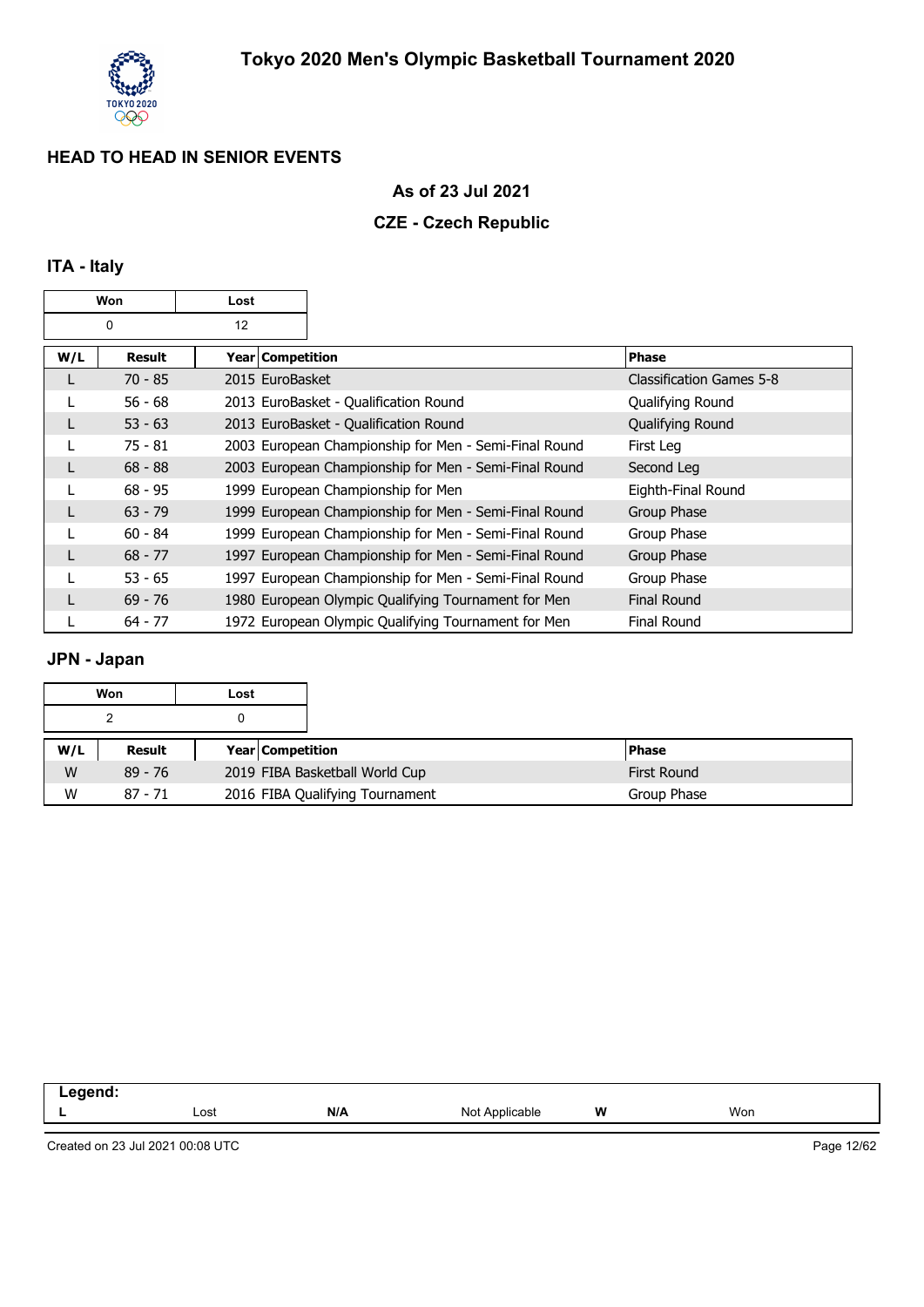

### **As of 23 Jul 2021**

## **CZE - Czech Republic**

#### **SLO - Slovenia**

|     | Won       | Lost             |                                                       |                    |
|-----|-----------|------------------|-------------------------------------------------------|--------------------|
|     | 2         | 5                |                                                       |                    |
| W/L | Result    | Year Competition |                                                       | <b>Phase</b>       |
| L   | $60 - 62$ | 2013 EuroBasket  |                                                       | <b>First Round</b> |
|     | $66 - 95$ | 2005 EuroBasket  |                                                       | Qualifying Round   |
| L   | $70 - 71$ | 2005 EuroBasket  |                                                       | Qualifying Round   |
| W   | 71 - 70   |                  | 2003 European Championship for Men - Semi-Final Round | First Leg          |
| L   | $80 - 92$ |                  | 2003 European Championship for Men - Semi-Final Round | Second Leg         |
|     | $65 - 84$ |                  | 1997 European Championship for Men - Semi-Final Round | Group Phase        |
| W   | $82 - 81$ |                  | 1997 European Championship for Men - Semi-Final Round | Group Phase        |

#### **USA - USA**

|     | Won       | Lost |                                |                    |
|-----|-----------|------|--------------------------------|--------------------|
|     |           |      |                                |                    |
| W/L | Result    |      | Year Competition               | <b>Phase</b>       |
|     | $67 - 88$ |      | 2019 FIBA Basketball World Cup | <b>First Round</b> |

| .  |      |     |                     |   |     |  |
|----|------|-----|---------------------|---|-----|--|
| -- | Lost | N/A | . Not<br>Applicable | W | Won |  |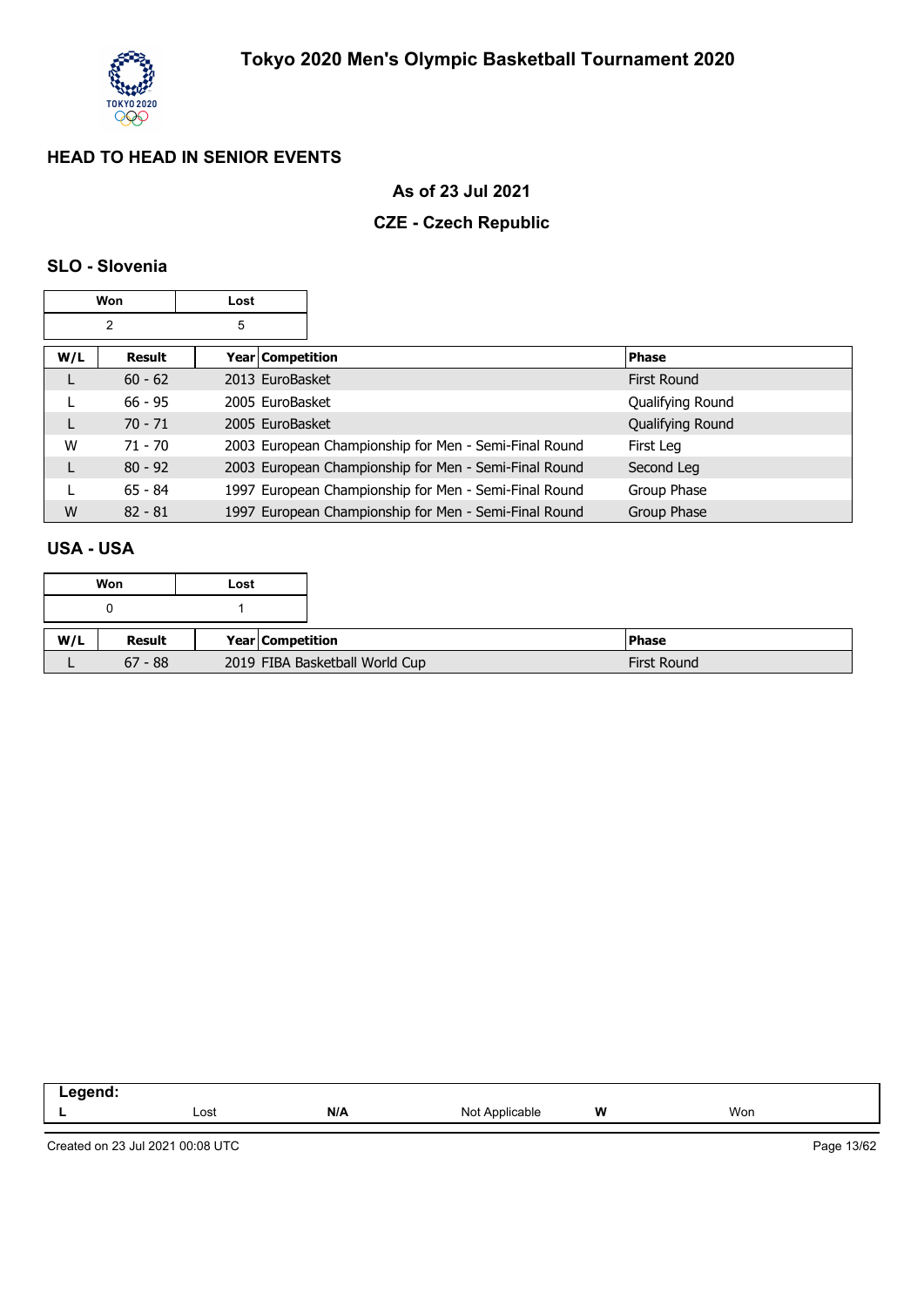

| As of 23 Jul 2021 |  |  |  |
|-------------------|--|--|--|
|-------------------|--|--|--|

**ESP - Spain**

## **Total Summary**

| <b>Team Name</b>         | Win % | <b>Played</b> | Won            | Lost           | For   | <b>Against</b> |
|--------------------------|-------|---------------|----------------|----------------|-------|----------------|
| Japan                    | 100   | 3             | 3              | $\mathbf 0$    | 257   | 195            |
| Nigeria                  | 100   | 2             | 2              | 0              | 176   | 155            |
| Islamic Republic of Iran | 100   | 3             | 3              | $\mathbf 0$    | 234   | 167            |
| Argentina                | 80    | 10            | 8              | 2              | 808   | 748            |
| Germany                  | 78    | 23            | 18             | 5              | 1806  | 1577           |
| Australia                | 77    | 9             | 7              | 2              | 776   | 744            |
| France                   | 76    | 34            | 26             | 8              | 2871  | 2640           |
| Slovenia                 | 70    | 10            | 7              | 3              | 837   | 785            |
| <b>Czech Republic</b>    | 66    | 6             | $\overline{4}$ | $\overline{2}$ | 495   | 398            |
| Italy                    | 36    | 30            | 11             | 19             | 2308  | 2402           |
| <b>USA</b>               | 11    | 18            | $\overline{2}$ | 16             | 1347  | 1672           |
| Total                    | 61    | 148           | 91             | 57             | 11915 | 11483          |

#### **Overview per opponent**

#### **ARG - Argentina**

|     | Won<br>Lost |                    |                                        |                          |
|-----|-------------|--------------------|----------------------------------------|--------------------------|
|     | 8<br>2      |                    |                                        |                          |
| W/L | Result      | Year   Competition |                                        | <b>Phase</b>             |
| W   | $95 - 75$   |                    | 2019 FIBA Basketball World Cup         | Final                    |
| W   | $92 - 73$   |                    | 2016 Olympic Games: Tournament for Men | Group Phase              |
| L   | $81 - 86$   |                    | 2010 FIBA World Championship for Men   | Classification $(5 - 8)$ |
| W   | $75 - 74$   |                    | 2006 World Championship for Men        | Semi-Finals              |
| W   | $87 - 76$   |                    | 2004 Olympic Games: Tournament for Men | Preliminary Round        |
| W   | $68 - 67$   |                    | 1998 World Championship for Men        | Preliminary Round        |
| W   | $77 - 64$   |                    | 1998 World Championship for Men        | Semi-Finals              |
| W   | $72 - 70$   |                    | 1994 World Championship for Men        | <b>Quarter-Finals</b>    |
| L   | $65 - 74$   |                    | 1994 World Championship for Men        | <b>Final Round</b>       |
| W   | $96 - 89$   |                    | 1974 World Championship for Men        | Preliminary Round        |

| . . |      |     |                                 |   |     |
|-----|------|-----|---------------------------------|---|-----|
| -   | Lost | N/A | ≅nnlic ∩<br>- No<br>лe<br>11011 | W | Won |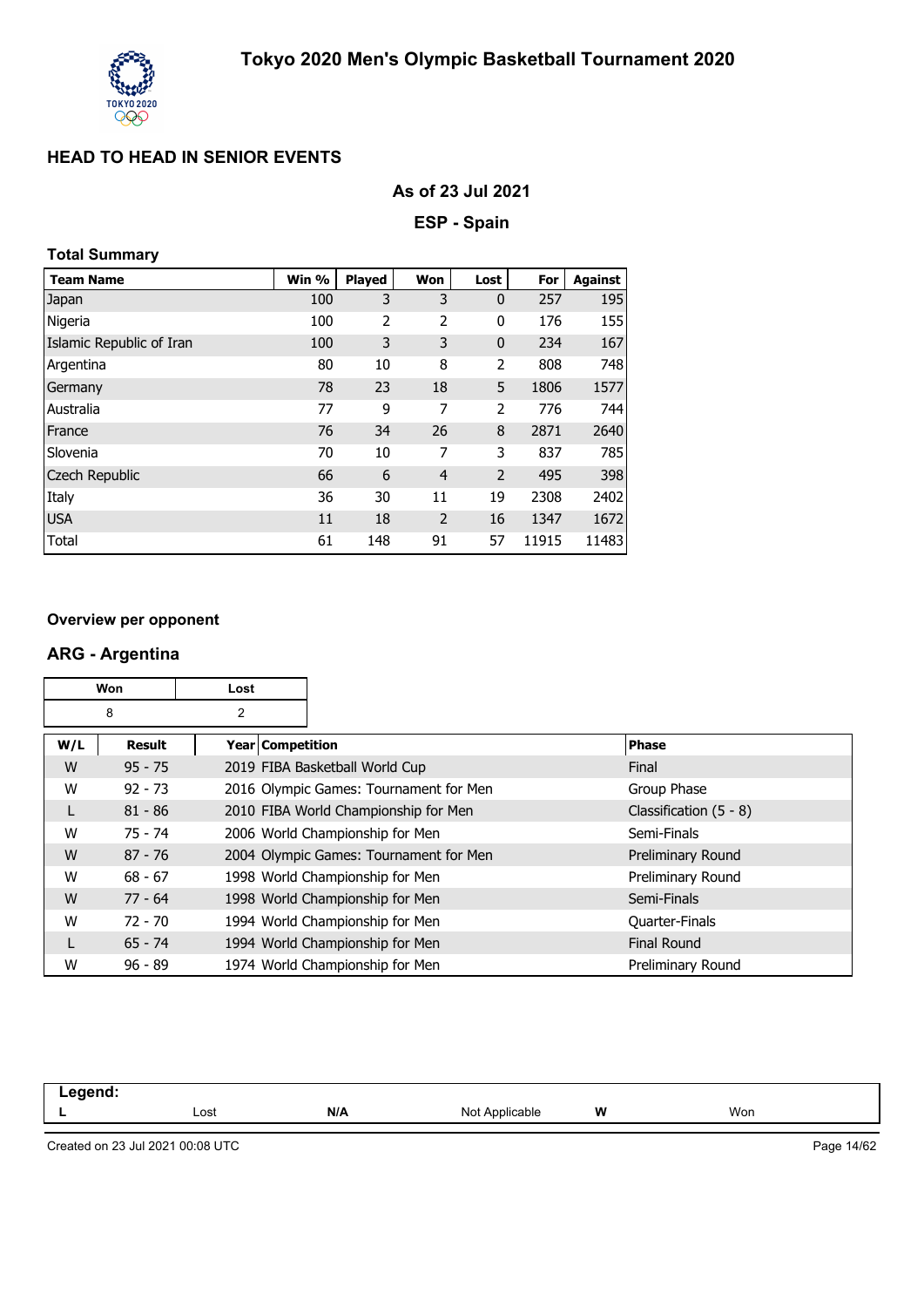

#### **As of 23 Jul 2021**

**ESP - Spain**

## **AUS - Australia**

|     | Won        | Lost               |                                        |                         |
|-----|------------|--------------------|----------------------------------------|-------------------------|
| 7   |            | 2                  |                                        |                         |
| W/L | Result     | Year   Competition |                                        | <b>Phase</b>            |
| W   | $95 - 88$  |                    | 2019 FIBA Basketball World Cup         | Semi-Finals             |
| W   | $89 - 88$  |                    | 2016 Olympic Games: Tournament for Men | Men's Bronze Medal Game |
| W   | $82 - 70$  |                    | 2012 Olympic Games: Tournament for Men | Preliminary Round       |
|     | $80 - 91$  |                    | 2000 Olympic Games: Tournament for Men | Preliminary Round       |
| W   | 77 - 76    |                    | 1998 World Championship for Men        | Preliminary Round       |
|     | $74 - 77$  |                    | 1988 Olympic Games: Tournament for Men | <b>Quarter-Finals</b>   |
| W   | $101 - 93$ |                    | 1984 Olympic Games: Tournament for Men | Quarter-Finals          |
| W   | $99 - 87$  |                    | 1982 World Championship for Men        | Final Round             |
| W   | 79 - 74    |                    | 1972 Olympic Games: Tournament for Men | Preliminary Round       |

#### **CZE - Czech Republic**

|     | Won        | Lost |                    |                                                       |                    |             |
|-----|------------|------|--------------------|-------------------------------------------------------|--------------------|-------------|
|     | 4          | 2    |                    |                                                       |                    |             |
| W/L | Result     |      | Year   Competition |                                                       | <b>Phase</b>       |             |
| W   | $93 - 56$  |      |                    | 2017 FIBA EuroBasket                                  |                    | Group Phase |
| W   | $60 - 39$  |      | 2013 EuroBasket    |                                                       | First Round        |             |
| W   | $107 - 67$ |      |                    | 1995 European Championship for Men - Semi-Final Round |                    | Group Phase |
| W   | $80 - 78$  |      |                    | 1995 European Championship for Men - Semi-Final Round |                    | Group Phase |
| L   | $68 - 70$  |      |                    | 1980 European Olympic Qualifying Tournament for Men   | <b>Final Round</b> |             |
|     | $87 - 88$  |      |                    | 1972 European Olympic Qualifying Tournament for Men   |                    | Final Round |

| ------<br>. |              |     |                  |   |     |  |
|-------------|--------------|-----|------------------|---|-----|--|
|             | ∟ost<br>---- | N/A | NM<br>Applicable | W | Won |  |
|             |              |     |                  |   |     |  |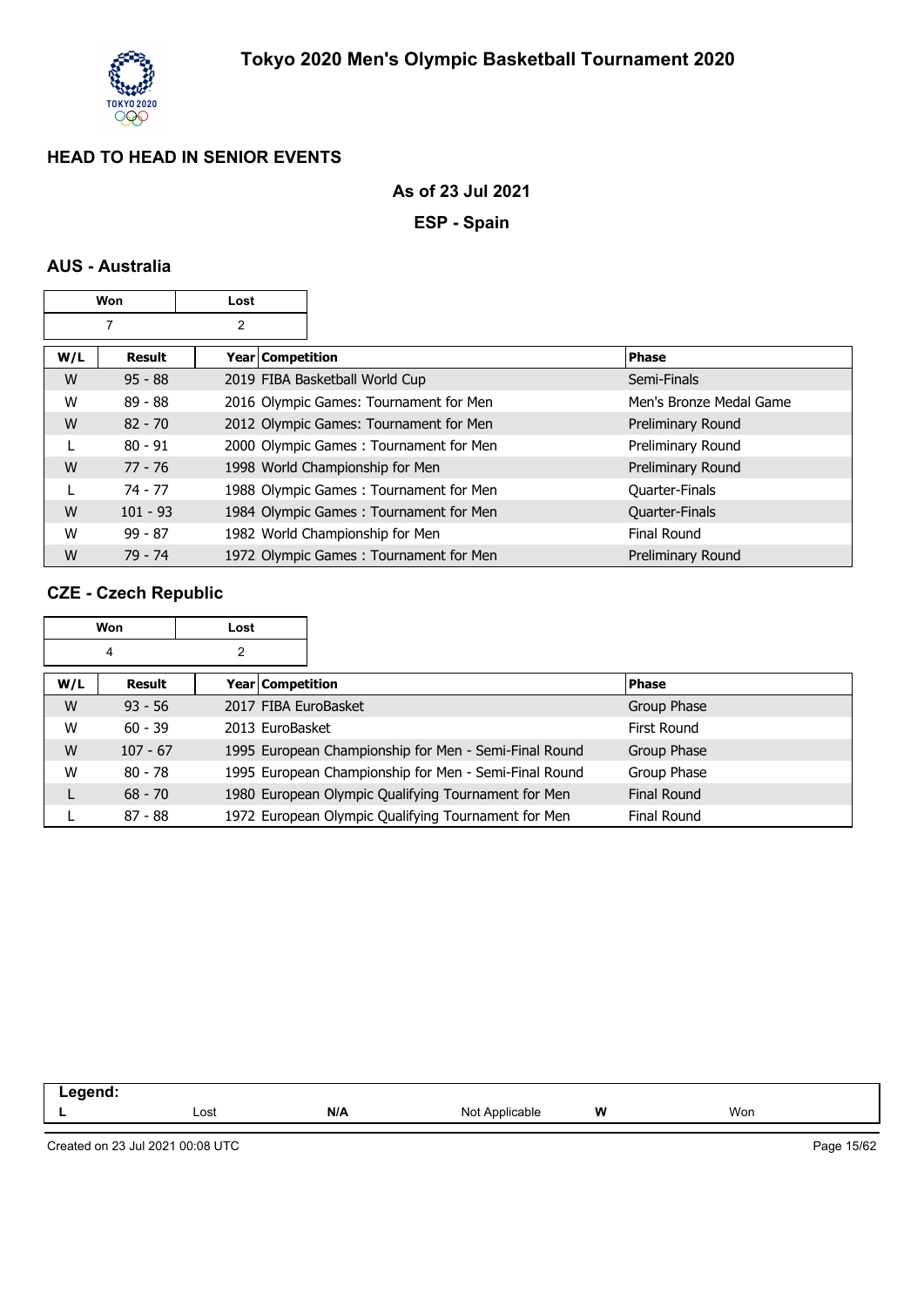

#### **As of 23 Jul 2021**

**ESP - Spain**

#### **FRA - France**

| Won     |               | Lost             |                                        |                                                     |   |                       |
|---------|---------------|------------------|----------------------------------------|-----------------------------------------------------|---|-----------------------|
|         | 26            | 8                |                                        |                                                     |   |                       |
| W/L     | <b>Result</b> | Year Competition |                                        |                                                     |   | <b>Phase</b>          |
| W       | $92 - 67$     |                  | 2016 Olympic Games: Tournament for Men |                                                     |   | <b>Quarter Finals</b> |
| W       | $80 - 75$     | 2015 EuroBasket  |                                        |                                                     |   | Semi-Finals           |
| W       | $88 - 64$     |                  | 2014 FIBA Basketball World Cup         |                                                     |   | Group Phase           |
| L       | $52 - 65$     |                  | 2014 FIBA Basketball World Cup         |                                                     |   | Quarter-Finals        |
| L       | $72 - 75$     | 2013 EuroBasket  |                                        |                                                     |   | Semi-Finals           |
| W       | $66 - 59$     |                  | 2012 Olympic Games: Tournament for Men |                                                     |   | Quarter-Final         |
| W       | $96 - 69$     | 2011 EuroBasket  |                                        |                                                     |   | Second Round          |
| W       | $98 - 85$     | 2011 EuroBasket  |                                        |                                                     |   | Final                 |
| L       | $66 - 72$     |                  | 2010 FIBA World Championship for Men   |                                                     |   | Preliminary Round     |
| w       | $86 - 66$     | 2009 EuroBasket  |                                        |                                                     |   | Quarter Final Round   |
| L       | $68 - 98$     | 2005 EuroBasket  |                                        |                                                     |   | Placings 3rd and 4th  |
| L       | $57 - 74$     |                  | 1999 European Championship for Men     |                                                     |   | Eighth-Final Round    |
| W       | $70 - 63$     |                  | 1999 European Championship for Men     |                                                     |   | Semi-Finals           |
| L       | $75 - 86$     |                  | 1995 European Championship for Men     |                                                     |   | Preliminary Round     |
| W       | $75 - 74$     |                  | 1995 European Championship for Men     |                                                     |   | Semi-Finals           |
| W       | $95 - 83$     |                  | 1993 European Championship for Men     |                                                     |   | Semi-Finals           |
| W       | $101 - 83$    |                  | 1991 European Championship for Men     |                                                     |   | <b>Final Round</b>    |
| W       | $95 - 87$     |                  | 1989 European Championship for Men     |                                                     |   | Final Round           |
| W       | $97 - 70$     |                  |                                        | 1988 European Olympic Qualifying Tournament for Men |   | <b>Final Round</b>    |
| W       | $111 - 70$    |                  | 1987 European Championship for Men     |                                                     |   | Preliminary Round     |
| W       | $84 - 80$     |                  | 1986 World Championship for Men        |                                                     |   | Preliminary Round     |
| W       | $109 - 83$    |                  | 1985 European Championship for Men     |                                                     |   | Preliminary Round     |
| W       | $117 - 102$   |                  |                                        | 1984 European Olympic Qualifying Tournament for Men |   | <b>Final Round</b>    |
| W       | $97 - 82$     |                  |                                        | 1984 Olympic Games: Tournament for Men              |   | Preliminary Round     |
| W       | $75 - 73$     |                  | 1983 European Championship for Men     |                                                     |   | Preliminary Round     |
| W       | $102 - 93$    |                  | 1981 European Championship for Men     |                                                     |   | Preliminary Round     |
| W       | $103 - 100$   |                  |                                        | 1980 European Olympic Qualifying Tournament for Men |   | <b>Final Round</b>    |
| W       | $85 - 80$     |                  | 1973 European Championship for Men     |                                                     |   | Preliminary Round     |
| W       | $90 - 78$     |                  |                                        | 1972 European Olympic Qualifying Tournament for Men |   | <b>Final Round</b>    |
| W       | $79 - 66$     |                  | 1971 European Championship for Men     |                                                     |   | Preliminary Round     |
| W       | $90 - 77$     |                  | 1965 European Championship for Men     |                                                     |   | Preliminary Round     |
| L       | $66 - 93$     |                  |                                        | 1964 European Olympic Qualifying Tournament for Men |   | Preliminary Round     |
| Legend: |               |                  |                                        |                                                     |   |                       |
|         |               | Lost             | N/A                                    | Not Applicable                                      | W | Won                   |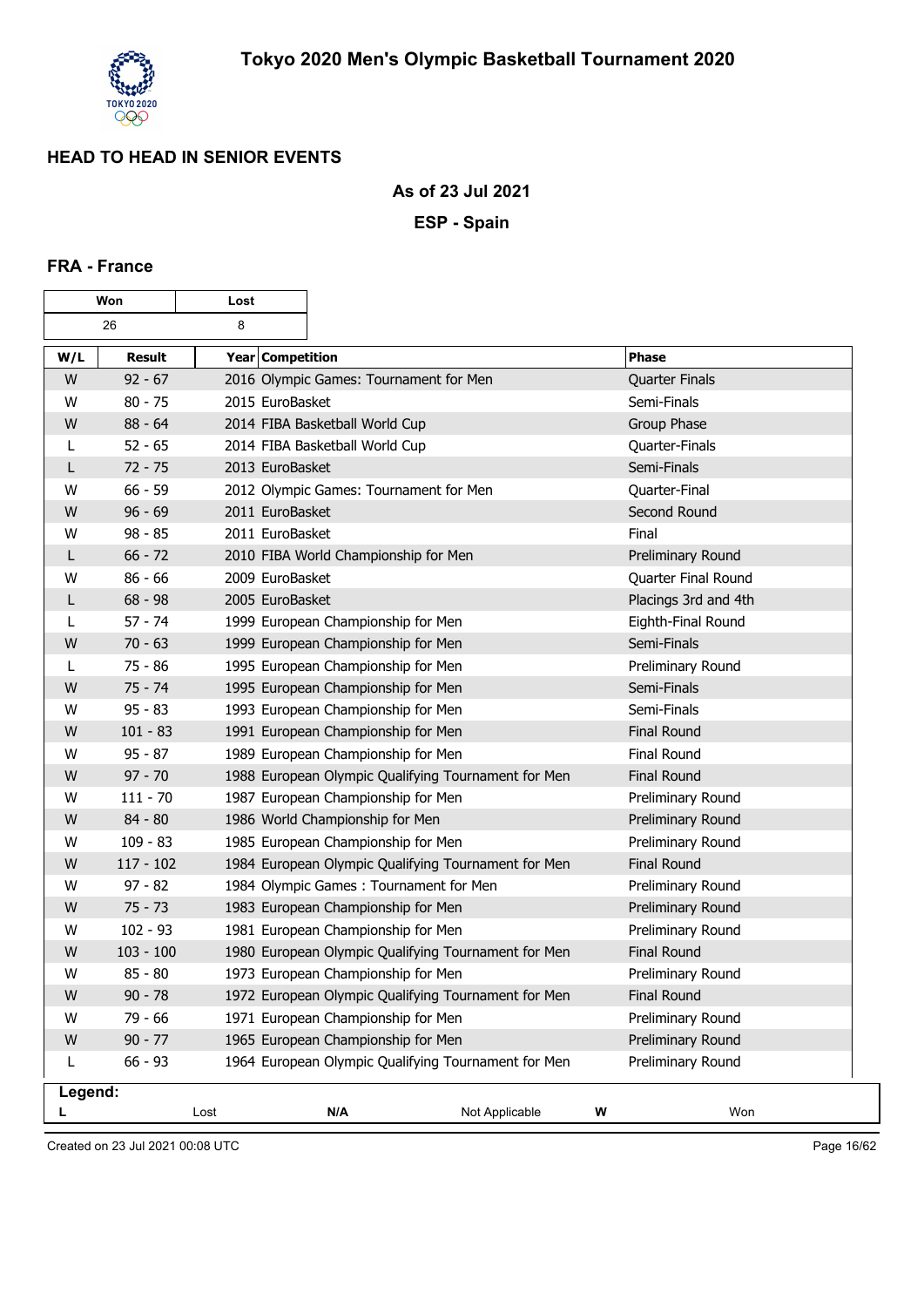

### **As of 23 Jul 2021**

**ESP - Spain**

### **FRA - France**

|   | Won       | Lost                                   |
|---|-----------|----------------------------------------|
|   | 26        | я                                      |
| W | $86 - 70$ | 1963 European Championship for Men     |
|   | 48 - 78   | 1960 Olympic Games: Tournament for Men |

#### **GER - Germany**

| Won |               | Lost                 |                                                     |                         |
|-----|---------------|----------------------|-----------------------------------------------------|-------------------------|
|     | 18            | 5                    |                                                     |                         |
| W/L | <b>Result</b> | Year Competition     |                                                     | <b>Phase</b>            |
| W   | $84 - 72$     | 2017 FIBA EuroBasket |                                                     | Quarter-Finals          |
| W   | $77 - 76$     | 2015 EuroBasket      |                                                     | Group Phase             |
| W   | $77 - 68$     | 2011 EuroBasket      |                                                     | Second Round            |
| W   | $72 - 59$     |                      | 2008 Olympic Games: Tournament Men                  | Preliminary Round       |
| W   | $83 - 55$     | 2007 EuroBasket      |                                                     | Quarter-Final Round     |
| W   | $92 - 71$     |                      | 2006 World Championship for Men                     | Preliminary Round       |
| L   | $73 - 74$     | 2005 EuroBasket      |                                                     | Semi-Finals             |
|     | $62 - 70$     |                      | 2002 World Championship for Men                     | Quarter-Final Round     |
| W   | $99 - 90$     |                      | 2001 European Championship for Men                  | <b>Finals</b>           |
| W   | $67 - 59$     |                      | 1997 European Championship for Men                  | Preliminary Round       |
| L   | $77 - 79$     |                      | 1993 European Championship for Men                  | Quarter-Finals          |
| L   | $74 - 83$     |                      | 1992 Olympic Games: Tournament for Men              | Preliminary Round       |
| W   | $106 - 96$    |                      | 1988 European Olympic Qualifying Tournament for Men | <b>Final Round</b>      |
| W   | $107 - 77$    |                      | 1987 European Championship for Men                  | Quarter-Final Round     |
| W   | $98 - 83$     |                      | 1985 European Championship for Men                  | Quarter-Finals          |
| W   | $99 - 78$     |                      | 1984 European Olympic Qualifying Tournament for Men | <b>Final Round</b>      |
| W   | $85 - 59$     |                      | 1980 European Olympic Qualifying Tournament for Men | <b>Final Round</b>      |
| W   | $84 - 83$     |                      | 1972 Olympic Games: Tournament for Men              | <b>Final Round</b>      |
| W   | $73 - 69$     |                      | 1971 European Championship for Men                  | Preliminary Round       |
| W   | $86 - 58$     |                      | 1965 European Championship for Men                  | Preliminary Round       |
| W   | $69 - 67$     |                      | 1964 European Olympic Qualifying Tournament for Men | Classification          |
| W   | $62 - 49$     |                      | 1961 European Championship for Men                  | Classification Round II |
|     | $0 - 2$       |                      | 1936 Olympic Games: Tournament for Men              | <b>First Round</b>      |

| لد حد حد -<br>$  -$ |      |     |                                |   |     |
|---------------------|------|-----|--------------------------------|---|-----|
| -                   | Lost | N/A | N <sub>Io</sub><br>یں<br>1101F | W | Won |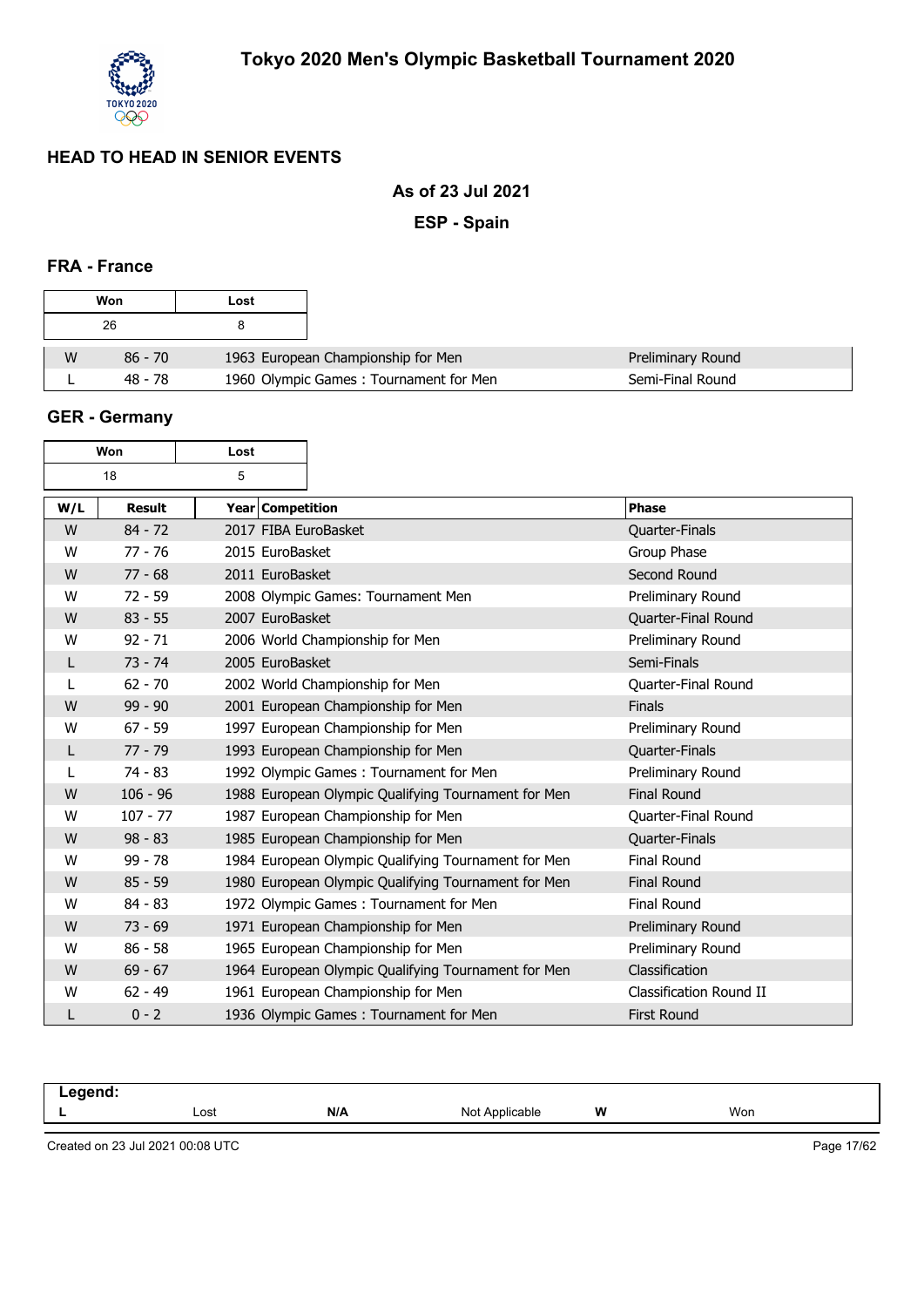

### **As of 23 Jul 2021**

**ESP - Spain**

## **IRI - Islamic Republic of Iran**

|     | Won       | Lost |                                    |                    |                         |
|-----|-----------|------|------------------------------------|--------------------|-------------------------|
|     | 3         |      |                                    |                    |                         |
| W/L | Result    |      | Year Competition                   | <b>Phase</b>       |                         |
| W   | $73 - 65$ |      | 2019 FIBA Basketball World Cup     | <b>First Round</b> |                         |
| W   | $90 - 60$ |      | 2014 FIBA Basketball World Cup     | Group Phase        |                         |
| W   | $71 - 42$ |      | 1959 European Championship for Men |                    | Classification Round II |

| . . | Lost | N/A | innlica.<br>าble<br>м. | w<br> | Won |  |
|-----|------|-----|------------------------|-------|-----|--|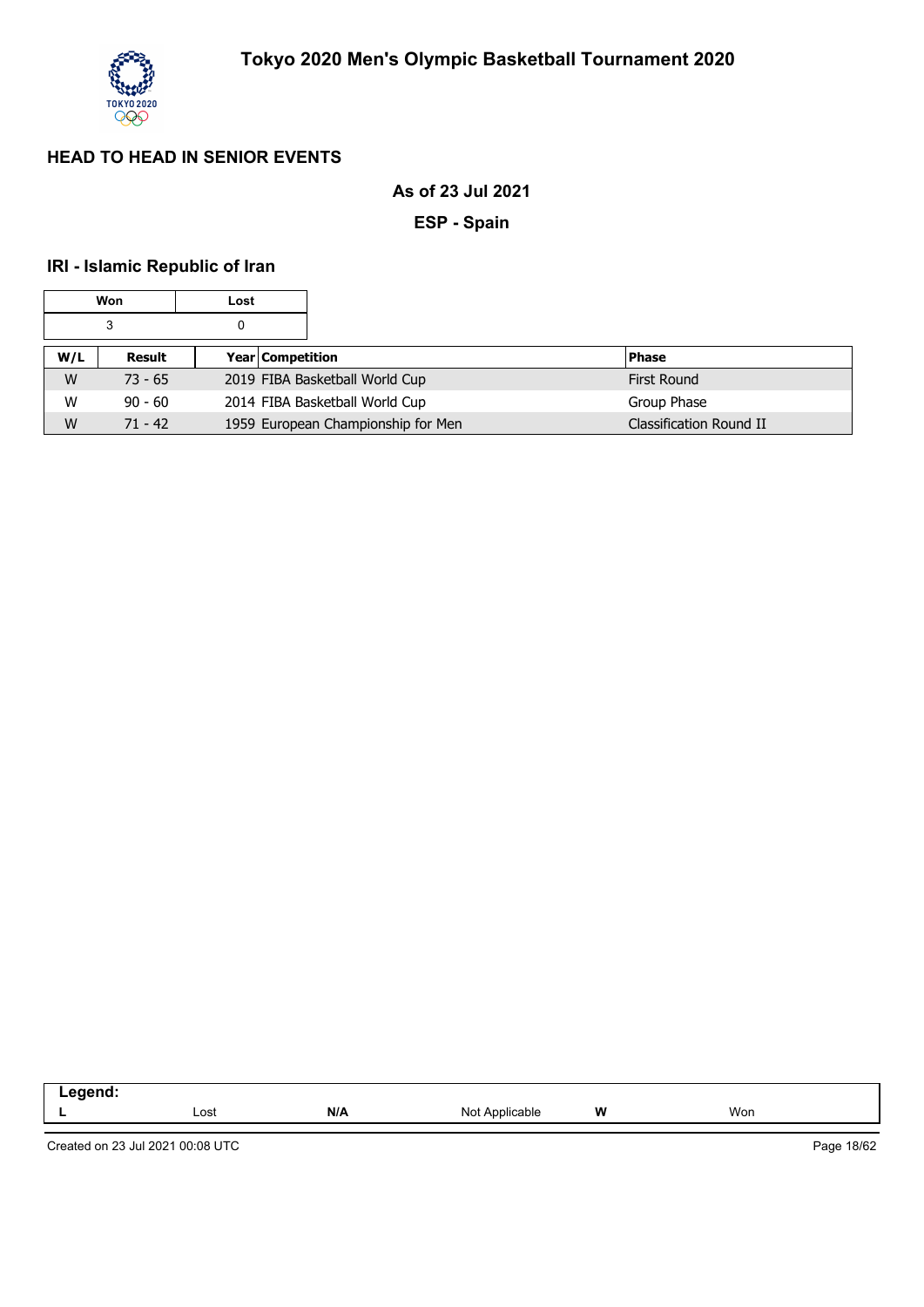

#### **As of 23 Jul 2021**

**ESP - Spain**

## **ITA - Italy**

| Won |            | Lost             |                                                     |                        |
|-----|------------|------------------|-----------------------------------------------------|------------------------|
|     | 11         | 19               |                                                     |                        |
| W/L | Result     | Year Competition |                                                     | <b>Phase</b>           |
| W   | $67 - 60$  |                  | 2019 FIBA Basketball World Cup                      | Second Round           |
| L   | $98 - 105$ | 2015 EuroBasket  |                                                     | Group Phase            |
| L   | $81 - 86$  | 2013 EuroBasket  |                                                     | Second Round           |
| W   | $71 - 63$  |                  | 2004 Olympic Games: Tournament for Men              | Preliminary Round      |
| W   | $81 - 79$  |                  | 2003 European Championship for Men                  | Semi-Finals            |
| L   | $56 - 64$  |                  | 1999 European Championship for Men                  | <b>Final Round</b>     |
| W   | $64 - 61$  |                  | 1998 World Championship for Men                     | Finals                 |
| L   | $60 - 63$  |                  | 1997 European Championship for Men                  | Eighth-Final Round     |
|     | $75 - 82$  |                  | 1995 European Championship for Men                  | Final                  |
| W   | $78 - 60$  |                  | 1993 European Championship for Men                  | Preliminary Round II   |
| L   | $90 - 93$  |                  | 1991 European Championship for Men                  | Semi-Final Round       |
| L   | $83 - 106$ |                  | 1990 World Championship for Men                     | Classification         |
| L   | $76 - 97$  |                  | 1989 European Championship for Men                  | Preliminary Round      |
| L   | $90 - 91$  |                  | 1988 European Olympic Qualifying Tournament for Men | <b>Final Round</b>     |
| W   | $87 - 69$  |                  | 1986 World Championship for Men                     | <b>Final Round</b>     |
| L   | $90 - 102$ |                  | 1985 European Championship for Men                  | Final Round            |
| L   | $74 - 75$  |                  | 1983 European Championship for Men                  | Preliminary Round      |
|     | $96 - 105$ |                  | 1983 European Championship for Men                  | Finals                 |
| W   | $87 - 86$  |                  | 1981 European Championship for Men                  | <b>Final Round</b>     |
|     | $79 - 93$  |                  | 1980 European Olympic Qualifying Tournament for Men | Final Round            |
| L   | $89 - 95$  |                  | 1980 Olympic Games: Tournament for Men              | Semi-Final Round       |
| L   | $80 - 81$  |                  | 1979 European Championship for Men                  | <b>Final Round</b>     |
| L   | $69 - 89$  |                  | 1975 European Championship for Men                  | <b>Final Round</b>     |
| W   | $77 - 65$  |                  | 1973 European Championship for Men                  | Preliminary Round      |
| W   | $67 - 66$  |                  | 1972 European Olympic Qualifying Tournament for Men | Final Round            |
|     | $53 - 65$  |                  | 1969 European Championship for Men                  | Preliminary Round      |
| W   | $71 - 66$  |                  | 1969 European Championship for Men                  | <b>Final Round</b>     |
|     | $86 - 98$  |                  | 1968 Olympic Games: Tournament for Men              | Preliminary Round      |
| W   | $88 - 72$  |                  | 1968 Olympic Games: Tournament for Men              | <b>Final Round</b>     |
| L   | $45 - 65$  |                  | 1959 European Championship for Men                  | Classification Round I |

| -- |      |     |                     |   |     |
|----|------|-----|---------------------|---|-----|
|    | Lost | N/A | N <sub>o</sub><br>w | W | Won |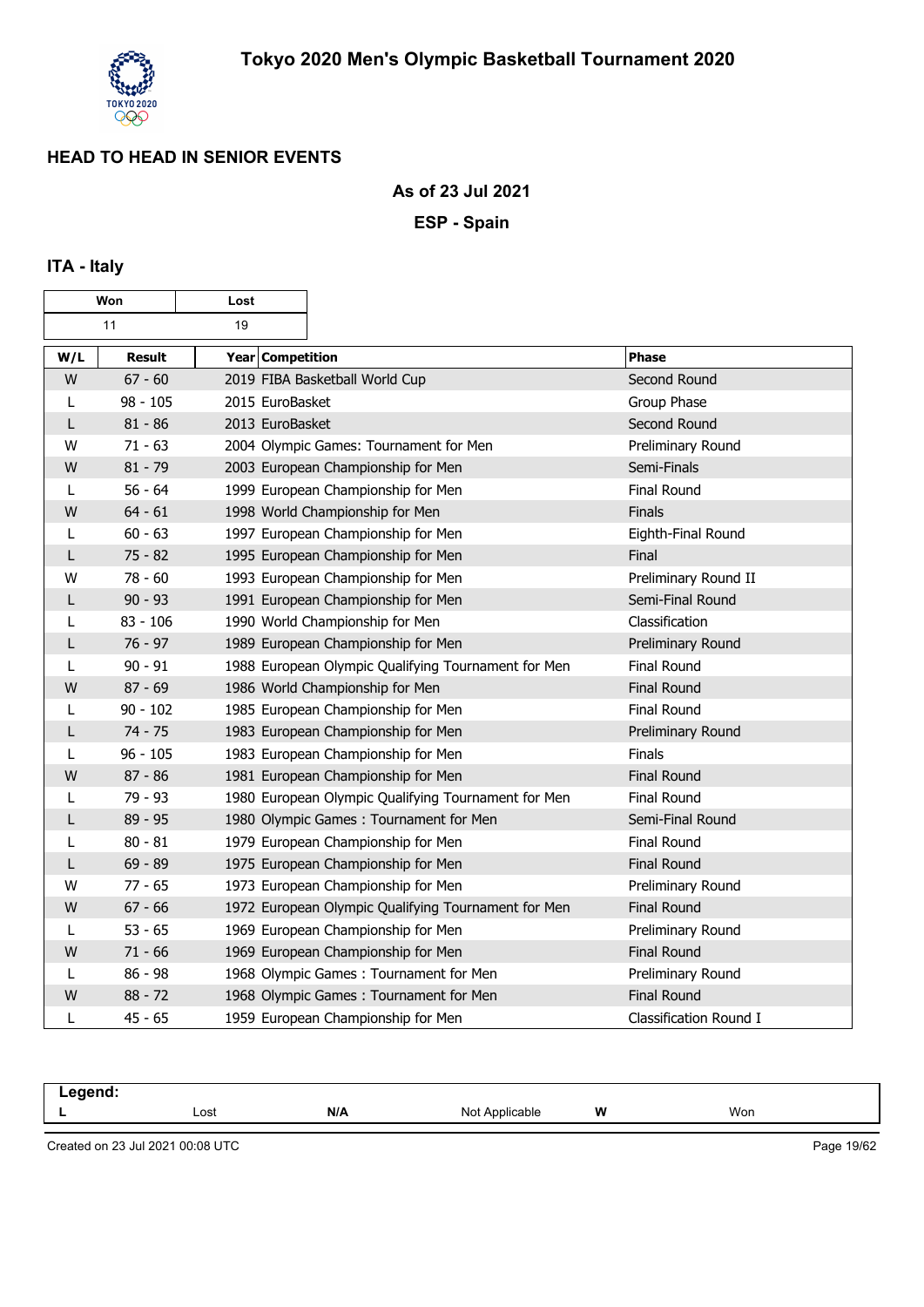

### **As of 23 Jul 2021**

**ESP - Spain**

## **JPN - Japan**

|     | Won        | Lost |                  |                                        |  |                   |
|-----|------------|------|------------------|----------------------------------------|--|-------------------|
|     |            | 0    |                  |                                        |  |                   |
| W/L | Result     |      | Year Competition |                                        |  | <b>Phase</b>      |
| W   | $104 - 55$ |      |                  | 2006 World Championship for Men        |  | Preliminary Round |
| W   | 87 - 76    |      |                  | 1972 Olympic Games: Tournament for Men |  | Preliminary Round |
| W   | $66 - 64$  |      |                  | 1960 Olympic Games: Tournament for Men |  | Semi-Final Round  |

## **NGR - Nigeria**

|     | Won       | Lost |                         |                                        |  |                   |
|-----|-----------|------|-------------------------|----------------------------------------|--|-------------------|
|     |           |      |                         |                                        |  |                   |
| W/L | Result    |      | <b>Year Competition</b> |                                        |  | <b>Phase</b>      |
| W   | $96 - 87$ |      |                         | 2016 Olympic Games: Tournament for Men |  | Group Phase       |
| W   | $80 - 68$ |      |                         | 1998 World Championship for Men        |  | Preliminary Round |

#### **SLO - Slovenia**

|     | Won<br>Lost   |                      |                                                         |                      |
|-----|---------------|----------------------|---------------------------------------------------------|----------------------|
|     |               | 3                    |                                                         |                      |
| W/L | <b>Result</b> | Year Competition     |                                                         | <b>Phase</b>         |
| W   | $83 - 72$     |                      | 2019 FIBA Basketball World Cup 2019 European Qualifiers | First Round          |
| W   | $92 - 84$     |                      | 2019 FIBA Basketball World Cup 2019 European Qualifiers | First Round          |
| L   | $72 - 92$     | 2017 FIBA EuroBasket |                                                         | Semi-Finals          |
|     | $69 - 78$     | 2013 EuroBasket      |                                                         | First Round          |
| W   | $86 - 64$     | 2011 EuroBasket      |                                                         | Quarter Final Round  |
| W   | $97 - 80$     |                      | 2010 FIBA World Championship for Men                    | Classification (5-8) |
| W   | $90 - 84$     | 2009 EuroBasket      |                                                         | Preliminary Round    |
| W   | $85 - 61$     |                      | 2001 European Championship for Men                      | Preliminary Round    |
|     | $75 - 85$     |                      | 1999 European Championship for Men                      | Preliminary Round    |
| W   | $88 - 85$     |                      | 1995 European Championship for Men                      | Preliminary Round    |

| --  |      |     |                   |   |     |  |
|-----|------|-----|-------------------|---|-----|--|
| . . | Lost | N/A | Not<br>Applicable | W | Won |  |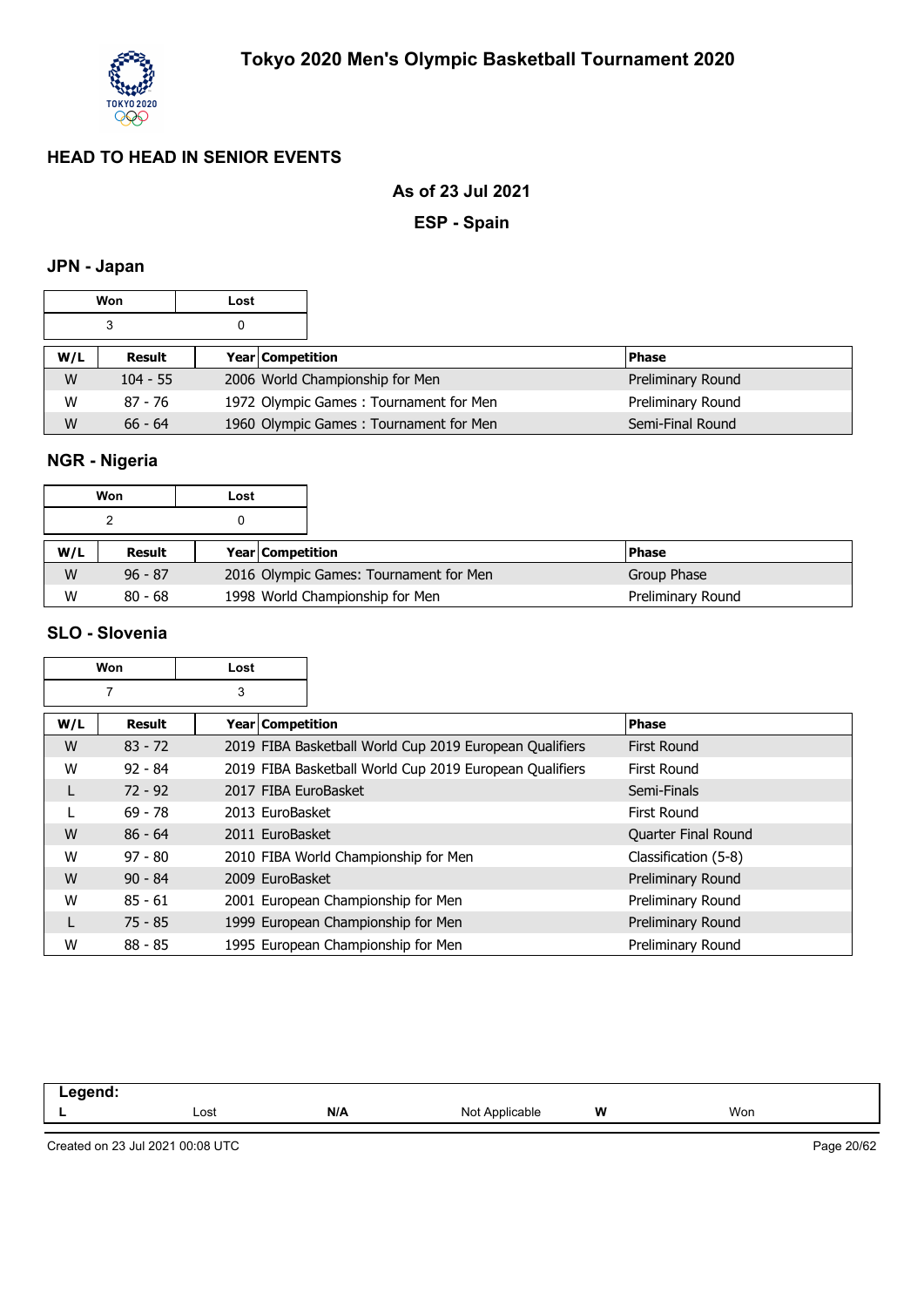

#### **As of 23 Jul 2021**

**ESP - Spain**

### **USA - USA**

| Won |               | Lost             |                                        |                            |
|-----|---------------|------------------|----------------------------------------|----------------------------|
|     | 2             | 16               |                                        |                            |
| W/L | <b>Result</b> | Year Competition |                                        | <b>Phase</b>               |
|     | $76 - 82$     |                  | 2016 Olympic Games: Tournament for Men | Semi-Finals                |
|     | $100 - 107$   |                  | 2012 Olympic Games: Tournament for Men | <b>Finals</b>              |
| L   | $82 - 119$    |                  | 2008 Olympic Games: Tournament Men     | Preliminary Round          |
|     | $107 - 118$   |                  | 2008 Olympic Games: Tournament Men     | <b>Finals</b>              |
|     | $94 - 102$    |                  | 2004 Olympic Games: Tournament for Men | <b>Quarter Finals</b>      |
| W   | $81 - 75$     |                  | 2002 World Championship for Men        | Classification Round (5-8) |
| L   | $73 - 75$     |                  | 1998 World Championship for Men        | Eighth-Final Round         |
|     | $100 - 115$   |                  | 1994 World Championship for Men        | Preliminary Round          |
|     | $81 - 122$    |                  | 1992 Olympic Games: Tournament for Men | Preliminary Round          |
|     | $85 - 95$     |                  | 1990 World Championship for Men        | Preliminary Round          |
| L   | $53 - 97$     |                  | 1988 Olympic Games: Tournament for Men | Preliminary Round          |
|     | $68 - 101$    |                  | 1984 Olympic Games: Tournament for Men | Preliminary Round          |
|     | $65 - 96$     |                  | 1984 Olympic Games: Tournament for Men | <b>Finals</b>              |
| W   | $109 - 99$    |                  | 1982 World Championship for Men        | Preliminary Round          |
| L   | $71 - 114$    |                  | 1974 World Championship for Men        | Preliminary Round          |
|     | $56 - 72$     |                  | 1972 Olympic Games: Tournament for Men | Preliminary Round          |
|     | $46 - 81$     |                  | 1968 Olympic Games: Tournament for Men | Preliminary Round          |
|     | $0 - 2$       |                  | 1936 Olympic Games: Tournament for Men | <b>First Round</b>         |

| .   |      |     |                  |   |     |
|-----|------|-----|------------------|---|-----|
| . . | Lost | N/L | Applicable<br>Νo | W | Won |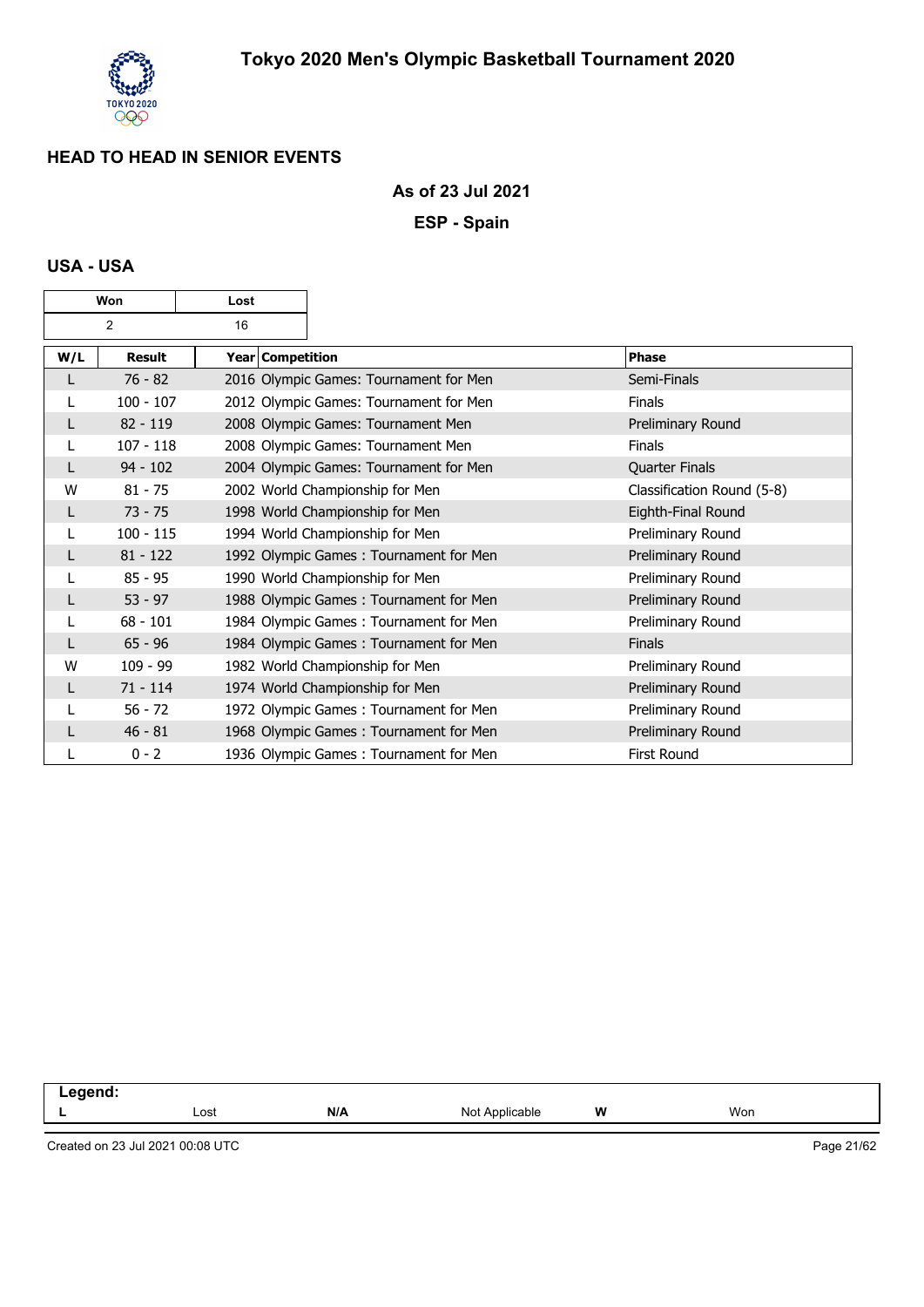

|  |  |  |  | As of 23 Jul 2021 |
|--|--|--|--|-------------------|
|--|--|--|--|-------------------|

#### **FRA - France**

## **Total Summary**

| <b>Team Name</b>         | Win % | <b>Played</b>  | Won            | Lost        | For  | <b>Against</b> |
|--------------------------|-------|----------------|----------------|-------------|------|----------------|
| Japan                    | 100   | 1              | 1              | $\mathbf 0$ | 101  | 63             |
| Nigeria                  | 100   | 2              | 2              | 0           | 143  | 126            |
| Islamic Republic of Iran | 100   | $\overline{2}$ | $\overline{2}$ | 0           | 143  | 106            |
| Germany                  | 65    | 20             | 13             | 7           | 1554 | 1448           |
| <b>Czech Republic</b>    | 57    | 7              | $\overline{4}$ | 3           | 597  | 549            |
| Slovenia                 | 54    | 11             | 6              | 5           | 825  | 820            |
| Italy                    | 50    | 28             | 14             | 14          | 1788 | 1836           |
| Australia                | 50    | 4              | 2              | 2           | 307  | 298            |
| Spain                    | 23    | 34             | 8              | 26          | 2640 | 2871           |
| Argentina                | 16    | 6              | 1              | 5           | 340  | 407            |
| <b>USA</b>               | 10    | 10             | 1              | 9           | 652  | 852            |
| <b>Total</b>             | 43    | 125            | 54             | 71          | 9090 | 9376           |

#### **Overview per opponent**

#### **ARG - Argentina**

|     | Won<br>Lost   |                    |                                        |                      |
|-----|---------------|--------------------|----------------------------------------|----------------------|
|     |               | 5                  |                                        |                      |
| W/L | <b>Result</b> | Year   Competition |                                        | <b>Phase</b>         |
|     | $66 - 80$     |                    | 2019 FIBA Basketball World Cup         | Semi-Finals          |
| W   | $71 - 64$     |                    | 2012 Olympic Games: Tournament for Men | Preliminary Round    |
|     | $70 - 80$     |                    | 2006 World Championship for Men        | Preliminary Round    |
|     | $52 - 61$     |                    | 1952 Olympic Games: Tournament for Men | Second Round         |
|     | $40 - 56$     |                    | 1950 World Championship for Men        | Preliminary Round II |
|     | 41 - 66       |                    | 1950 World Championship for Men        | <b>Final Round</b>   |

| ------<br>$\sim$ $\sim$ |      |     |                     |       |     |
|-------------------------|------|-----|---------------------|-------|-----|
| . .                     | Lost | N/A | Not<br>: Annlicable | w<br> | Won |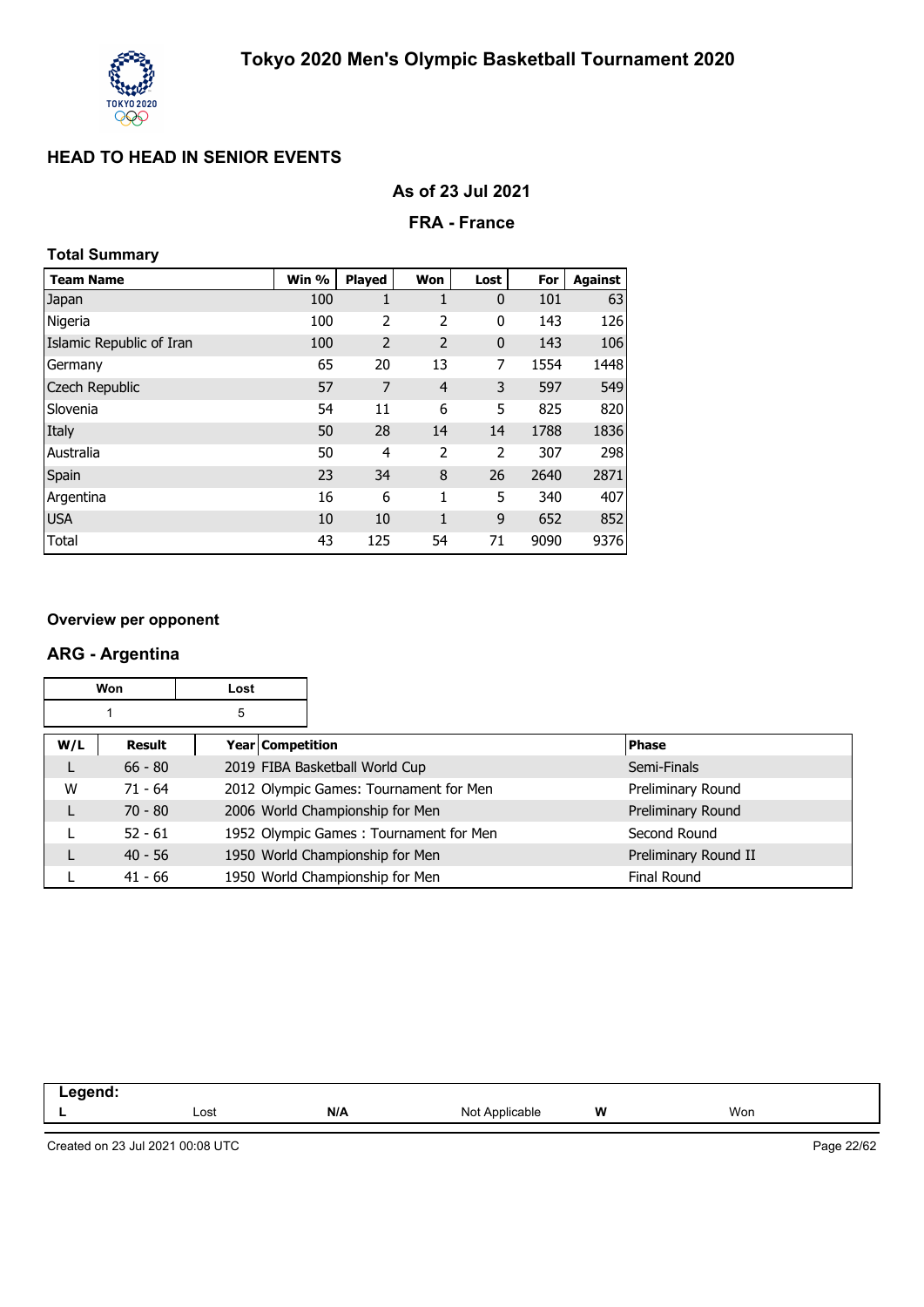

### **As of 23 Jul 2021**

#### **FRA - France**

#### **AUS - Australia**

|     | Won        | Lost |                  |                                        |  |                |
|-----|------------|------|------------------|----------------------------------------|--|----------------|
|     | 2          | 2    |                  |                                        |  |                |
| W/L | Result     |      | Year Competition |                                        |  | <b>Phase</b>   |
| W   | $67 - 59$  |      |                  | 2019 FIBA Basketball World Cup         |  | 3rd Place Game |
|     | $98 - 100$ |      |                  | 2019 FIBA Basketball World Cup         |  | Second Round   |
|     | $66 - 87$  |      |                  | 2016 Olympic Games: Tournament for Men |  | Group Phase    |
| W   | $76 - 52$  |      |                  | 2000 Olympic Games: Tournament for Men |  | Semi-Finals    |

#### **CZE - Czech Republic**

| Won |               | Lost |                    |                                                         |                   |
|-----|---------------|------|--------------------|---------------------------------------------------------|-------------------|
|     | 4             | 3    |                    |                                                         |                   |
| W/L | <b>Result</b> |      | Year   Competition |                                                         | <b>Phase</b>      |
| W   | $82 - 66$     |      |                    | 2019 FIBA Basketball World Cup 2019 European Qualifiers | Second Round      |
| W   | 79 - 65       |      |                    | 2019 FIBA Basketball World Cup 2019 European Qualifiers | Second Round      |
| W   | $89 - 56$     |      | 2005 EuroBasket    |                                                         | Qualifying Round  |
| W   | $104 - 95$    |      | 2005 EuroBasket    |                                                         | Qualifying Round  |
|     | $112 - 114$   |      |                    | 1980 European Olympic Qualifying Tournament for Men     | Final Round       |
|     | $77 - 79$     |      |                    | 1972 European Olympic Qualifying Tournament for Men     | Final Round       |
|     | $54 - 74$     |      |                    | 1968 European Olympic Qualifying Tournament for Men     | Preliminary Round |

| $\sim$ $\sim$ |      |     |              |        |     |  |
|---------------|------|-----|--------------|--------|-----|--|
| --            | Lost | N/A | . No<br>uple | W<br>. | Won |  |
|               |      |     |              |        |     |  |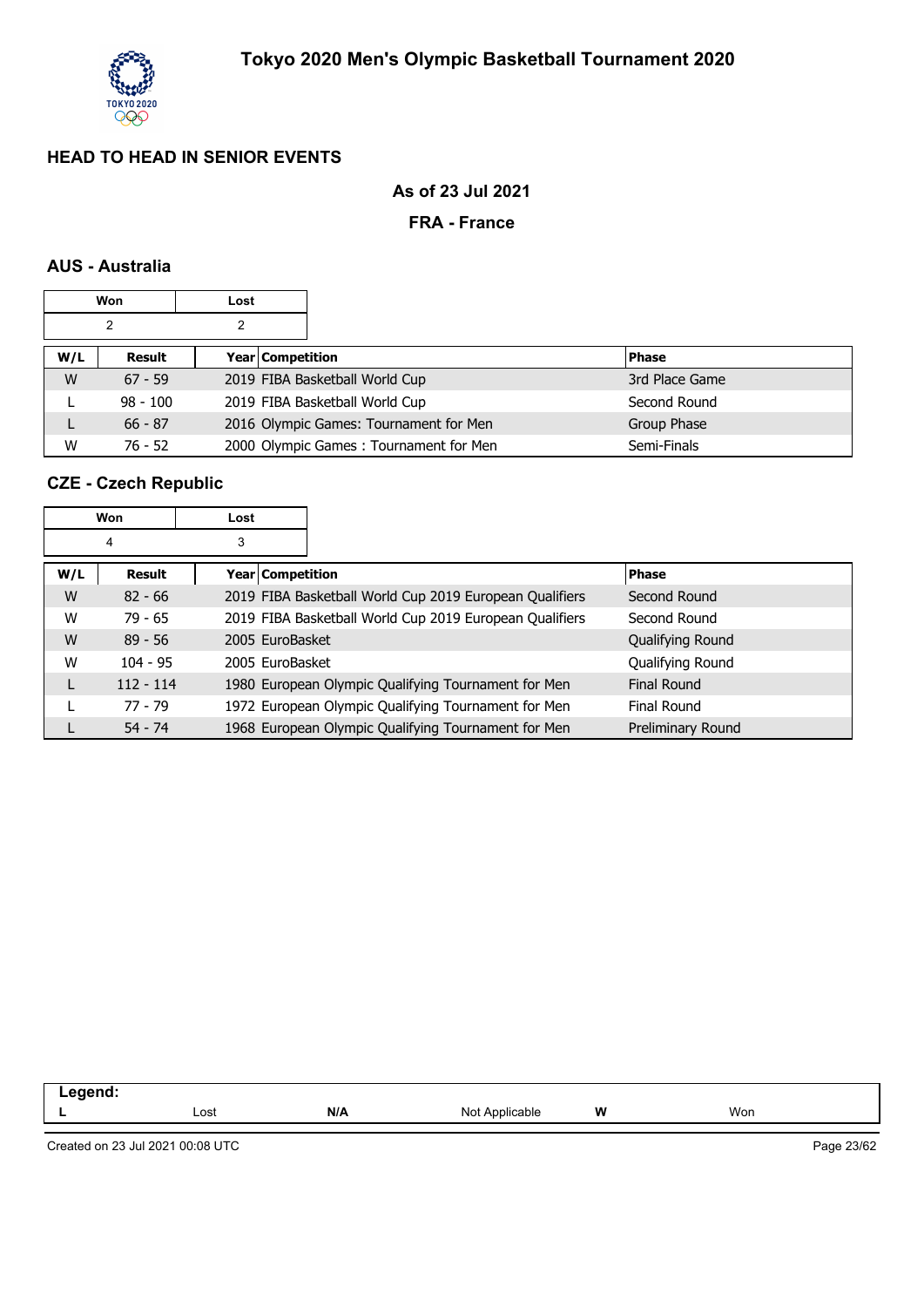

### **As of 23 Jul 2021**

#### **FRA - France**

# **ESP - Spain**

| Won     |               | Lost             |                                                     |                                                     |                   |                       |
|---------|---------------|------------------|-----------------------------------------------------|-----------------------------------------------------|-------------------|-----------------------|
|         | 8             | 26               |                                                     |                                                     |                   |                       |
| W/L     | <b>Result</b> | Year Competition |                                                     |                                                     |                   | <b>Phase</b>          |
| L       | $67 - 92$     |                  | 2016 Olympic Games: Tournament for Men              |                                                     |                   | <b>Quarter Finals</b> |
| L       | $75 - 80$     | 2015 EuroBasket  |                                                     |                                                     |                   | Semi-Finals           |
| L       | $64 - 88$     |                  | 2014 FIBA Basketball World Cup                      |                                                     |                   | Group Phase           |
| w       | $65 - 52$     |                  | 2014 FIBA Basketball World Cup                      |                                                     |                   | Quarter-Finals        |
| W       | $75 - 72$     | 2013 EuroBasket  |                                                     |                                                     |                   | Semi-Finals           |
|         | $59 - 66$     |                  | 2012 Olympic Games: Tournament for Men              |                                                     |                   | Quarter-Final         |
| L       | $69 - 96$     | 2011 EuroBasket  |                                                     |                                                     |                   | Second Round          |
| L       | $85 - 98$     | 2011 EuroBasket  |                                                     |                                                     |                   | Final                 |
| W       | $72 - 66$     |                  | 2010 FIBA World Championship for Men                |                                                     |                   | Preliminary Round     |
| L       | $66 - 86$     | 2009 EuroBasket  |                                                     |                                                     |                   | Quarter Final Round   |
| W       | $98 - 68$     | 2005 EuroBasket  |                                                     |                                                     |                   | Placings 3rd and 4th  |
| w       | $74 - 57$     |                  | 1999 European Championship for Men                  |                                                     |                   | Eighth-Final Round    |
| L       | $63 - 70$     |                  | 1999 European Championship for Men                  |                                                     |                   | Semi-Finals           |
| W       | $86 - 75$     |                  | 1995 European Championship for Men                  |                                                     |                   | Preliminary Round     |
| L       | $74 - 75$     |                  | 1995 European Championship for Men                  |                                                     |                   | Semi-Finals           |
|         | $83 - 95$     |                  | 1993 European Championship for Men                  |                                                     |                   | Semi-Finals           |
| L       | $83 - 101$    |                  | 1991 European Championship for Men                  |                                                     |                   | <b>Final Round</b>    |
| L       | $87 - 95$     |                  | 1989 European Championship for Men                  |                                                     |                   | Final Round           |
| L       | $70 - 97$     |                  |                                                     | 1988 European Olympic Qualifying Tournament for Men |                   | <b>Final Round</b>    |
|         | $70 - 111$    |                  | 1987 European Championship for Men                  |                                                     |                   | Preliminary Round     |
|         | $80 - 84$     |                  | 1986 World Championship for Men                     |                                                     |                   | Preliminary Round     |
|         | $83 - 109$    |                  | 1985 European Championship for Men                  |                                                     |                   | Preliminary Round     |
| L       | $102 - 117$   |                  |                                                     | 1984 European Olympic Qualifying Tournament for Men |                   | <b>Final Round</b>    |
| L       | $82 - 97$     |                  | 1984 Olympic Games: Tournament for Men              |                                                     |                   | Preliminary Round     |
| L       | $73 - 75$     |                  | 1983 European Championship for Men                  |                                                     |                   | Preliminary Round     |
|         | $93 - 102$    |                  | 1981 European Championship for Men                  |                                                     |                   | Preliminary Round     |
| L       | $100 - 103$   |                  |                                                     | 1980 European Olympic Qualifying Tournament for Men |                   | <b>Final Round</b>    |
| L       | $80 - 85$     |                  | 1973 European Championship for Men                  |                                                     |                   | Preliminary Round     |
| L       | 78 - 90       |                  | 1972 European Olympic Qualifying Tournament for Men |                                                     |                   | <b>Final Round</b>    |
|         | $66 - 79$     |                  | 1971 European Championship for Men                  |                                                     | Preliminary Round |                       |
| L       | $77 - 90$     |                  | 1965 European Championship for Men                  |                                                     | Preliminary Round |                       |
| W       | $93 - 66$     |                  |                                                     | 1964 European Olympic Qualifying Tournament for Men |                   | Preliminary Round     |
| Legend: |               |                  |                                                     |                                                     |                   |                       |
|         |               | Lost             | N/A                                                 | Not Applicable                                      | W                 | Won                   |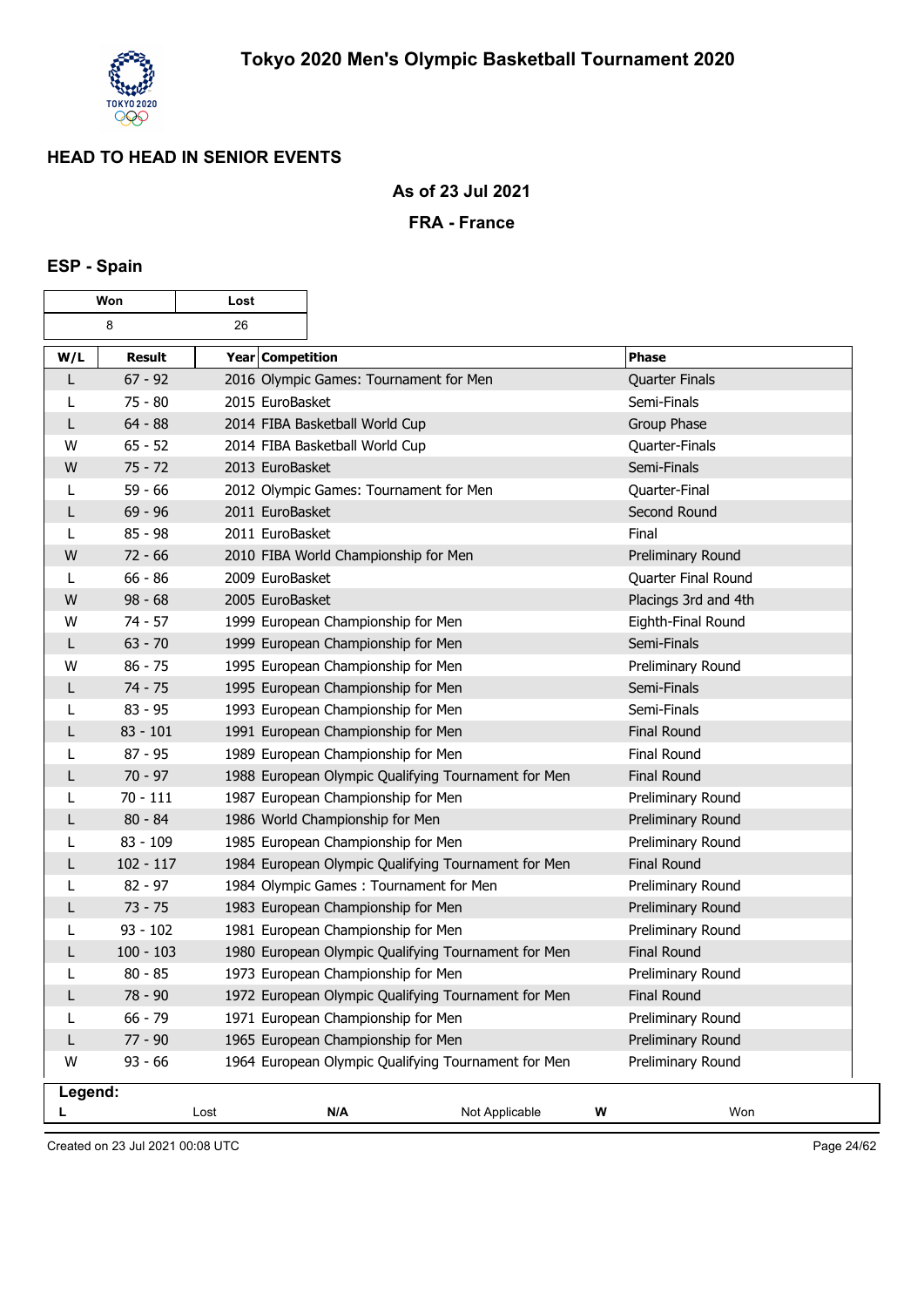

### **As of 23 Jul 2021**

#### **FRA - France**

## **ESP - Spain**

| Won |           | Lost                                   |
|-----|-----------|----------------------------------------|
|     | 8         | 26                                     |
|     | $70 - 86$ | 1963 European Championship for Men     |
| W   | 78 - 48   | 1960 Olympic Games: Tournament for Men |

#### **GER - Germany**

| Won                  |               | Lost                 |                                                     |                             |
|----------------------|---------------|----------------------|-----------------------------------------------------|-----------------------------|
| 13<br>$\overline{7}$ |               |                      |                                                     |                             |
| W/L                  | <b>Result</b> | Year Competition     |                                                     | <b>Phase</b>                |
| W                    | $78 - 74$     |                      | 2019 FIBA Basketball World Cup                      | <b>First Round</b>          |
|                      | $81 - 84$     | 2017 FIBA EuroBasket |                                                     | Round of 16                 |
|                      | $74 - 80$     | 2013 EuroBasket      |                                                     | <b>First Round</b>          |
| W                    | $76 - 65$     | 2011 EuroBasket      |                                                     | First Round                 |
| W                    | $70 - 65$     | 2009 EuroBasket      |                                                     | Preliminary Round           |
| W                    | $78 - 66$     | 2007 EuroBasket      |                                                     | Qualifying Round            |
| W                    | $75 - 73$     |                      | 2006 World Championship for Men                     | Classifications (5-8)       |
|                      | $77 - 81$     |                      | 2001 European Championship for Men                  | Quarter-Finals              |
| W                    | $64 - 56$     |                      | 1993 European Championship for Men                  | Preliminary Round II        |
|                      | $90 - 96$     |                      | 1988 European Olympic Qualifying Tournament for Men | Final Round                 |
| L                    | $81 - 100$    |                      | 1985 European Championship for Men                  | <b>Final Round</b>          |
| W                    | $90 - 83$     |                      | 1984 European Olympic Qualifying Tournament for Men | Preliminary Round           |
| W                    | $90 - 82$     |                      | 1983 European Championship for Men                  | Semi-Finals                 |
| W                    | $83 - 70$     |                      | 1981 European Championship for Men                  | <b>Classification Round</b> |
| W                    | $80 - 79$     |                      | 1980 European Olympic Qualifying Tournament for Men | <b>Final Round</b>          |
|                      | $64 - 88$     |                      | 1971 European Championship for Men                  | Preliminary Round           |
|                      | $70 - 76$     |                      | 1971 European Championship for Men                  | <b>Final Round</b>          |
| W                    | $74 - 47$     |                      | 1965 European Championship for Men                  | Preliminary Round           |
| W                    | $83 - 39$     |                      | 1957 European Championship for Men                  | Preliminary Round           |
| W                    | $76 - 44$     |                      | 1953 European Championship for Men                  | Preliminary Round           |

| --<br>-- - |      |     |                        |   |     |
|------------|------|-----|------------------------|---|-----|
|            | ∟ost | N/A | Annlıcar<br>No<br>able | W | Won |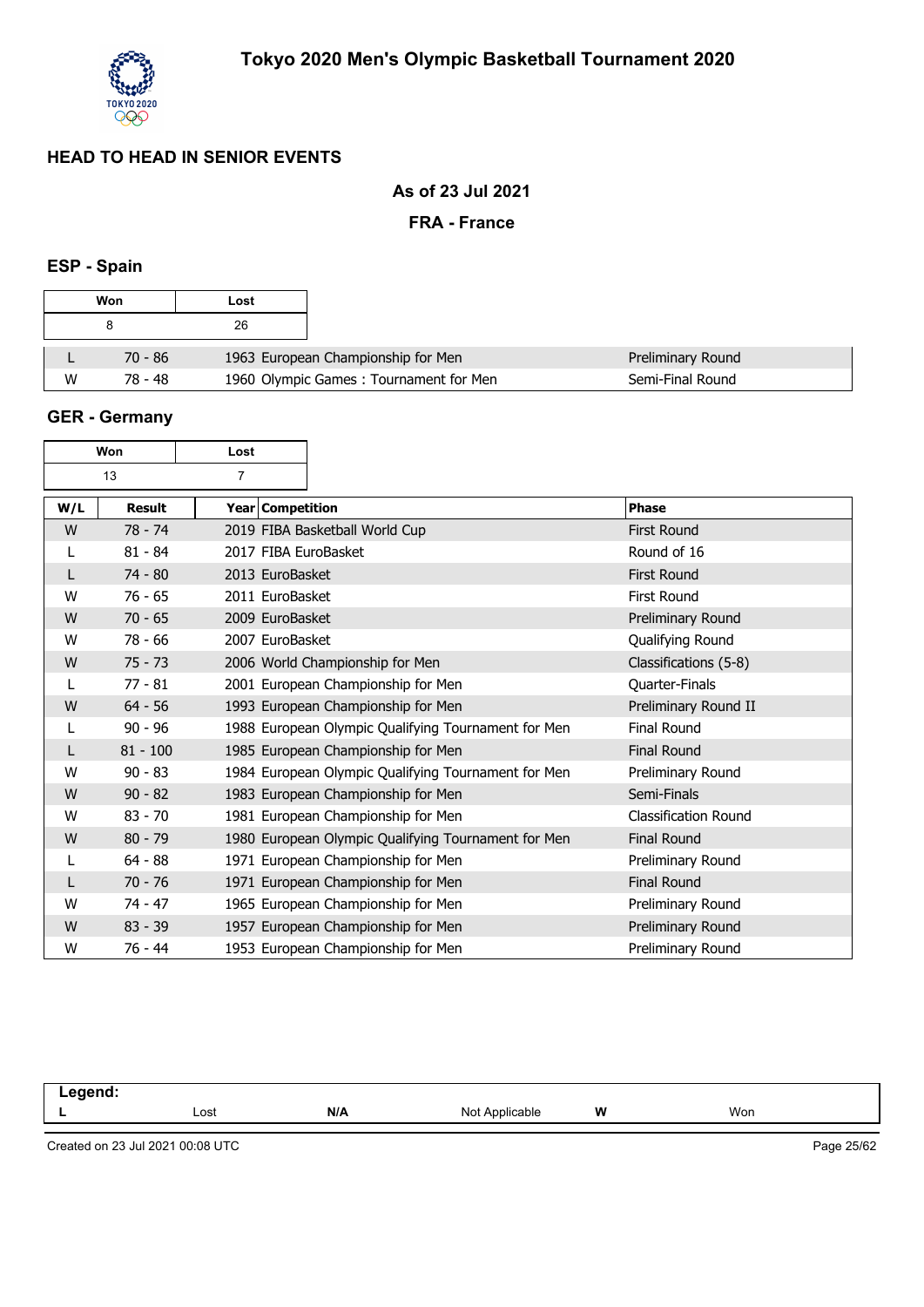

### **As of 23 Jul 2021**

#### **FRA - France**

## **IRI - Islamic Republic of Iran**

|     | Won       | Lost             |                                        |                   |
|-----|-----------|------------------|----------------------------------------|-------------------|
|     |           |                  |                                        |                   |
| W/L | Result    | Year Competition |                                        | <b>Phase</b>      |
| W   | $81 - 76$ |                  | 2014 FIBA Basketball World Cup         | Group Phase       |
| W   | $62 - 30$ |                  | 1948 Olympic Games: Tournament for Men | Preliminary Round |

| .<br>__ |      |     |                    |          |     |  |
|---------|------|-----|--------------------|----------|-----|--|
|         | Lost | N/A | able<br>Nr<br>הוחר | W<br>. . | Won |  |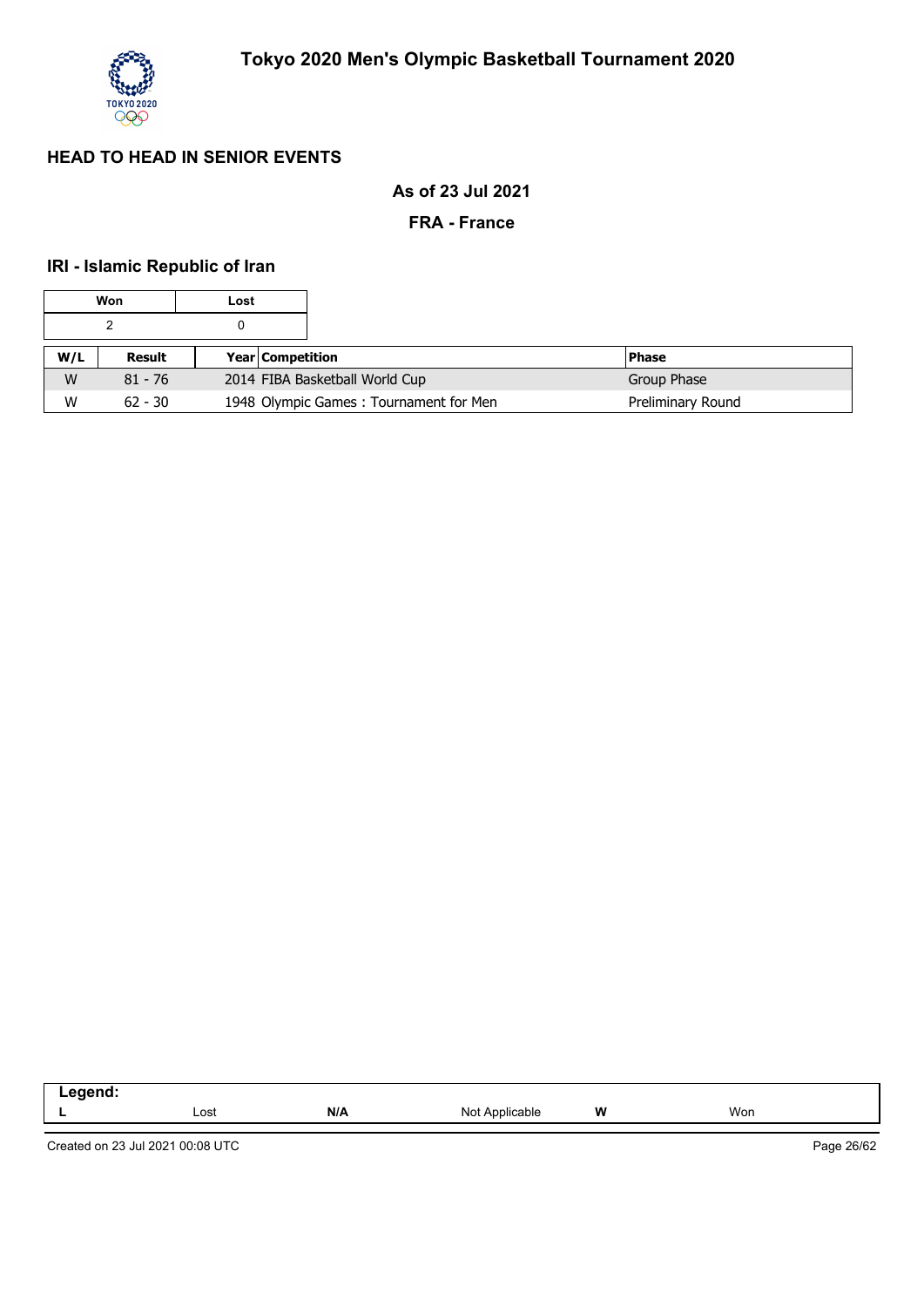

**As of 23 Jul 2021**

**FRA - France**

## **ITA - Italy**

| Won |               | Lost             |                                                       |                             |
|-----|---------------|------------------|-------------------------------------------------------|-----------------------------|
|     | 14            | 14               |                                                       |                             |
| W/L | <b>Result</b> | Year Competition |                                                       | <b>Phase</b>                |
| W   | $91 - 84$     | 2011 EuroBasket  |                                                       | <b>First Round</b>          |
| W   | $80 - 77$     |                  | 2009 EuroBasket - DIVISION A                          | Additional Qualifying Round |
| W   | $81 - 61$     |                  | 2009 EuroBasket - DIVISION A                          | Additional Qualifying Round |
| W   | $69 - 62$     | 2007 EuroBasket  |                                                       | Preliminary Round           |
| W   | $85 - 52$     |                  | 2003 European Championship for Men                    | Preliminary Round           |
| L   | $67 - 69$     |                  | 2003 European Championship for Men                    | Finals                      |
| L   | $57 - 67$     |                  | 2000 Olympic Games: Tournament for Men                | Preliminary Round           |
| W   | $77 - 74$     |                  | 1995 European Championship for Men - Semi-Final Round | Group Phase                 |
| W   | $78 - 77$     |                  | 1995 European Championship for Men - Semi-Final Round | Group Phase                 |
| W   | $89 - 83$     |                  | 1992 European Olympic Qualifying Tournament for Men   | Preliminary Round           |
| L   | $72 - 75$     |                  | 1991 European Championship for Men                    | Preliminary Round           |
| L   | $82 - 93$     |                  | 1988 European Olympic Qualifying Tournament for Men   | Final Round                 |
| L   | $71 - 97$     |                  | 1985 European Championship for Men                    | Quarter-Finals              |
| L   | $80 - 105$    |                  | 1983 European Championship for Men                    | Preliminary Round           |
| L   | $84 - 110$    |                  | 1980 European Olympic Qualifying Tournament for Men   | <b>Final Round</b>          |
|     | $59 - 70$     |                  | 1977 European Championship for Men                    | Preliminary Round           |
| L   | $63 - 71$     |                  | 1973 European Championship for Men                    | Preliminary Round           |
| L   | $65 - 78$     |                  | 1972 European Olympic Qualifying Tournament for Men   | Preliminary Round           |
| L   | $42 - 47$     |                  | 1967 European Championship for Men                    | Preliminary Round           |
| W   | $67 - 63$     |                  | 1963 World Championship for Men                       | <b>Final Round</b>          |
| W   | $50 - 47$     |                  | 1959 European Championship for Men                    | Preliminary Round           |
| W   | $61 - 59$     |                  | 1957 European Championship for Men                    | Preliminary Round           |
| L   | $52 - 54$     |                  | 1953 European Championship for Men                    | <b>Final Round</b>          |
| W   | $49 - 37$     |                  | 1951 European Championship for Men                    | Preliminary Round           |
| L   | $25 - 37$     |                  | 1946 European Championship for Men                    | Semi-Final Round            |
| w   | $31 - 24$     |                  | 1939 European Championship for Men                    | Final Round                 |
| L   | $32 - 36$     |                  | 1937 European Championship for Men                    | Semi-Final Round            |
| W   | $29 - 27$     |                  | 1935 European Championship for Men                    | <b>Classification Round</b> |

**Legend: L** Lost **N/A** Not Applicable **W** Won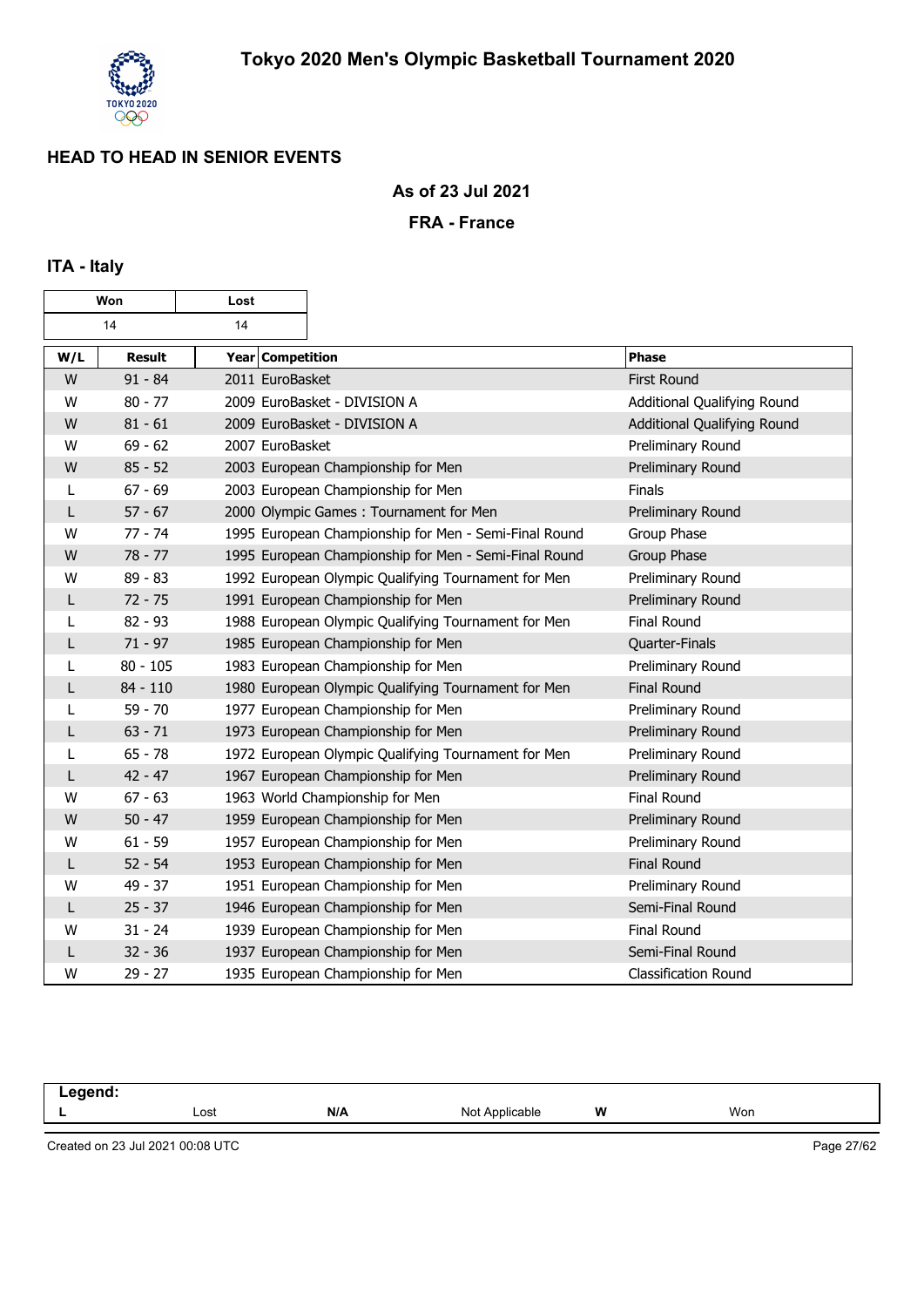

#### **As of 23 Jul 2021**

**FRA - France**

## **JPN - Japan**

|     | Won        | Lost |                                        |
|-----|------------|------|----------------------------------------|
|     |            |      |                                        |
| W/L | Result     |      | Year Competition                       |
| W   | $101 - 63$ |      | 1960 Olympic Games: Tournament for Men |

# **NGR - Nigeria**

|     | Won       | Lost             |                                        |                   |
|-----|-----------|------------------|----------------------------------------|-------------------|
|     |           |                  |                                        |                   |
| W/L | Result    | Year Competition |                                        | <b>Phase</b>      |
| W   | 79 - 73   |                  | 2012 Olympic Games: Tournament for Men | Preliminary Round |
| W   | $64 - 53$ |                  | 2006 World Championship for Men        | Preliminary Round |

#### **SLO - Slovenia**

| Won |               | Lost                 |                                    |                      |
|-----|---------------|----------------------|------------------------------------|----------------------|
|     | 6             | 5                    |                                    |                      |
| W/L | <b>Result</b> | Year   Competition   |                                    | <b>Phase</b>         |
|     | $78 - 95$     | 2017 FIBA EuroBasket |                                    | Group Phase          |
| W   | $72 - 62$     | 2013 EuroBasket      |                                    | Quarter-Finals       |
|     | $66 - 67$     | 2007 EuroBasket      |                                    | Preliminary Round    |
|     | 74 - 88       | 2007 EuroBasket      |                                    | Placings 7th and 8th |
|     | $61 - 77$     | 2005 EuroBasket      |                                    | Qualifying Round     |
| W   | $85 - 69$     | 2005 EuroBasket      |                                    | Qualifying Round     |
| L   | $58 - 68$     | 2005 EuroBasket      |                                    | Preliminary Round    |
| W   | $88 - 82$     |                      | 2003 European Championship for Men | Preliminary Round    |
| W   | $74 - 69$     |                      | 1999 European Championship for Men | Eighth-Final Round   |
| W   | $80 - 75$     |                      | 1997 European Championship for Men | Preliminary Round    |
| W   | $89 - 68$     |                      | 1995 European Championship for Men | Preliminary Round    |

| . |      |     |                               |   |     |  |
|---|------|-----|-------------------------------|---|-----|--|
|   | Lost | N/A | Not<br>Ann<br>งlicable<br>AUL | W | Won |  |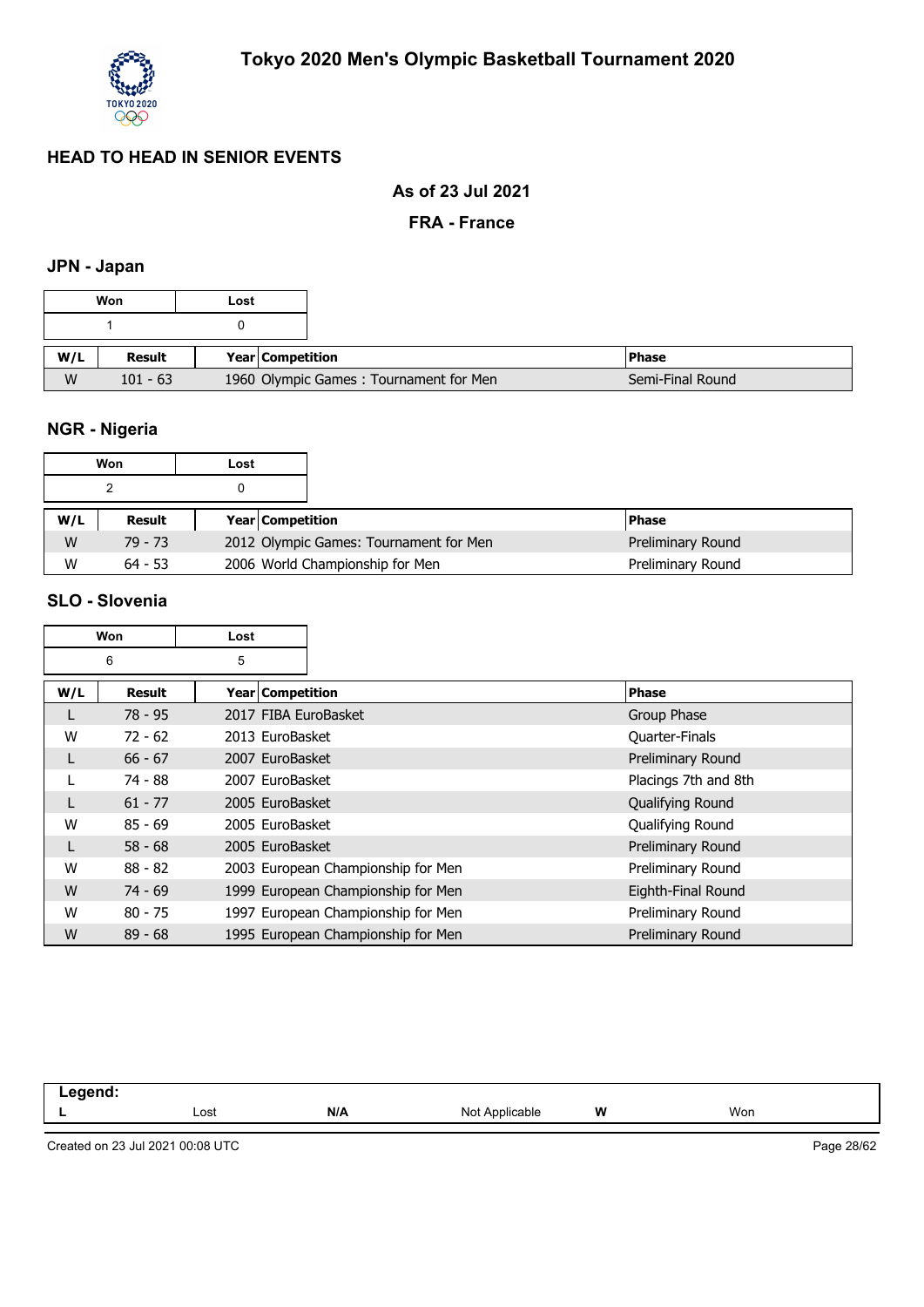

## **As of 23 Jul 2021**

#### **FRA - France**

#### **USA - USA**

|     | Won        | Lost               |                                        |                       |
|-----|------------|--------------------|----------------------------------------|-----------------------|
|     |            | 9                  |                                        |                       |
| W/L | Result     | Year   Competition |                                        | Phase                 |
| W   | $89 - 79$  |                    | 2019 FIBA Basketball World Cup         | <b>Quarter-Finals</b> |
|     | $97 - 100$ |                    | 2016 Olympic Games: Tournament for Men | Group Phase           |
|     | $71 - 98$  |                    | 2012 Olympic Games: Tournament for Men | Preliminary Round     |
|     | $94 - 106$ |                    | 2000 Olympic Games: Tournament for Men | Preliminary Round     |
|     | $75 - 85$  |                    | 2000 Olympic Games: Tournament for Men | <b>Finals</b>         |
|     | $62 - 120$ |                    | 1984 Olympic Games: Tournament for Men | Preliminary Round     |
|     | $61 - 81$  |                    | 1963 World Championship for Men        | <b>Final Round</b>    |
|     | $49 - 70$  |                    | 1954 World Championship for Men        | <b>Final Round</b>    |
|     | $33 - 48$  |                    | 1950 World Championship for Men        | <b>Final Round</b>    |
|     | $21 - 65$  |                    | 1948 Olympic Games: Tournament for Men | <b>Final Round</b>    |

| .  |      |     |                          |        |     |  |
|----|------|-----|--------------------------|--------|-----|--|
| -- | Lost | N/A | Not<br><b>Applicable</b> | w<br>. | Won |  |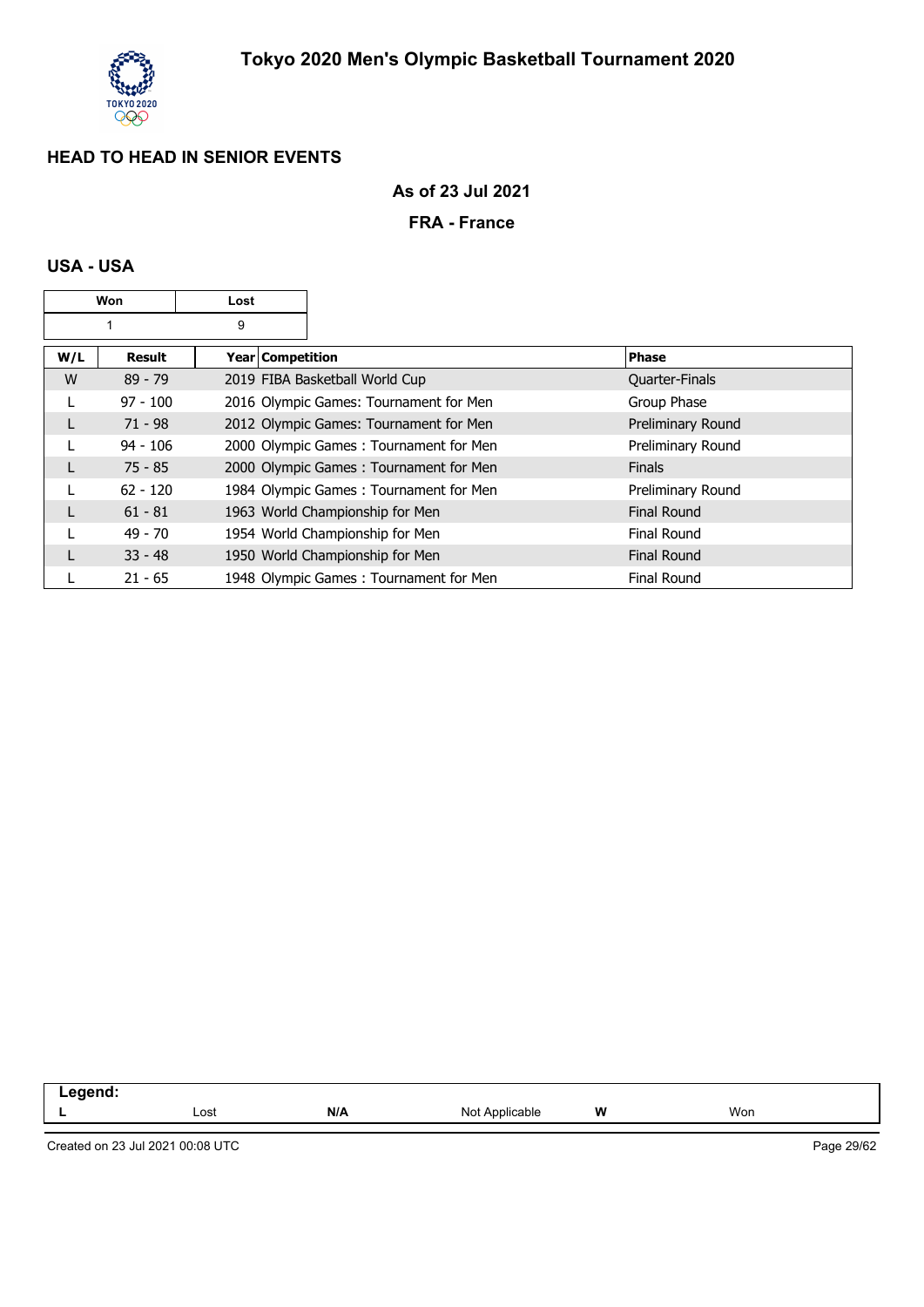

| As of 23 Jul 2021 |  |  |  |
|-------------------|--|--|--|
|-------------------|--|--|--|

## **GER - Germany**

## **Total Summary**

| <b>Team Name</b>         | Win %        | Played      | Won            | Lost           | For  | <b>Against</b> |
|--------------------------|--------------|-------------|----------------|----------------|------|----------------|
| Japan                    | 100          | 1           | 1              | $\mathbf 0$    | 81   | 70             |
| Nigeria                  | 100          | 1           | 1              | 0              | 78   | 77             |
| Czech Republic           | 66           | 3           | $\overline{2}$ | $\mathbf{1}$   | 239  | 230            |
| Slovenia                 | 42           | 7           | 3              | $\overline{4}$ | 494  | 515            |
| France                   | 35           | 20          | 7              | 13             | 1448 | 1554           |
| Spain                    | 21           | 23          | 5              | 18             | 1577 | 1806           |
| Italy                    | 17           | 23          | $\overline{4}$ | 19             | 1574 | 1803           |
| Argentina                | 0            | 4           | $\mathbf{0}$   | 4              | 302  | 335            |
| Australia                | $\mathbf{0}$ | 5           | $\mathbf 0$    | 5              | 335  | 407            |
| <b>USA</b>               | 0            | 6           | 0              | 6              | 412  | 565            |
| Islamic Republic of Iran | N/A          | $\mathbf 0$ | $\mathbf 0$    | $\mathbf 0$    | 0    | $\mathbf 0$    |
| Total                    | 25           | 93          | 23             | 70             | 6540 | 7362           |

#### **Overview per opponent**

#### **ARG - Argentina**

|     | Won       | Lost             |                                      |                                 |                    |
|-----|-----------|------------------|--------------------------------------|---------------------------------|--------------------|
|     | 0         | 4                |                                      |                                 |                    |
| W/L | Result    | Year Competition |                                      |                                 | <b>Phase</b>       |
|     | 74 - 78   |                  | 2010 FIBA World Championship for Men |                                 | Preliminary Round  |
|     | 77 - 86   |                  |                                      | 2002 World Championship for Men | Eighth-Final Round |
|     | $80 - 86$ |                  |                                      | 2002 World Championship for Men | Semi-Final Round   |
|     | $71 - 85$ |                  |                                      | 1994 World Championship for Men | Semi-Finals        |

| - - - - - - |      |     |                                |   |     |
|-------------|------|-----|--------------------------------|---|-----|
|             | Lost | N/A | - Nic<br>Applicable -<br>1101F | W | Won |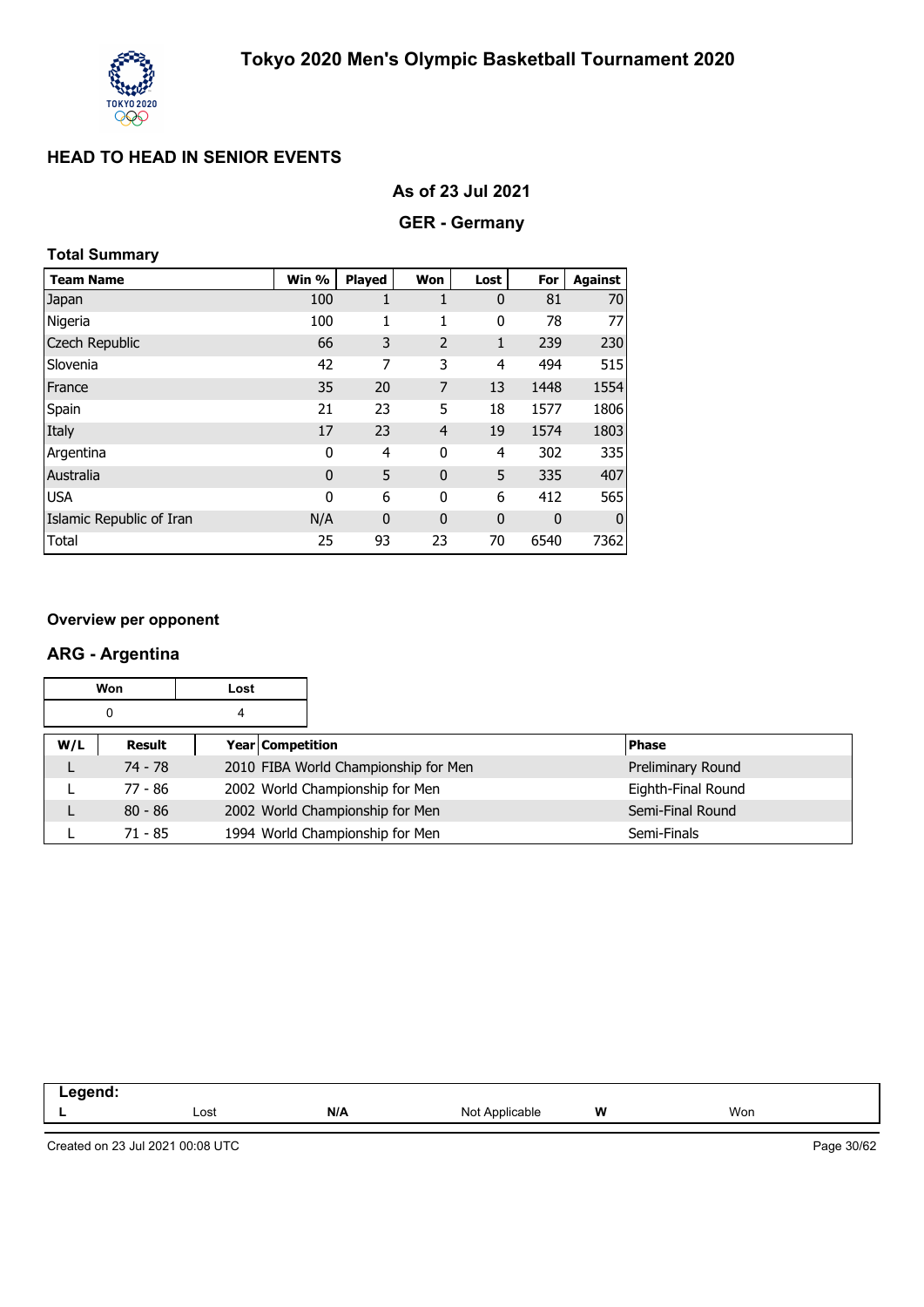

#### **As of 23 Jul 2021**

## **GER - Germany**

#### **AUS - Australia**

|     | Won        | Lost |                  |                                        |                             |
|-----|------------|------|------------------|----------------------------------------|-----------------------------|
|     | 0          | 5    |                  |                                        |                             |
| W/L | Result     |      | Year Competition |                                        | <b>Phase</b>                |
|     | $43 - 78$  |      |                  | 2010 FIBA World Championship for Men   | Preliminary Round           |
|     | $79 - 109$ |      |                  | 1992 Olympic Games: Tournament for Men | Semi-Finals                 |
|     | $66 - 67$  |      |                  | 1984 Olympic Games: Tournament for Men | Preliminary Round           |
|     | 78 - 83    |      |                  | 1984 Olympic Games: Tournament for Men | <b>Classification Round</b> |
|     | $69 - 70$  |      |                  | 1972 Olympic Games: Tournament for Men | Semi-Final Round            |

## **CZE - Czech Republic**

|     | Won       | Lost |                                                     |                    |
|-----|-----------|------|-----------------------------------------------------|--------------------|
|     | 2         |      |                                                     |                    |
| W/L | Result    |      | <b>Year Competition</b>                             | <b>Phase</b>       |
| W   | $83 - 78$ |      | 2007 EuroBasket                                     | Preliminary Round  |
| W   | 77 - 68   |      | 1999 European Championship for Men                  | Preliminary Round  |
|     | 79 - 84   |      | 1980 European Olympic Qualifying Tournament for Men | <b>Final Round</b> |

| `~^~~<br>по |      |     |                     |   |     |  |
|-------------|------|-----|---------------------|---|-----|--|
| -           | Lost | N/A | Applicable<br>Not / | W | Won |  |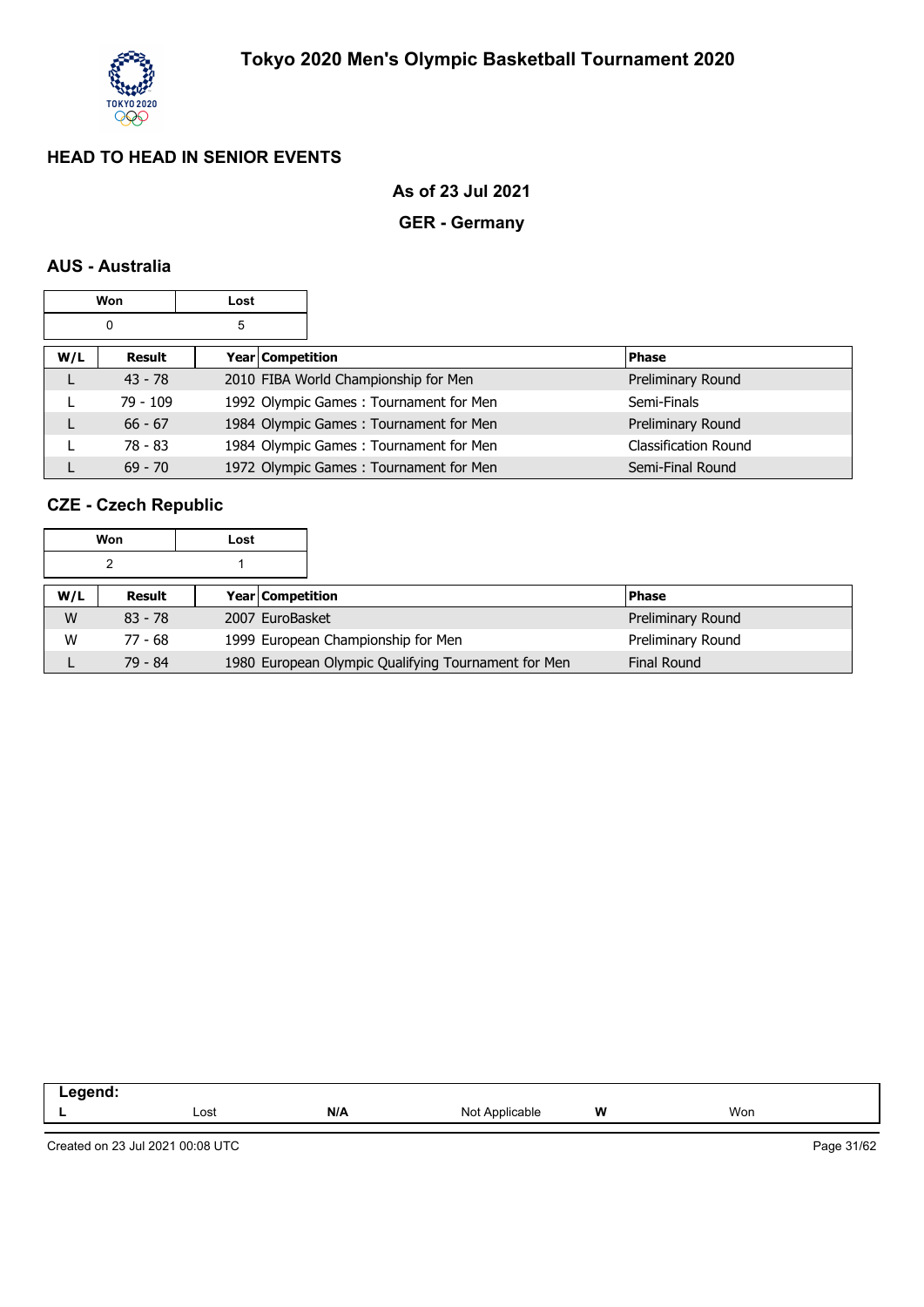

**As of 23 Jul 2021**

## **GER - Germany**

## **ESP - Spain**

|     | Won<br>Lost   |                 |                                                     |                         |
|-----|---------------|-----------------|-----------------------------------------------------|-------------------------|
|     | 5             | 18              |                                                     |                         |
| W/L | <b>Result</b> |                 | Year Competition                                    | <b>Phase</b>            |
| L   | $72 - 84$     |                 | 2017 FIBA EuroBasket                                | Quarter-Finals          |
|     | $76 - 77$     | 2015 EuroBasket |                                                     | Group Phase             |
| L   | $68 - 77$     | 2011 EuroBasket |                                                     | Second Round            |
| L   | $59 - 72$     |                 | 2008 Olympic Games: Tournament Men                  | Preliminary Round       |
| L   | $55 - 83$     | 2007 EuroBasket |                                                     | Quarter-Final Round     |
|     | $71 - 92$     |                 | 2006 World Championship for Men                     | Preliminary Round       |
| W   | $74 - 73$     | 2005 EuroBasket |                                                     | Semi-Finals             |
| W   | $70 - 62$     |                 | 2002 World Championship for Men                     | Quarter-Final Round     |
| L   | $90 - 99$     |                 | 2001 European Championship for Men                  | <b>Finals</b>           |
| L   | $59 - 67$     |                 | 1997 European Championship for Men                  | Preliminary Round       |
| W   | $79 - 77$     |                 | 1993 European Championship for Men                  | Quarter-Finals          |
| W   | $83 - 74$     |                 | 1992 Olympic Games: Tournament for Men              | Preliminary Round       |
| L   | $96 - 106$    |                 | 1988 European Olympic Qualifying Tournament for Men | <b>Final Round</b>      |
|     | $77 - 107$    |                 | 1987 European Championship for Men                  | Quarter-Final Round     |
| L   | $83 - 98$     |                 | 1985 European Championship for Men                  | Quarter-Finals          |
| L   | 78 - 99       |                 | 1984 European Olympic Qualifying Tournament for Men | Final Round             |
| L   | $59 - 85$     |                 | 1980 European Olympic Qualifying Tournament for Men | <b>Final Round</b>      |
|     | $83 - 84$     |                 | 1972 Olympic Games: Tournament for Men              | Final Round             |
| L   | $69 - 73$     |                 | 1971 European Championship for Men                  | Preliminary Round       |
|     | $58 - 86$     |                 | 1965 European Championship for Men                  | Preliminary Round       |
| L   | $67 - 69$     |                 | 1964 European Olympic Qualifying Tournament for Men | Classification          |
|     | $49 - 62$     |                 | 1961 European Championship for Men                  | Classification Round II |
| W   | $2 - 0$       |                 | 1936 Olympic Games: Tournament for Men              | <b>First Round</b>      |

| .<br>- - - |      |     |                     |       |     |  |
|------------|------|-----|---------------------|-------|-----|--|
|            | Lost | N/A | Not A<br>Applicable | W<br> | Won |  |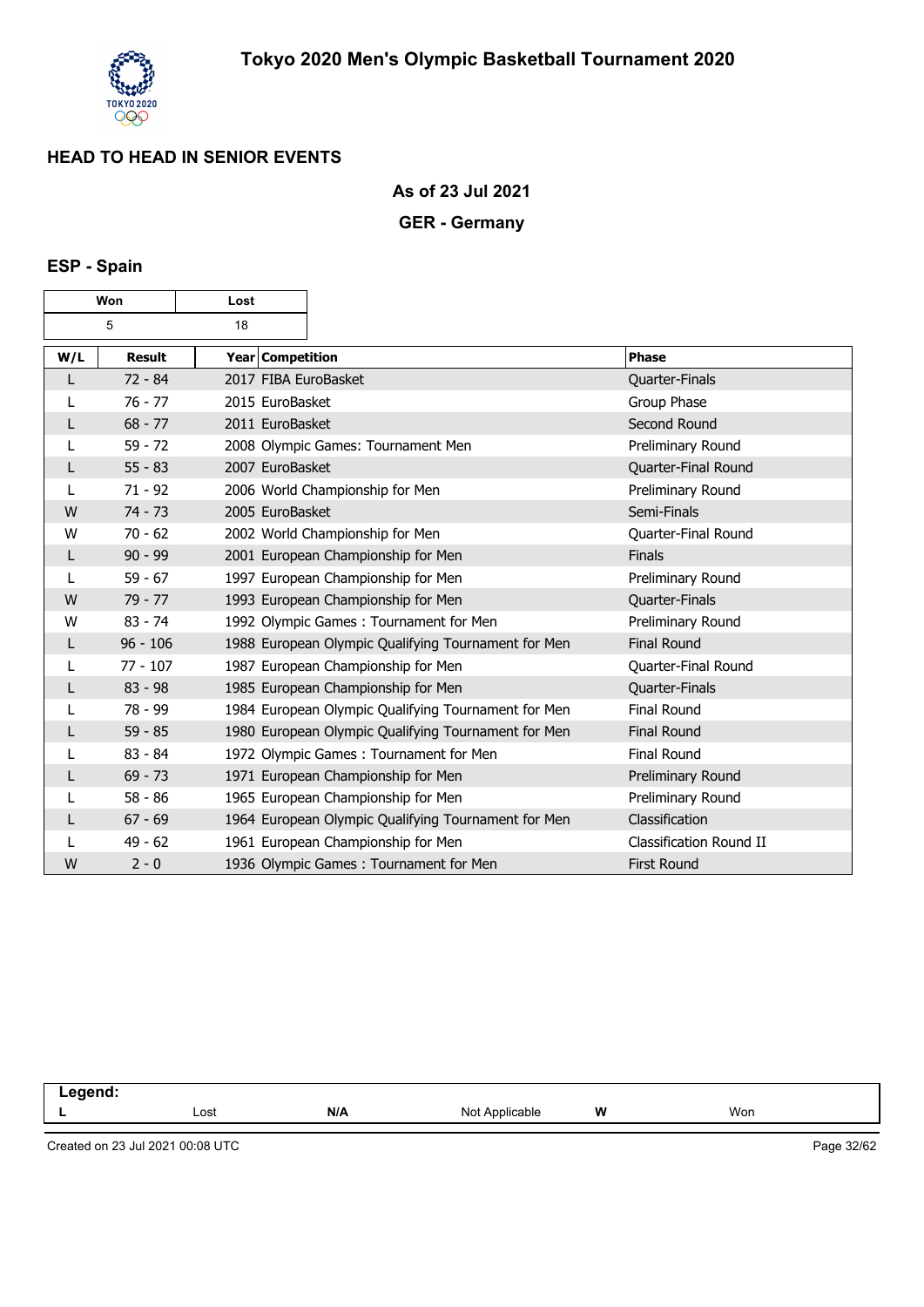

**As of 23 Jul 2021**

## **GER - Germany**

#### **FRA - France**

| Won |                | Lost                 |                                                     |                             |
|-----|----------------|----------------------|-----------------------------------------------------|-----------------------------|
|     | $\overline{7}$ | 13                   |                                                     |                             |
| W/L | <b>Result</b>  | Year Competition     |                                                     | <b>Phase</b>                |
| L   | $74 - 78$      |                      | 2019 FIBA Basketball World Cup                      | <b>First Round</b>          |
| W   | $84 - 81$      | 2017 FIBA EuroBasket |                                                     | Round of 16                 |
| W   | $80 - 74$      | 2013 EuroBasket      |                                                     | <b>First Round</b>          |
|     | $65 - 76$      | 2011 EuroBasket      |                                                     | First Round                 |
| L   | $65 - 70$      | 2009 EuroBasket      |                                                     | Preliminary Round           |
| L   | $66 - 78$      | 2007 EuroBasket      |                                                     | Qualifying Round            |
| L   | $73 - 75$      |                      | 2006 World Championship for Men                     | Classifications (5-8)       |
| W   | $81 - 77$      |                      | 2001 European Championship for Men                  | Quarter-Finals              |
| L   | $56 - 64$      |                      | 1993 European Championship for Men                  | Preliminary Round II        |
| W   | $96 - 90$      |                      | 1988 European Olympic Qualifying Tournament for Men | <b>Final Round</b>          |
| W   | $100 - 81$     |                      | 1985 European Championship for Men                  | <b>Final Round</b>          |
| L   | $83 - 90$      |                      | 1984 European Olympic Qualifying Tournament for Men | Preliminary Round           |
| L   | $82 - 90$      |                      | 1983 European Championship for Men                  | Semi-Finals                 |
| L   | $70 - 83$      |                      | 1981 European Championship for Men                  | <b>Classification Round</b> |
| L   | $79 - 80$      |                      | 1980 European Olympic Qualifying Tournament for Men | <b>Final Round</b>          |
| W   | $88 - 64$      |                      | 1971 European Championship for Men                  | Preliminary Round           |
| W   | $76 - 70$      |                      | 1971 European Championship for Men                  | <b>Final Round</b>          |
|     | $47 - 74$      |                      | 1965 European Championship for Men                  | Preliminary Round           |
| L   | $39 - 83$      |                      | 1957 European Championship for Men                  | Preliminary Round           |
| L   | 44 - 76        |                      | 1953 European Championship for Men                  | Preliminary Round           |

| --<br>and the control of the |      |     |                     |         |     |  |
|------------------------------|------|-----|---------------------|---------|-----|--|
|                              | Lost | N/A | N۸<br>able<br>11011 | W<br>-- | Won |  |
|                              |      |     |                     |         |     |  |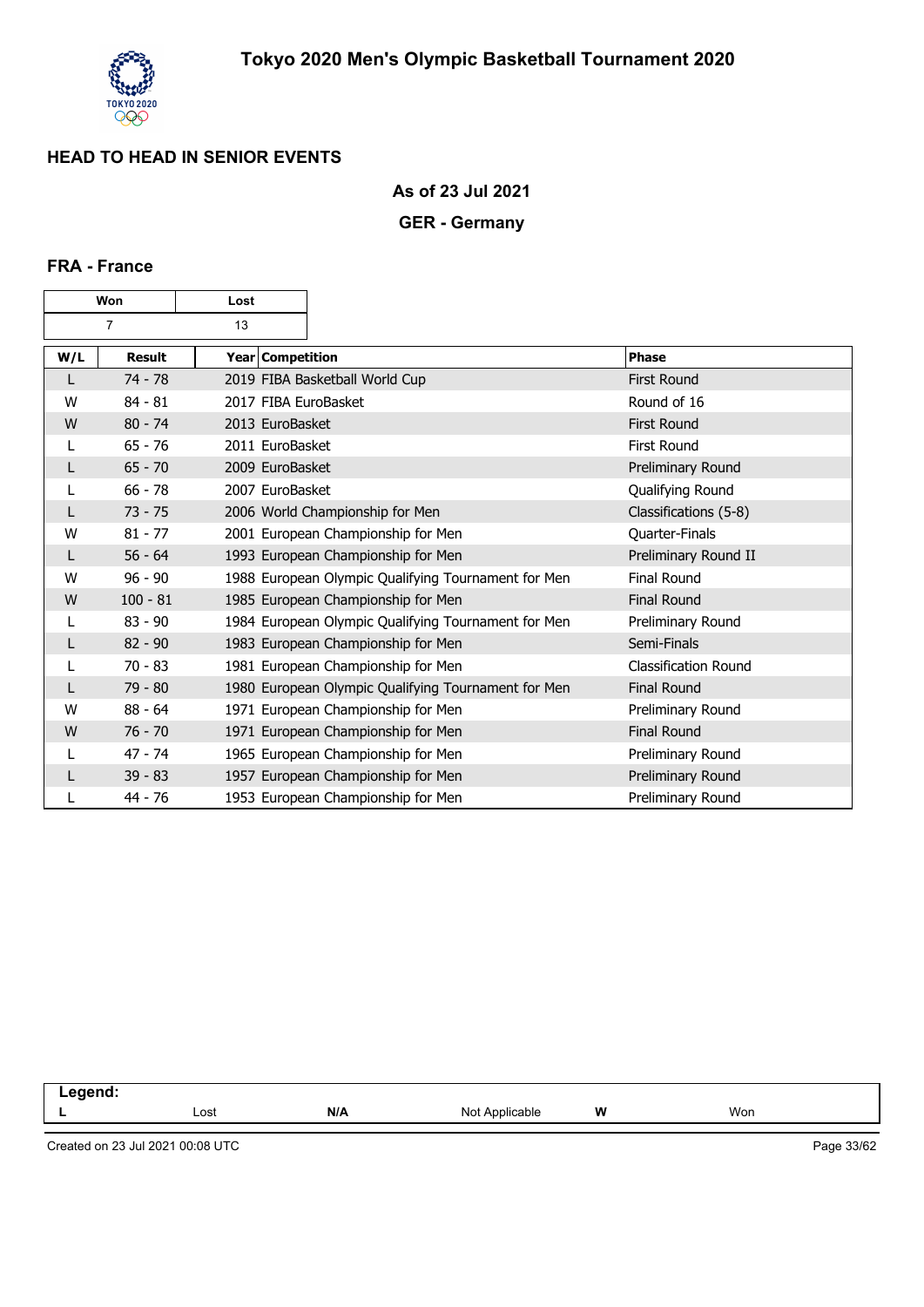

**As of 23 Jul 2021**

## **GER - Germany**

## **ITA - Italy**

| Won |               | Lost                 |                                                     |                             |
|-----|---------------|----------------------|-----------------------------------------------------|-----------------------------|
|     | 4             | 19                   |                                                     |                             |
| W/L | <b>Result</b> | Year Competition     |                                                     | <b>Phase</b>                |
| W   | $61 - 55$     | 2017 FIBA EuroBasket |                                                     | Group Phase                 |
| L   | $82 - 89$     | 2015 EuroBasket      |                                                     | Group Phase                 |
| W   | $76 - 62$     | 2011 EuroBasket      |                                                     | <b>First Round</b>          |
| W   | $67 - 58$     | 2007 EuroBasket      |                                                     | Qualifying Round            |
| L   | $82 - 84$     | 2005 EuroBasket      |                                                     | Preliminary Round           |
|     | $84 - 86$     |                      | 2003 European Championship for Men                  | <b>Elimination Round</b>    |
| L   | $53 - 74$     |                      | 1999 European Championship for Men                  | Eighth-Final Round          |
| L   | $62 - 67$     |                      | 1997 European Championship for Men                  | Eighth-Final Round          |
| L   | $67 - 68$     |                      | 1995 European Championship for Men                  | Preliminary Round           |
| W   | $109 - 91$    |                      | 1992 European Olympic Qualifying Tournament for Men | <b>Final Round</b>          |
| L   | $72 - 102$    |                      | 1988 European Olympic Qualifying Tournament for Men | Preliminary Round           |
| L   | $78 - 84$     |                      | 1987 European Championship for Men                  | Preliminary Round           |
| L   | $84 - 87$     |                      | 1987 European Championship for Men                  | <b>Final Round</b>          |
|     | $76 - 85$     |                      | 1986 World Championship for Men                     | Preliminary Round           |
| L   | 79 - 94       |                      | 1985 European Championship for Men                  | Preliminary Round           |
|     | $72 - 80$     |                      | 1984 Olympic Games: Tournament for Men              | Preliminary Round           |
| L   | $71 - 98$     |                      | 1984 Olympic Games: Tournament for Men              | <b>Classification Round</b> |
|     | $57 - 79$     |                      | 1981 European Championship for Men                  | Preliminary Round           |
|     | $80 - 104$    |                      | 1980 European Olympic Qualifying Tournament for Men | Preliminary Round           |
|     | $57 - 68$     |                      | 1972 Olympic Games: Tournament for Men              | Preliminary Round           |
| L   | $52 - 73$     |                      | 1957 European Championship for Men                  | Preliminary Round           |
|     | $37 - 57$     |                      | 1957 European Championship for Men                  | <b>Classification Round</b> |
|     | $16 - 58$     |                      | 1936 Olympic Games: Tournament for Men              | Second Round                |

## **JPN - Japan**

|     | Won       | Lost             |                                 |
|-----|-----------|------------------|---------------------------------|
|     |           |                  |                                 |
| W/L | Result    | Year Competition |                                 |
| W   | $81 - 70$ |                  | 2006 World Championship for Men |

| .<br>∵ ∟egenu. |      |     |                                 |   |     |
|----------------|------|-----|---------------------------------|---|-----|
|                | Lost | N/A | $N \cap$<br>Applicable<br>19017 | W | Won |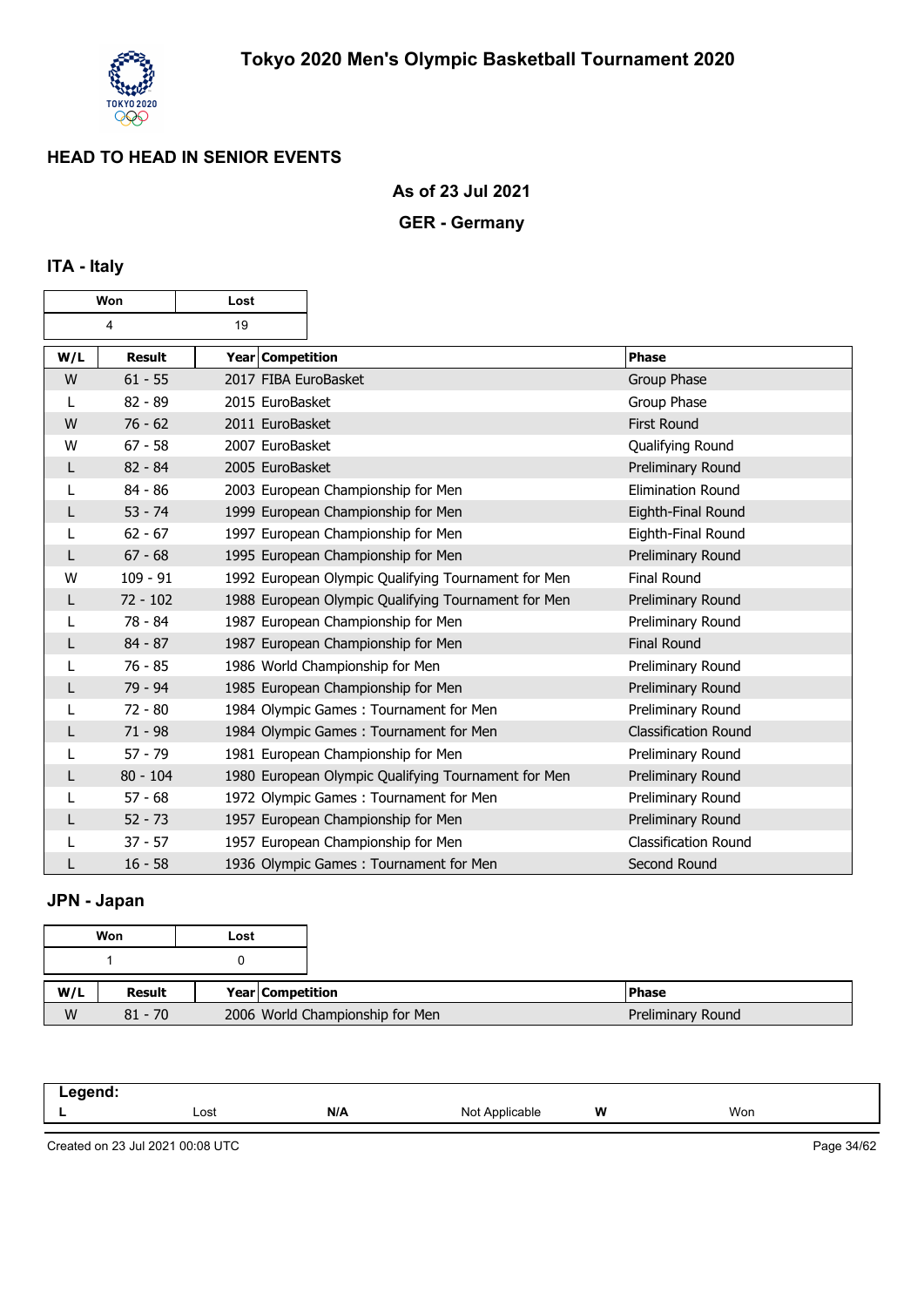

#### **As of 23 Jul 2021**

## **GER - Germany**

## **NGR - Nigeria**

|     | Won           | Lost             |                                 |              |
|-----|---------------|------------------|---------------------------------|--------------|
|     |               |                  |                                 |              |
|     |               |                  |                                 |              |
| W/L | <b>Result</b> | Year Competition |                                 | <b>Phase</b> |
| W   | $78 - 77$     |                  | 2006 World Championship for Men |              |

#### **SLO - Slovenia**

|     | Won       | Lost             |                                                       |                                          |
|-----|-----------|------------------|-------------------------------------------------------|------------------------------------------|
|     | 3         | 4                |                                                       |                                          |
| W/L | Result    | Year Competition |                                                       | <b>Phase</b>                             |
|     | $47 - 77$ | 2007 EuroBasket  |                                                       | Qualifying Round                         |
| W   | $69 - 65$ | 2007 EuroBasket  |                                                       | Classification Round 5th to 8th<br>place |
| W   | $76 - 62$ | 2005 EuroBasket  |                                                       | <b>Quarter Finals</b>                    |
|     | $76 - 91$ |                  | 1999 European Championship for Men - Semi-Final Round | Group Phase                              |
|     | $71 - 75$ |                  | 1999 European Championship for Men - Semi-Final Round | Group Phase                              |
| W   | $79 - 57$ |                  | 1993 European Championship for Men                    | Preliminary Round I                      |
|     | $76 - 88$ |                  | 1992 European Olympic Qualifying Tournament for Men   | <b>Final Round</b>                       |

#### **USA - USA**

|     | Won        | Lost |                                        |                       |
|-----|------------|------|----------------------------------------|-----------------------|
|     | 0          | 6    |                                        |                       |
| W/L | Result     |      | Year   Competition                     | <b>Phase</b>          |
|     | $57 - 106$ |      | 2008 Olympic Games: Tournament Men     | Preliminary Round     |
|     | $65 - 85$  |      | 2006 World Championship for Men        | Quarter-Finals        |
| L   | $87 - 104$ |      | 2002 World Championship for Men        | Preliminary Round     |
|     | $68 - 111$ |      | 1992 Olympic Games: Tournament for Men | Preliminary Round     |
|     | $68 - 81$  |      | 1986 World Championship for Men        | Preliminary Round     |
|     | $67 - 78$  |      | 1984 Olympic Games: Tournament for Men | <b>Quarter-Finals</b> |

| امیم میں<br>--<br>-- 3 |      |     |                                        |   |     |  |
|------------------------|------|-----|----------------------------------------|---|-----|--|
|                        | Lost | N/A | N∩t<br>\pplicable<br>$\cdot$ v $\cdot$ | W | Won |  |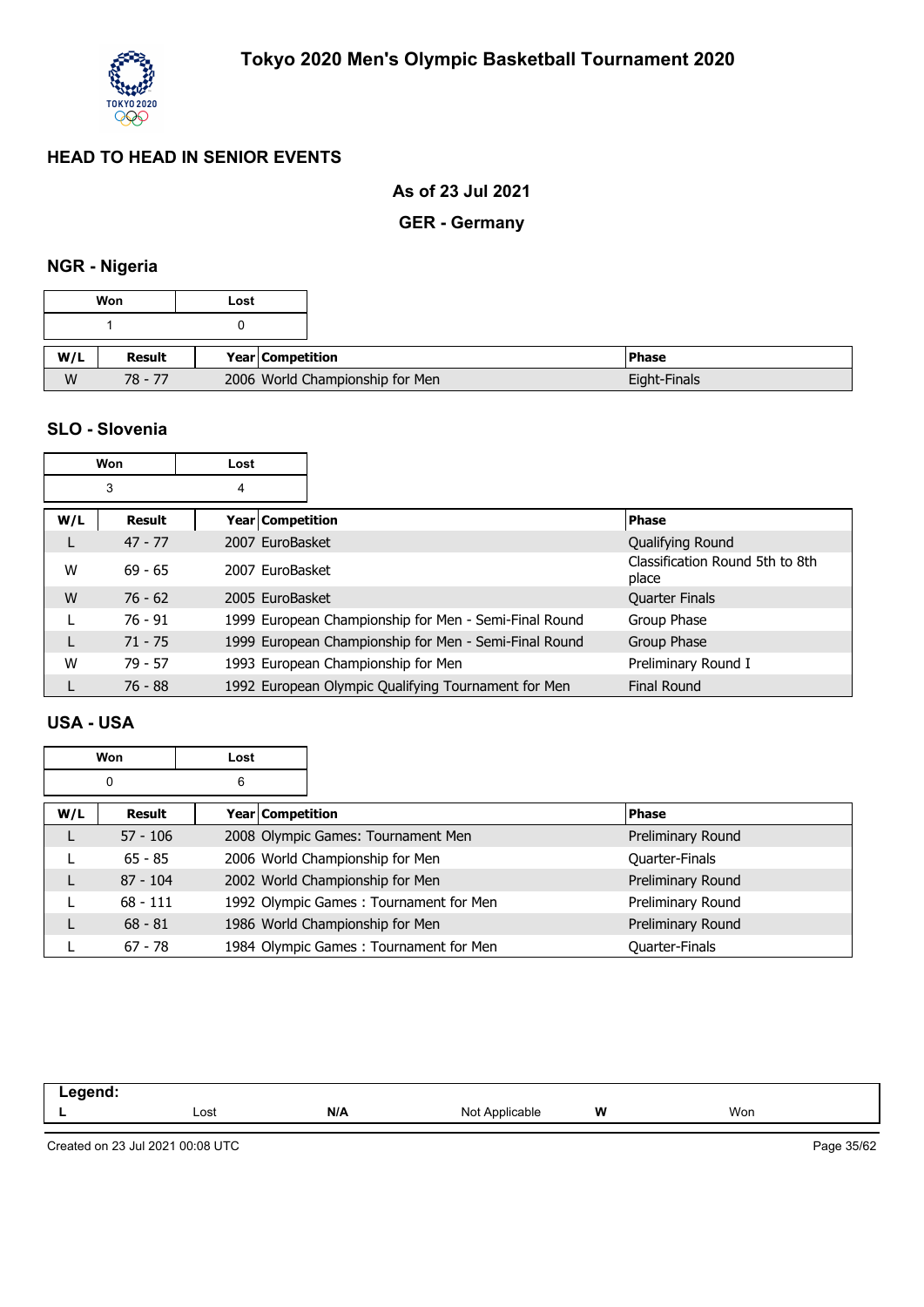

#### **As of 23 Jul 2021**

#### **IRI - Islamic Republic of Iran**

| <b>Total Summary</b> |       |                |              |              |              |                |
|----------------------|-------|----------------|--------------|--------------|--------------|----------------|
| <b>Team Name</b>     | Win % | <b>Played</b>  | Won          | Lost         | For          | <b>Against</b> |
| Japan                | 40    | 15             | 6            | 9            | 1130         | 1185           |
| Australia            | 25    | 4              | 1            | 3            | 256          | 335            |
| France               | 0     | $\overline{2}$ | $\mathbf{0}$ | 2            | 106          | 143            |
| Spain                | 0     | 3              | 0            | 3            | 167          | 234            |
| <b>USA</b>           | 0     | $\mathbf{1}$   | $\mathbf 0$  | $\mathbf{1}$ | 51           | 88             |
| Slovenia             | 0     | 1              | 0            | 1            | 60           | 65             |
| Argentina            | 0     | $\mathbf{1}$   | $\mathbf{0}$ | 1            | 82           | 97             |
| Nigeria              | N/A   | $\mathbf{0}$   | 0            | $\mathbf 0$  | $\mathbf{0}$ | 0              |
| Czech Republic       | N/A   | $\mathbf{0}$   | $\mathbf 0$  | $\mathbf{0}$ | $\mathbf{0}$ | 0              |
| Germany              | N/A   | 0              | 0            | 0            | 0            | 0              |
| Italy                | N/A   | $\mathbf{0}$   | $\mathbf{0}$ | $\mathbf 0$  | $\mathbf{0}$ | $\mathbf{0}$   |
| Total                | 26    | 27             | 7            | 20           | 1852         | 2147           |

#### **Overview per opponent**

#### **ARG - Argentina**

|     | Won       | Lost |                  |                                    |                   |
|-----|-----------|------|------------------|------------------------------------|-------------------|
|     |           |      |                  |                                    |                   |
|     |           |      |                  |                                    |                   |
| W/L | Result    |      | Year Competition |                                    | <b>Phase</b>      |
|     | $82 - 97$ |      |                  | 2008 Olympic Games: Tournament Men | Preliminary Round |

### **AUS - Australia**

|     | Won        | Lost               |                                                      |                   |
|-----|------------|--------------------|------------------------------------------------------|-------------------|
|     |            |                    |                                                      |                   |
| W/L | Result     | Year   Competition |                                                      | <b>Phase</b>      |
| W   | $85 - 74$  |                    | 2019 FIBA Basketball World Cup 2019 Asian Qualifiers | 2nd Round         |
|     | 47 - 76    |                    | 2019 FIBA Basketball World Cup 2019 Asian Qualifiers | 2nd Round         |
|     | $56 - 79$  | 2017 FIBA Asia Cup |                                                      | Final             |
|     | $68 - 106$ |                    | 2008 Olympic Games: Tournament Men                   | Preliminary Round |

| egend:<br>$-9.9$ |              |     |                               |   |     |
|------------------|--------------|-----|-------------------------------|---|-----|
|                  | Lost<br>---- | N/A | NM+<br>`Applicable<br>7. JUL. | W | Won |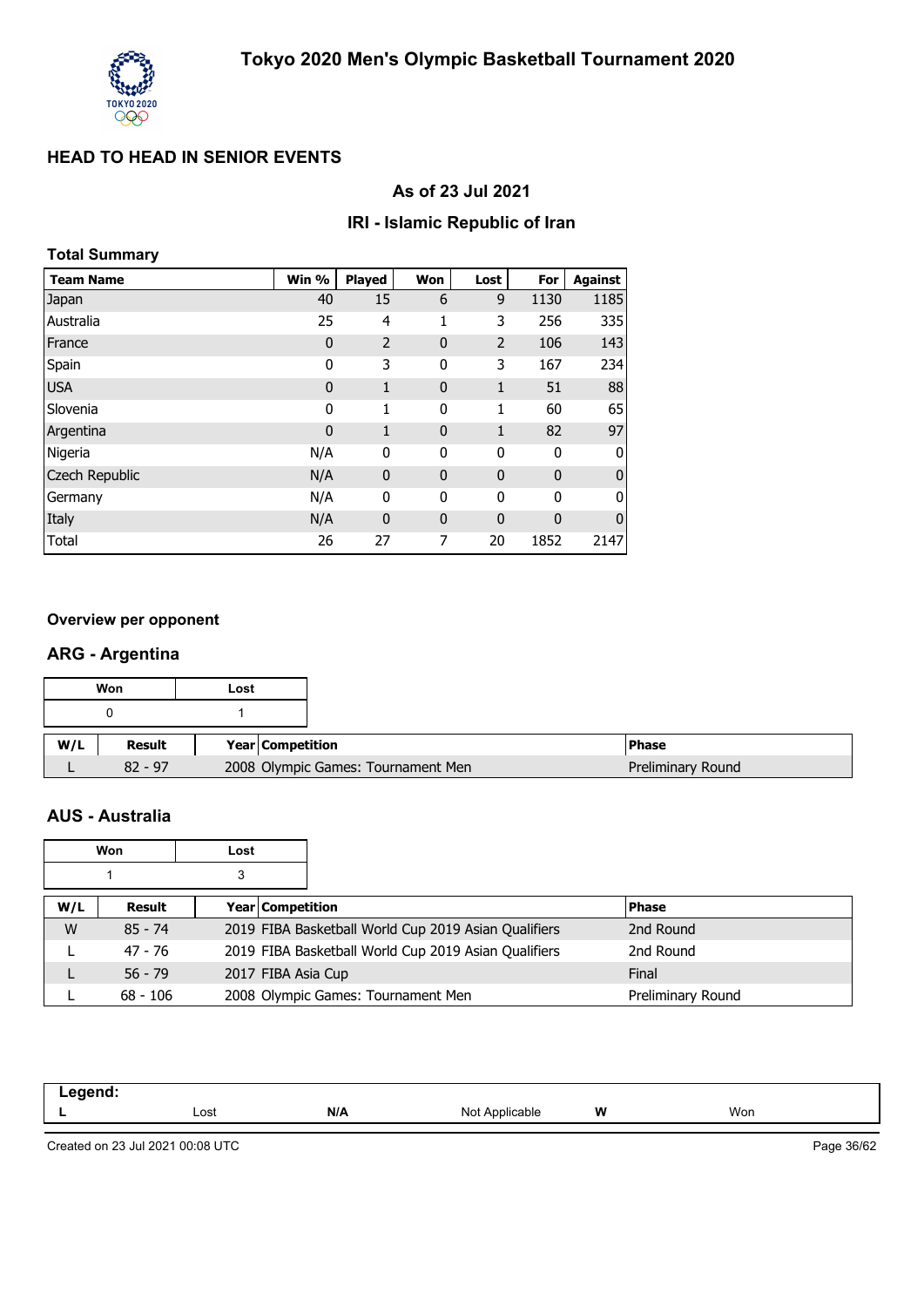

### **As of 23 Jul 2021**

#### **IRI - Islamic Republic of Iran**

## **ESP - Spain**

|     | Won       | Lost |                  |                                    |                         |
|-----|-----------|------|------------------|------------------------------------|-------------------------|
| 3   |           |      |                  |                                    |                         |
| W/L | Result    |      | Year Competition |                                    | <b>Phase</b>            |
|     | $65 - 73$ |      |                  | 2019 FIBA Basketball World Cup     | First Round             |
|     | $60 - 90$ |      |                  | 2014 FIBA Basketball World Cup     | Group Phase             |
|     | $42 - 71$ |      |                  | 1959 European Championship for Men | Classification Round II |

#### **FRA - France**

|     | Won       | Lost |                                        |                   |
|-----|-----------|------|----------------------------------------|-------------------|
|     | 0         |      |                                        |                   |
| W/L | Result    |      | <b>Year Competition</b>                | <b>IPhase</b>     |
|     | 76 - 81   |      | 2014 FIBA Basketball World Cup         | Group Phase       |
|     | $30 - 62$ |      | 1948 Olympic Games: Tournament for Men | Preliminary Round |

## **JPN - Japan**

|         | Won        | Lost |                  |                                                      |                      |
|---------|------------|------|------------------|------------------------------------------------------|----------------------|
| 6<br>9  |            |      |                  |                                                      |                      |
| W/L     | Result     |      | Year Competition |                                                      | <b>Phase</b>         |
|         | $89 - 97$  |      |                  | 2019 FIBA Basketball World Cup 2019 Asian Qualifiers | 2nd Round            |
|         | $56 - 70$  |      |                  | 2019 FIBA Basketball World Cup 2019 Asian Qualifiers | 2nd Round            |
| W       | $86 - 48$  |      |                  | 2015 FIBA Asia Championship                          | Preliminary Round    |
| W       | $68 - 63$  |      |                  | 2015 FIBA Asia Championship                          | 3rd Place Game       |
| W       | $101 - 71$ |      |                  | 2009 FIBA Asia Championship for Men                  | Eight Final Round    |
| L       | $61 - 72$  |      |                  | 2005 FIBA Asia Championship for Men                  | <b>Finals</b>        |
| W       | $67 - 61$  |      |                  | 2003 Asian Championship for Men                      | Finals               |
| W       | $94 - 91$  |      |                  | 1997 Asian Championship for Men                      | Quarter-Final Round  |
| L       | $83 - 103$ |      |                  | 1995 Asian Championship for Men                      | Preliminary Round    |
| W       | $98 - 88$  |      |                  | 1993 Asian Championship for Men                      | Preliminary Round    |
|         | $74 - 83$  |      |                  | 1991 Asian Championship for Men                      | Preliminary Round    |
|         | $53 - 73$  |      |                  | 1989 Asian Championship for Men                      | Classification Round |
|         | $55 - 76$  |      |                  | 1986 Asian Championship for Men                      | Classification       |
|         | $62 - 91$  |      |                  | 1973 Asian Championship for Men                      | Preliminary Round    |
|         | $83 - 98$  |      |                  | 1973 Asian Championship for Men                      | <b>Final Round</b>   |
| Legend: |            |      |                  |                                                      |                      |

|  | Lost<br>$- - - -$ | N/A | Not<br>. Annlice<br>me<br>טועי<br>- - - | W | won |  |
|--|-------------------|-----|-----------------------------------------|---|-----|--|
|  |                   |     |                                         |   |     |  |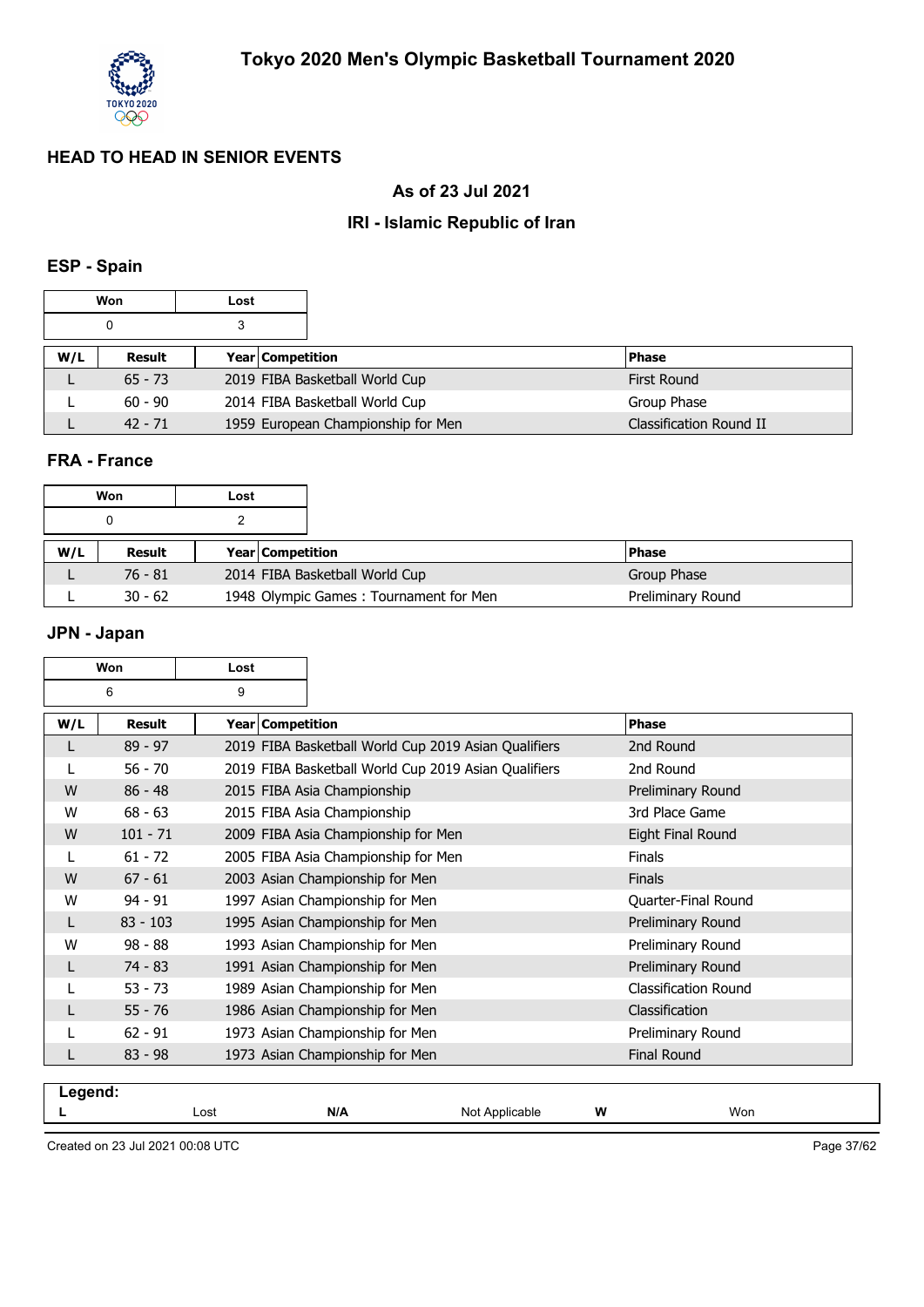

### **As of 23 Jul 2021**

## **IRI - Islamic Republic of Iran**

#### **SLO - Slovenia**

|     | Won       | Lost |                                      |                   |
|-----|-----------|------|--------------------------------------|-------------------|
|     |           |      |                                      |                   |
| W/L | Result    |      | Year Competition                     | <b>Phase</b>      |
|     | $60 - 65$ |      | 2010 FIBA World Championship for Men | Preliminary Round |

#### **USA - USA**

|     | Won       | Lost                                 |
|-----|-----------|--------------------------------------|
|     |           |                                      |
| W/L | Result    | Year Competition                     |
|     | $51 - 88$ | 2010 FIBA World Championship for Men |

| .<br>.<br>__ |      |     |                   |       |     |
|--------------|------|-----|-------------------|-------|-----|
|              | Lost | N/A | Not<br>Applicable | W<br> | Won |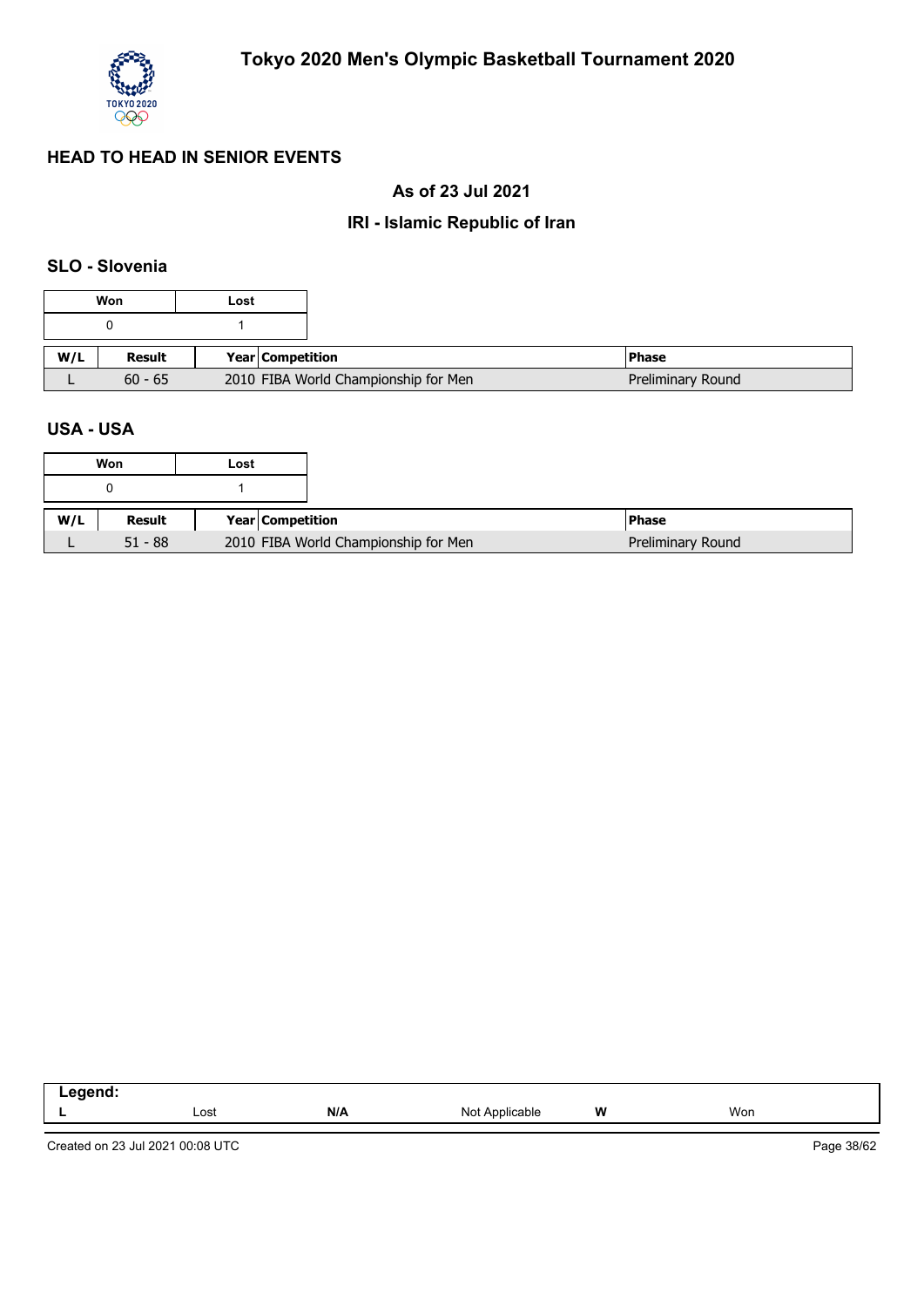

### **As of 23 Jul 2021**

**ITA - Italy**

## **Total Summary**

| <b>Team Name</b>         | Win % | <b>Played</b>  | Won            | Lost           | For  | <b>Against</b> |
|--------------------------|-------|----------------|----------------|----------------|------|----------------|
| Czech Republic           | 100   | 12             | 12             | $\mathbf 0$    | 938  | 767            |
| Germany                  | 82    | 23             | 19             | $\overline{4}$ | 1803 | 1574           |
| Argentina                | 75    | $\overline{4}$ | 3              | $\mathbf{1}$   | 314  | 302            |
| Australia                | 66    | 6              | $\overline{4}$ | 2              | 492  | 461            |
| Japan                    | 66    | 3              | $\overline{2}$ | $\mathbf{1}$   | 242  | 221            |
| Spain                    | 63    | 30             | 19             | 11             | 2402 | 2308           |
| France                   | 50    | 28             | 14             | 14             | 1836 | 1788           |
| Slovenia                 | 22    | 9              | $\overline{2}$ | 7              | 649  | 694            |
| <b>USA</b>               | 14    | 14             | $\overline{2}$ | 12             | 960  | 1226           |
| Islamic Republic of Iran | N/A   | 0              | 0              | 0              | 0    | 0              |
| Nigeria                  | N/A   | $\mathbf 0$    | $\mathbf{0}$   | $\mathbf 0$    | 0    | $\mathbf 0$    |
| Total                    | 60    | 129            | 77             | 52             | 9636 | 9341           |

#### **Overview per opponent**

#### **ARG - Argentina**

| Won<br>Lost |                                   |  |  |                                        |              |                   |
|-------------|-----------------------------------|--|--|----------------------------------------|--------------|-------------------|
| 3           |                                   |  |  |                                        |              |                   |
| W/L         | <b>Year Competition</b><br>Result |  |  |                                        | <b>Phase</b> |                   |
| W           | $76 - 75$                         |  |  | 2004 Olympic Games: Tournament for Men |              | Preliminary Round |
|             | $69 - 84$                         |  |  | 2004 Olympic Games: Tournament for Men |              | <b>Finals</b>     |
| W           | $78 - 70$                         |  |  | 1986 World Championship for Men        |              | Semi-Final Round  |
| W           | $91 - 73$                         |  |  | 1963 World Championship for Men        |              | Preliminary Round |

| N/A<br>W<br>Won<br>Lost<br>N۰<br>able<br>1101F | _<br>-- - |  |  |  |
|------------------------------------------------|-----------|--|--|--|
|                                                |           |  |  |  |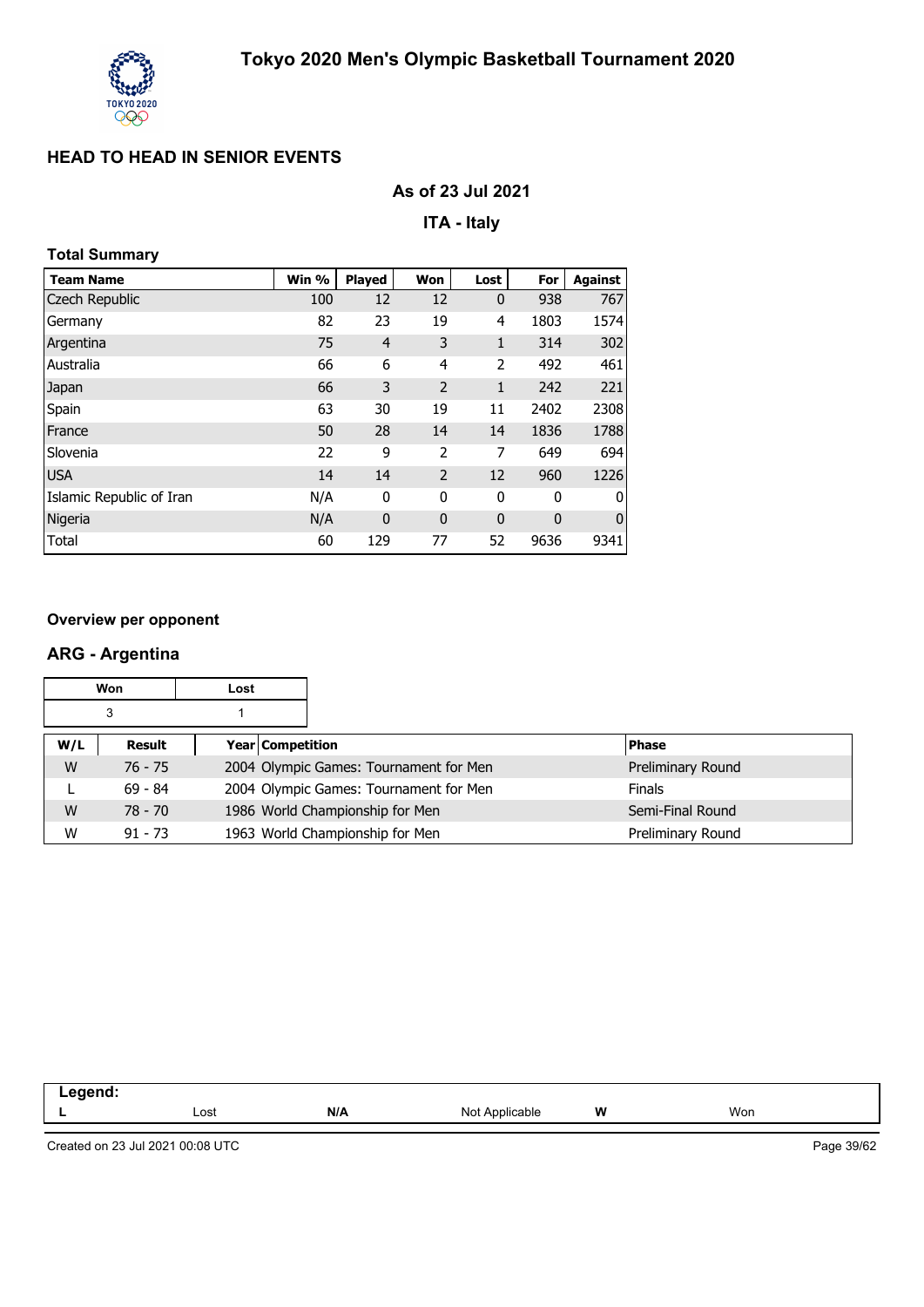

### **As of 23 Jul 2021**

**ITA - Italy**

### **AUS - Australia**

| Won<br>Lost |                            |  |  |                                        |                       |
|-------------|----------------------------|--|--|----------------------------------------|-----------------------|
| 4<br>2      |                            |  |  |                                        |                       |
| W/L         | Year Competition<br>Result |  |  | <b>Phase</b>                           |                       |
| L           | $62 - 65$                  |  |  | 2000 Olympic Games: Tournament for Men | <b>Quarter-Finals</b> |
| W           | $94 - 89$                  |  |  | 1990 World Championship for Men        | Preliminary Round     |
| W           | $93 - 82$                  |  |  | 1984 Olympic Games: Tournament for Men | Preliminary Round     |
|             | 77 - 84                    |  |  | 1980 Olympic Games: Tournament for Men | Preliminary Round     |
| W           | $87 - 69$                  |  |  | 1978 World Championship for Men        | Semi-Final Round      |
| W           | 79 - 72                    |  |  | 1976 Olympic Games: Tournament for Men | Semi-Final Round      |

## **CZE - Czech Republic**

| Won     |           | Lost               |                                                       |                          |
|---------|-----------|--------------------|-------------------------------------------------------|--------------------------|
| 12<br>0 |           |                    |                                                       |                          |
| W/L     | Result    | Year   Competition |                                                       | <b>Phase</b>             |
| W       | $85 - 70$ | 2015 EuroBasket    |                                                       | Classification Games 5-8 |
| W       | $68 - 56$ |                    | 2013 EuroBasket - Qualification Round                 | Qualifying Round         |
| W       | $63 - 53$ |                    | 2013 EuroBasket - Qualification Round                 | Qualifying Round         |
| W       | $81 - 75$ |                    | 2003 European Championship for Men - Semi-Final Round | First Leg                |
| W       | $88 - 68$ |                    | 2003 European Championship for Men - Semi-Final Round | Second Leg               |
| W       | $95 - 68$ |                    | 1999 European Championship for Men                    | Eighth-Final Round       |
| W       | $79 - 63$ |                    | 1999 European Championship for Men - Semi-Final Round | Group Phase              |
| W       | $84 - 60$ |                    | 1999 European Championship for Men - Semi-Final Round | Group Phase              |
| W       | $77 - 68$ |                    | 1997 European Championship for Men - Semi-Final Round | Group Phase              |
| W       | $65 - 53$ |                    | 1997 European Championship for Men - Semi-Final Round | Group Phase              |
| W       | $76 - 69$ |                    | 1980 European Olympic Qualifying Tournament for Men   | <b>Final Round</b>       |
| w       | 77 - 64   |                    | 1972 European Olympic Qualifying Tournament for Men   | <b>Final Round</b>       |

| ю<br>--<br>-- 3 |      |     |                   |   |     |  |
|-----------------|------|-----|-------------------|---|-----|--|
|                 | Lost | N/A | Not<br>Applicable | W | Won |  |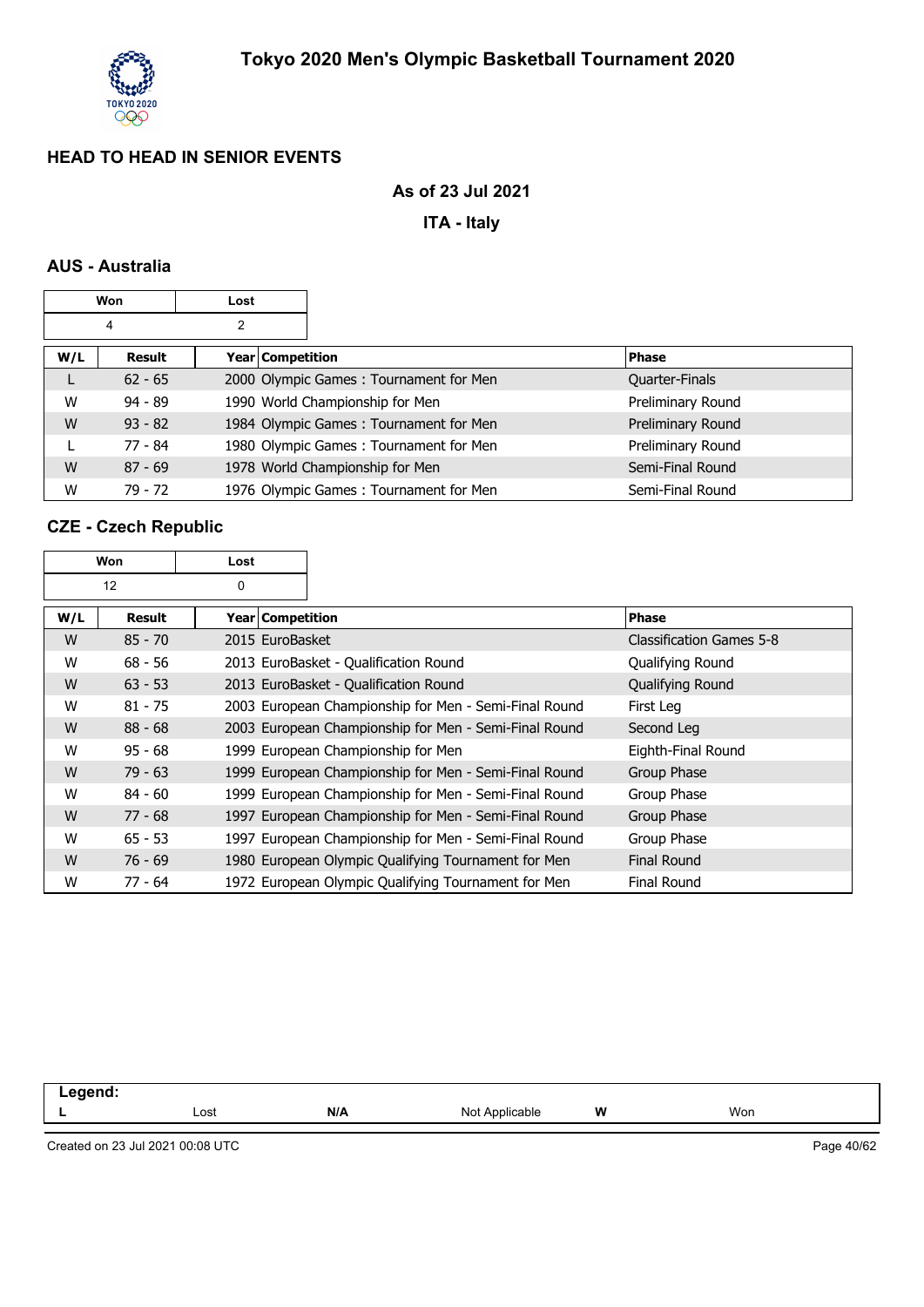

 $\overline{\phantom{a}}$ 

#### **As of 23 Jul 2021**

**ITA - Italy**

# **ESP - Spain**

г

| Won |            | Lost             |                                                     |                        |
|-----|------------|------------------|-----------------------------------------------------|------------------------|
|     | 19         | 11               |                                                     |                        |
| W/L | Result     | Year Competition |                                                     | <b>Phase</b>           |
| L   | $60 - 67$  |                  | 2019 FIBA Basketball World Cup                      | Second Round           |
| W   | $105 - 98$ | 2015 EuroBasket  |                                                     | Group Phase            |
| W   | $86 - 81$  | 2013 EuroBasket  |                                                     | Second Round           |
|     | $63 - 71$  |                  | 2004 Olympic Games: Tournament for Men              | Preliminary Round      |
| L   | $79 - 81$  |                  | 2003 European Championship for Men                  | Semi-Finals            |
| W   | $64 - 56$  |                  | 1999 European Championship for Men                  | <b>Final Round</b>     |
| L   | $61 - 64$  |                  | 1998 World Championship for Men                     | Finals                 |
| W   | $63 - 60$  |                  | 1997 European Championship for Men                  | Eighth-Final Round     |
| W   | $82 - 75$  |                  | 1995 European Championship for Men                  | Final                  |
| L   | $60 - 78$  |                  | 1993 European Championship for Men                  | Preliminary Round II   |
| W   | $93 - 90$  |                  | 1991 European Championship for Men                  | Semi-Final Round       |
| W   | $106 - 83$ |                  | 1990 World Championship for Men                     | Classification         |
| W   | $97 - 76$  |                  | 1989 European Championship for Men                  | Preliminary Round      |
| W   | $91 - 90$  |                  | 1988 European Olympic Qualifying Tournament for Men | Final Round            |
| L   | $69 - 87$  |                  | 1986 World Championship for Men                     | <b>Final Round</b>     |
| W   | $102 - 90$ |                  | 1985 European Championship for Men                  | Final Round            |
| W   | $75 - 74$  |                  | 1983 European Championship for Men                  | Preliminary Round      |
| w   | $105 - 96$ |                  | 1983 European Championship for Men                  | Finals                 |
| L   | $86 - 87$  |                  | 1981 European Championship for Men                  | <b>Final Round</b>     |
| w   | $93 - 79$  |                  | 1980 European Olympic Qualifying Tournament for Men | Final Round            |
| W   | $95 - 89$  |                  | 1980 Olympic Games: Tournament for Men              | Semi-Final Round       |
| w   | $81 - 80$  |                  | 1979 European Championship for Men                  | Final Round            |
| W   | $89 - 69$  |                  | 1975 European Championship for Men                  | <b>Final Round</b>     |
| L   | $65 - 77$  |                  | 1973 European Championship for Men                  | Preliminary Round      |
| L   | $66 - 67$  |                  | 1972 European Olympic Qualifying Tournament for Men | <b>Final Round</b>     |
| w   | $65 - 53$  |                  | 1969 European Championship for Men                  | Preliminary Round      |
| L   | $66 - 71$  |                  | 1969 European Championship for Men                  | <b>Final Round</b>     |
| w   | $98 - 86$  |                  | 1968 Olympic Games: Tournament for Men              | Preliminary Round      |
| L   | $72 - 88$  |                  | 1968 Olympic Games: Tournament for Men              | <b>Final Round</b>     |
| W   | $65 - 45$  |                  | 1959 European Championship for Men                  | Classification Round I |

| - - -- - |      |     |                         |   |     |
|----------|------|-----|-------------------------|---|-----|
| -        | Lost | N/A | N∩t<br>∵≏anle<br>$\sim$ | W | Won |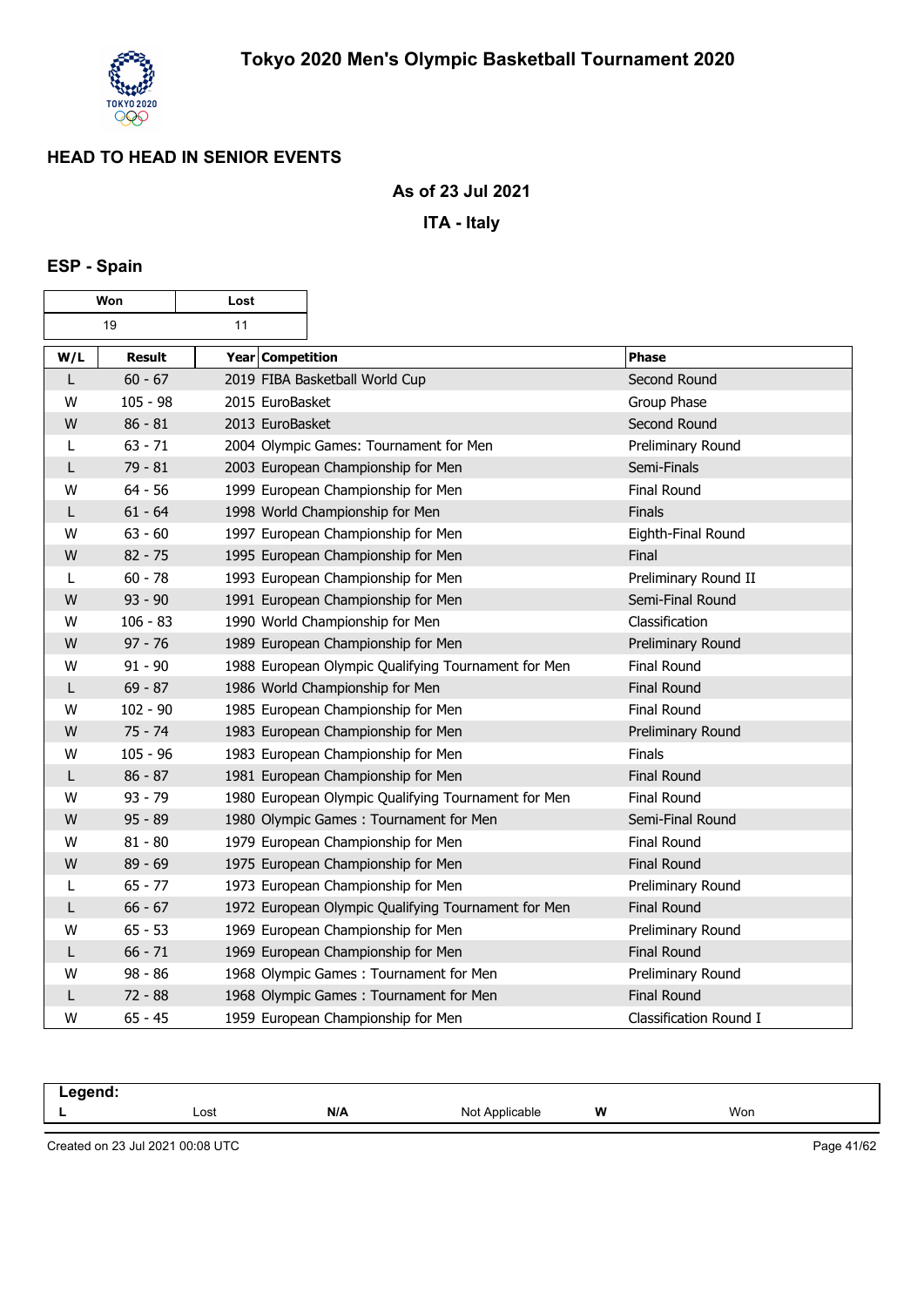

#### **As of 23 Jul 2021**

**ITA - Italy**

#### **FRA - France**

| Won |               | Lost             |                                                       |                             |
|-----|---------------|------------------|-------------------------------------------------------|-----------------------------|
|     | 14            | 14               |                                                       |                             |
| W/L | <b>Result</b> | Year Competition |                                                       | <b>Phase</b>                |
| L   | $84 - 91$     | 2011 EuroBasket  |                                                       | <b>First Round</b>          |
| L   | $77 - 80$     |                  | 2009 EuroBasket - DIVISION A                          | Additional Qualifying Round |
| L   | $61 - 81$     |                  | 2009 EuroBasket - DIVISION A                          | Additional Qualifying Round |
| L   | $62 - 69$     | 2007 EuroBasket  |                                                       | Preliminary Round           |
| L   | $52 - 85$     |                  | 2003 European Championship for Men                    | Preliminary Round           |
| W   | $69 - 67$     |                  | 2003 European Championship for Men                    | <b>Finals</b>               |
| W   | $67 - 57$     |                  | 2000 Olympic Games: Tournament for Men                | Preliminary Round           |
| L   | $74 - 77$     |                  | 1995 European Championship for Men - Semi-Final Round | Group Phase                 |
| L   | $77 - 78$     |                  | 1995 European Championship for Men - Semi-Final Round | Group Phase                 |
| L   | $83 - 89$     |                  | 1992 European Olympic Qualifying Tournament for Men   | Preliminary Round           |
| W   | $75 - 72$     |                  | 1991 European Championship for Men                    | Preliminary Round           |
| W   | $93 - 82$     |                  | 1988 European Olympic Qualifying Tournament for Men   | <b>Final Round</b>          |
| W   | $97 - 71$     |                  | 1985 European Championship for Men                    | Quarter-Finals              |
| W   | $105 - 80$    |                  | 1983 European Championship for Men                    | Preliminary Round           |
| W   | $110 - 84$    |                  | 1980 European Olympic Qualifying Tournament for Men   | <b>Final Round</b>          |
| W   | $70 - 59$     |                  | 1977 European Championship for Men                    | Preliminary Round           |
| W   | $71 - 63$     |                  | 1973 European Championship for Men                    | Preliminary Round           |
| W   | $78 - 65$     |                  | 1972 European Olympic Qualifying Tournament for Men   | Preliminary Round           |
| W   | $47 - 42$     |                  | 1967 European Championship for Men                    | Preliminary Round           |
| L   | $63 - 67$     |                  | 1963 World Championship for Men                       | Final Round                 |
| L   | $47 - 50$     |                  | 1959 European Championship for Men                    | Preliminary Round           |
|     | $59 - 61$     |                  | 1957 European Championship for Men                    | Preliminary Round           |
| W   | $54 - 52$     |                  | 1953 European Championship for Men                    | <b>Final Round</b>          |
|     | $37 - 49$     |                  | 1951 European Championship for Men                    | Preliminary Round           |
| W   | $37 - 25$     |                  | 1946 European Championship for Men                    | Semi-Final Round            |
|     | $24 - 31$     |                  | 1939 European Championship for Men                    | Final Round                 |
| W   | $36 - 32$     |                  | 1937 European Championship for Men                    | Semi-Final Round            |
| L   | $27 - 29$     |                  | 1935 European Championship for Men                    | <b>Classification Round</b> |

| $\sim$ $\sim$ |      |     |                     |   |     |  |
|---------------|------|-----|---------------------|---|-----|--|
| -             | Lost | N/A | Annlicable<br>Not A | W | Won |  |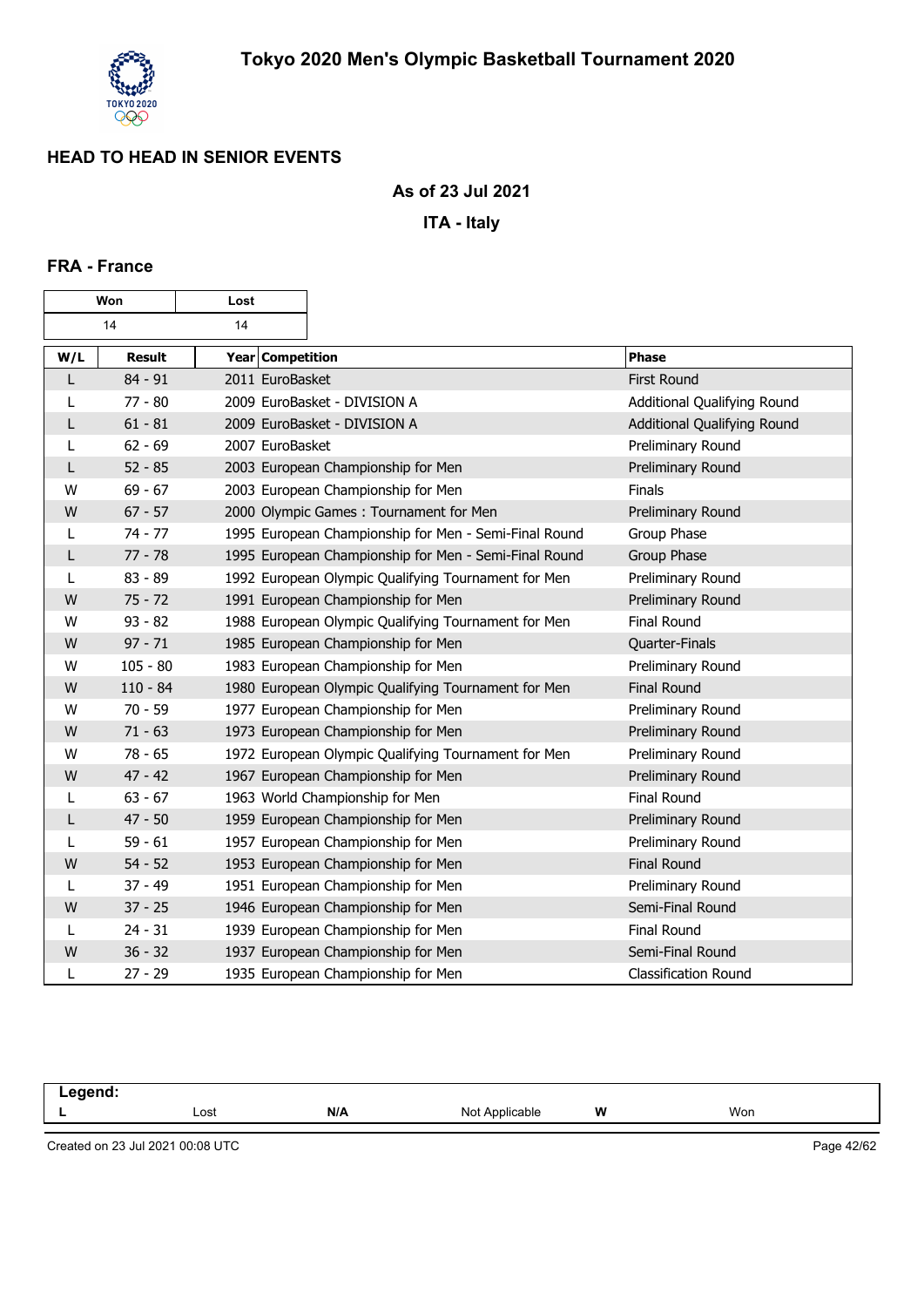

 $\overline{\mathbf{1}}$ 

### **As of 23 Jul 2021**

**ITA - Italy**

#### **GER - Germany**

г

| Won |               | Lost                 |                                                     |                             |
|-----|---------------|----------------------|-----------------------------------------------------|-----------------------------|
|     | 19            | 4                    |                                                     |                             |
| W/L | <b>Result</b> | Year Competition     |                                                     | Phase                       |
| L   | $55 - 61$     | 2017 FIBA EuroBasket |                                                     | Group Phase                 |
| W   | $89 - 82$     | 2015 EuroBasket      |                                                     | Group Phase                 |
| L   | $62 - 76$     | 2011 EuroBasket      |                                                     | <b>First Round</b>          |
| L   | $58 - 67$     | 2007 EuroBasket      |                                                     | Qualifying Round            |
| W   | $84 - 82$     | 2005 EuroBasket      |                                                     | Preliminary Round           |
| W   | $86 - 84$     |                      | 2003 European Championship for Men                  | <b>Elimination Round</b>    |
| W   | $74 - 53$     |                      | 1999 European Championship for Men                  | Eighth-Final Round          |
| W   | $67 - 62$     |                      | 1997 European Championship for Men                  | Eighth-Final Round          |
| W   | $68 - 67$     |                      | 1995 European Championship for Men                  | Preliminary Round           |
| L   | $91 - 109$    |                      | 1992 European Olympic Qualifying Tournament for Men | <b>Final Round</b>          |
| W   | $102 - 72$    |                      | 1988 European Olympic Qualifying Tournament for Men | Preliminary Round           |
| W   | $84 - 78$     |                      | 1987 European Championship for Men                  | Preliminary Round           |
| W   | $87 - 84$     |                      | 1987 European Championship for Men                  | <b>Final Round</b>          |
| W   | $85 - 76$     |                      | 1986 World Championship for Men                     | Preliminary Round           |
| W   | $94 - 79$     |                      | 1985 European Championship for Men                  | Preliminary Round           |
| W   | $80 - 72$     |                      | 1984 Olympic Games: Tournament for Men              | Preliminary Round           |
| W   | $98 - 71$     |                      | 1984 Olympic Games: Tournament for Men              | <b>Classification Round</b> |
| W   | $79 - 57$     |                      | 1981 European Championship for Men                  | Preliminary Round           |
| W   | $104 - 80$    |                      | 1980 European Olympic Qualifying Tournament for Men | Preliminary Round           |
| W   | $68 - 57$     |                      | 1972 Olympic Games: Tournament for Men              | Preliminary Round           |
| W   | $73 - 52$     |                      | 1957 European Championship for Men                  | Preliminary Round           |
| W   | $57 - 37$     |                      | 1957 European Championship for Men                  | <b>Classification Round</b> |
| W   | $58 - 16$     |                      | 1936 Olympic Games: Tournament for Men              | Second Round                |

# **JPN - Japan**

| Won                               |            | Lost |                                        |                                        |     |                             |  |
|-----------------------------------|------------|------|----------------------------------------|----------------------------------------|-----|-----------------------------|--|
| 2                                 |            |      |                                        |                                        |     |                             |  |
| W/L<br>Year Competition<br>Result |            |      |                                        |                                        |     | <b>Phase</b>                |  |
| W                                 | $74 - 57$  |      | 1967 World Championship for Men        |                                        |     | <b>Classification Round</b> |  |
|                                   | $68 - 72$  |      |                                        | 1964 Olympic Games: Tournament for Men |     | Preliminary Round           |  |
| W                                 | $100 - 92$ |      | 1960 Olympic Games: Tournament for Men |                                        |     | Preliminary Round           |  |
|                                   | Legend:    |      |                                        |                                        |     |                             |  |
| Lost                              |            | N/A  | W<br>Not Applicable                    |                                        | Won |                             |  |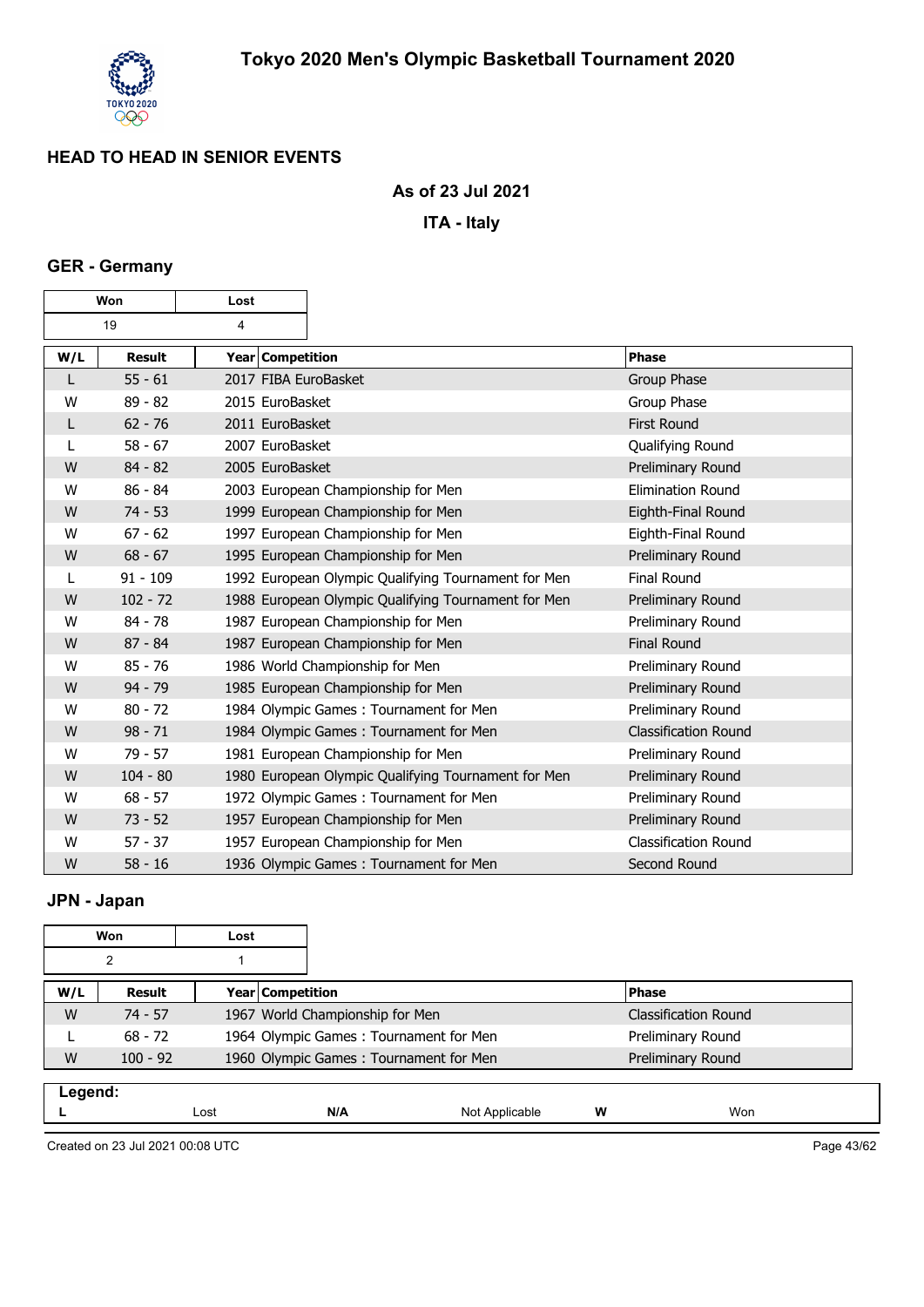

#### **As of 23 Jul 2021**

**ITA - Italy**

### **SLO - Slovenia**

| Won<br>Lost |                |                                                       |                    |
|-------------|----------------|-------------------------------------------------------|--------------------|
|             | $\overline{2}$ |                                                       |                    |
| W/L         | Result         | Year   Competition                                    | <b>Phase</b>       |
| L           | 77 - 84        | 2013 EuroBasket                                       | Second Round       |
|             | $68 - 69$      | 2007 EuroBasket                                       | Preliminary Round  |
| W           | $80 - 76$      | 2006 World Championship for Men                       | Preliminary Round  |
|             | $67 - 77$      | 2003 European Championship for Men                    | Preliminary Round  |
| L           | 78 - 84        | 2003 European Championship for Men - Semi-Final Round | First Leg          |
|             | $70 - 78$      | 2003 European Championship for Men - Semi-Final Round | Second Leg         |
| L           | $55 - 72$      | 1997 European Championship for Men - Semi-Final Round | Group Phase        |
| W           | $76 - 63$      | 1997 European Championship for Men - Semi-Final Round | Group Phase        |
|             | $78 - 91$      | 1992 European Olympic Qualifying Tournament for Men   | <b>Final Round</b> |

#### **USA - USA**

| Won                  |            | Lost               |                                        |                    |
|----------------------|------------|--------------------|----------------------------------------|--------------------|
| $\overline{2}$<br>12 |            |                    |                                        |                    |
| W/L                  | Result     | Year   Competition |                                        | <b>Phase</b>       |
| L                    | $85 - 94$  |                    | 2006 World Championship for Men        | Preliminary Round  |
|                      | $61 - 93$  |                    | 2000 Olympic Games: Tournament for Men | Preliminary Round  |
|                      | $77 - 80$  |                    | 1998 World Championship for Men        | Quarter-Finals     |
|                      | $64 - 86$  |                    | 1986 World Championship for Men        | Preliminary Round  |
| W                    | $81 - 80$  |                    | 1978 World Championship for Men        | Semi-Final Round   |
|                      | $86 - 106$ |                    | 1976 Olympic Games: Tournament for Men | Preliminary Round  |
| L                    | $38 - 68$  |                    | 1972 Olympic Games: Tournament for Men | Semi-Final Round   |
| W                    | $66 - 64$  |                    | 1970 World Championship for Men        | <b>Final Round</b> |
|                      | $61 - 100$ |                    | 1968 Olympic Games: Tournament for Men | Preliminary Round  |
|                      | $56 - 67$  |                    | 1967 World Championship for Men        | Preliminary Round  |
|                      | $77 - 87$  |                    | 1963 World Championship for Men        | Preliminary Round  |
|                      | $73 - 101$ |                    | 1963 World Championship for Men        | <b>Final Round</b> |
|                      | $54 - 88$  |                    | 1960 Olympic Games: Tournament for Men | Preliminary Round  |
|                      | $81 - 112$ |                    | 1960 Olympic Games: Tournament for Men | <b>Final Round</b> |

| -----<br>. |      |     |                                         |   |     |  |
|------------|------|-----|-----------------------------------------|---|-----|--|
|            | Lost | N/A | $N \cap$<br>Annlicable<br>᠁<br>$\cdots$ | W | Won |  |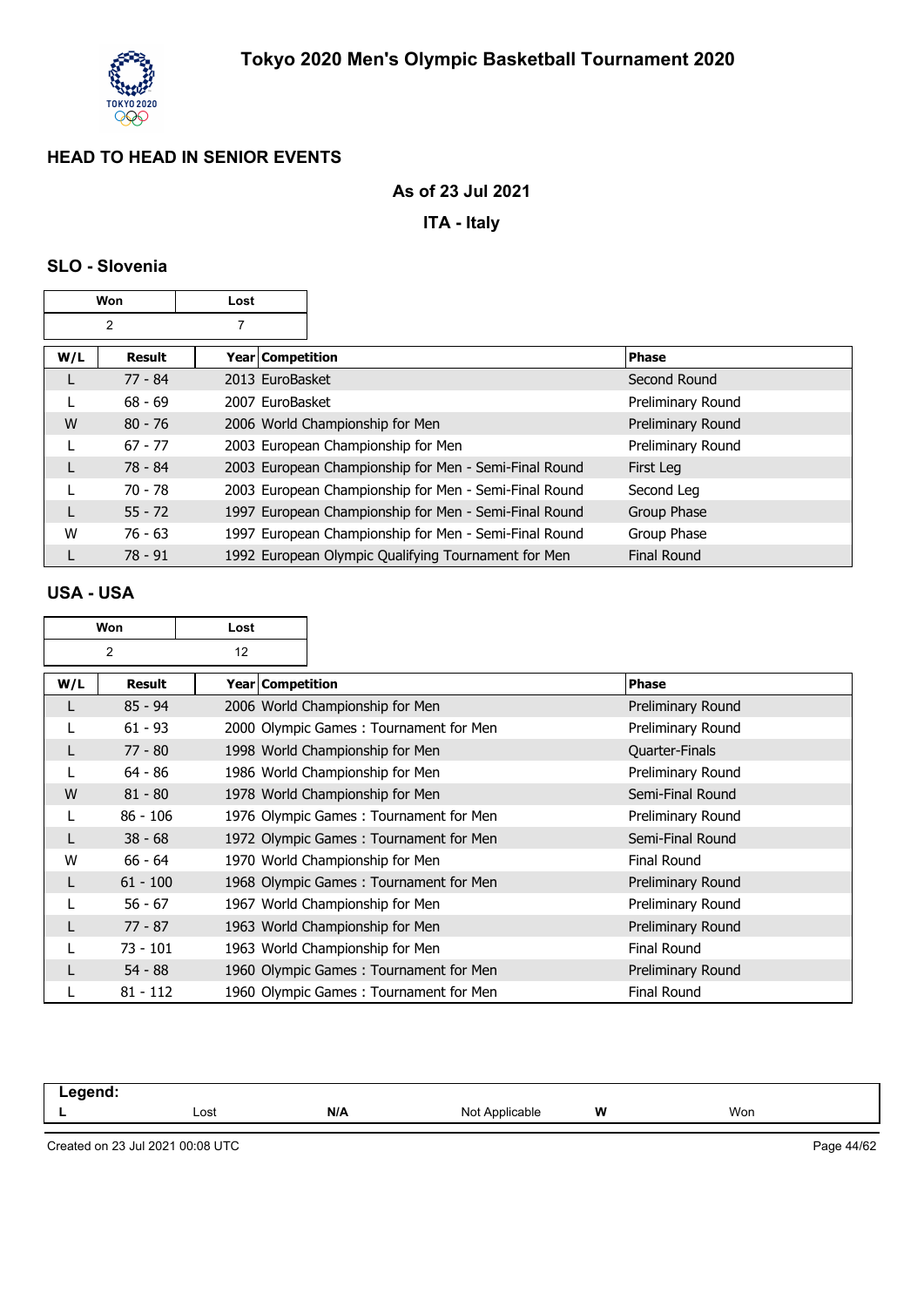

#### **As of 23 Jul 2021**

#### **JPN - Japan**

#### **Total Summary**

| <b>Team Name</b>         | Win %        | Played         | Won          | Lost           | For          | Against      |
|--------------------------|--------------|----------------|--------------|----------------|--------------|--------------|
| Islamic Republic of Iran | 60           | 15             | 9            | 6              | 1185         | 1130         |
| Italy                    | 33           | 3              | 1            | 2              | 221          | 242          |
| Australia                | 16           | 6              | 1            | 5              | 417          | 517          |
| France                   | 0            | 1              | 0            | 1              | 63           | 101          |
| Germany                  | $\mathbf 0$  | 1              | $\mathbf 0$  | 1              | 70           | 81           |
| Czech Republic           | 0            | 2              | 0            | 2              | 147          | 176          |
| Nigeria                  | $\mathbf{0}$ | 1              | $\mathbf{0}$ | 1              | 60           | 70           |
| Spain                    | 0            | 3              | 0            | 3              | 195          | 257          |
| <b>USA</b>               | $\mathbf{0}$ | $\overline{4}$ | $\mathbf{0}$ | $\overline{4}$ | 184          | 420          |
| Argentina                | 0            | 2              | 0            | 2              | 148          | 172          |
| Slovenia                 | N/A          | $\mathbf 0$    | $\mathbf{0}$ | $\mathbf 0$    | $\mathbf{0}$ | $\mathbf{0}$ |
| Total                    | 29           | 38             | 11           | 27             | 2690         | 3166         |

#### **Overview per opponent**

#### **ARG - Argentina**

|     | Won       | Lost |                                 |                   |
|-----|-----------|------|---------------------------------|-------------------|
|     | 0         |      |                                 |                   |
| W/L | Result    |      | <b>Year Competition</b>         | <b>Phase</b>      |
|     |           |      |                                 |                   |
|     | $63 - 69$ |      | 1967 World Championship for Men | Preliminary Round |

#### **AUS - Australia**

|     | Won        | Lost |                                                      |                    |
|-----|------------|------|------------------------------------------------------|--------------------|
|     |            | 5    |                                                      |                    |
| W/L | Result     |      | Year Competition                                     | <b>Phase</b>       |
|     | $58 - 82$  |      | 2019 FIBA Basketball World Cup 2019 Asian Qualifiers | 1st Round          |
| W   | 79 - 78    |      | 2019 FIBA Basketball World Cup 2019 Asian Qualifiers | 1st Round          |
| L   | $68 - 84$  |      | 2017 FIBA Asia Cup                                   | Group Phase        |
|     | $79 - 117$ |      | 1976 Olympic Games: Tournament for Men               | Preliminary Round  |
|     | $76 - 92$  |      | 1972 Olympic Games: Tournament for Men               | Preliminary Round  |
|     | $57 - 64$  |      | 1964 Olympic Games: Tournament for Men               | <b>Final Round</b> |

| .<br>$-95$ |      |     |                                                                |   |     |
|------------|------|-----|----------------------------------------------------------------|---|-----|
|            | Lost | N/A | N <sub>10</sub><br>Annlic<br>$\overline{\phantom{0}}$<br>י שיי | W | Won |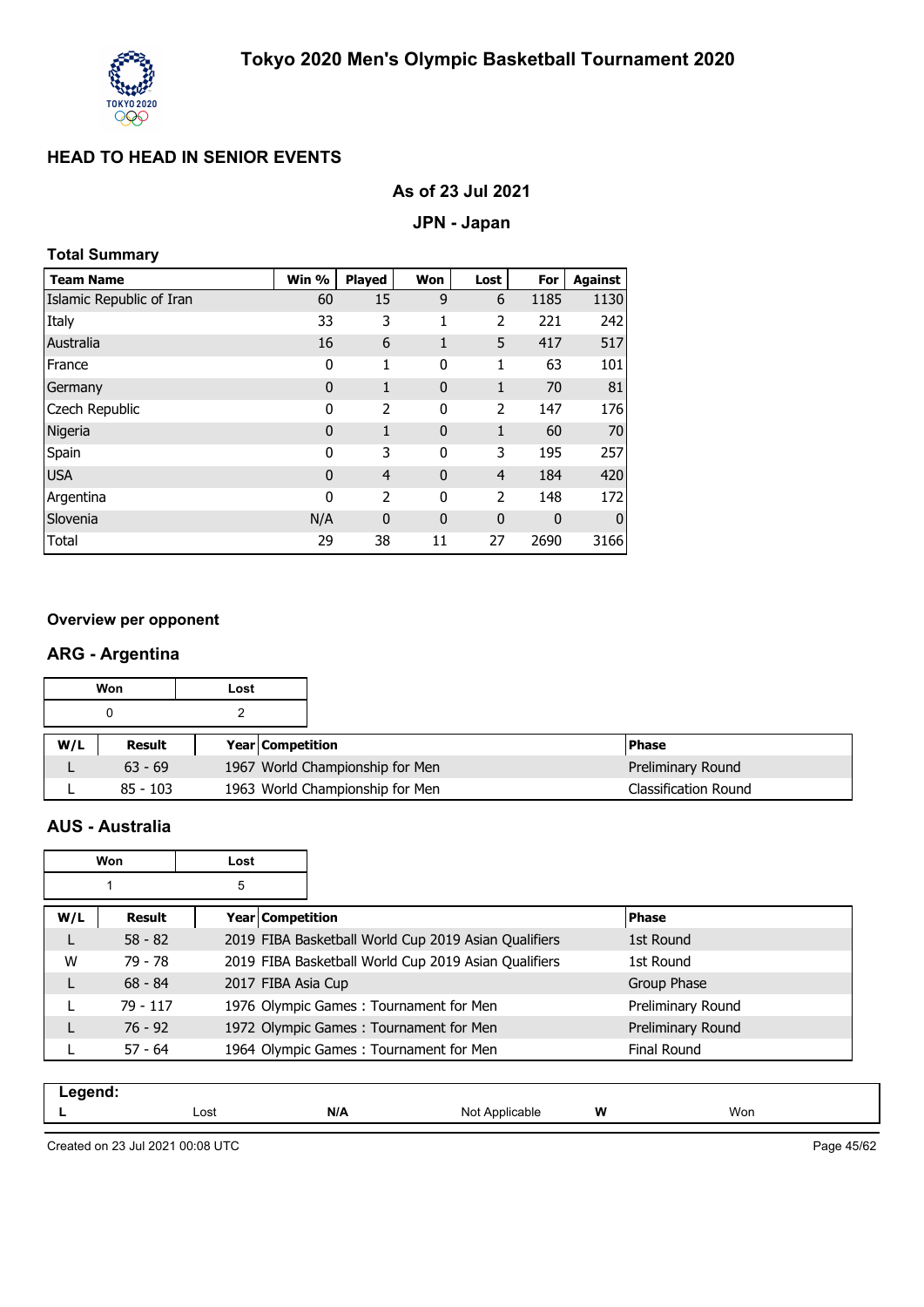

### **As of 23 Jul 2021**

**JPN - Japan**

#### **CZE - Czech Republic**

|     | Won       | Lost |                  |                                 |                    |
|-----|-----------|------|------------------|---------------------------------|--------------------|
|     |           |      |                  |                                 |                    |
| W/L | Result    |      | Year Competition |                                 | <b>Phase</b>       |
|     | $76 - 89$ |      |                  | 2019 FIBA Basketball World Cup  | <b>First Round</b> |
|     | 71 - 87   |      |                  | 2016 FIBA Qualifying Tournament | Group Phase        |

## **ESP - Spain**

|     | Won        | Lost |                                        |              |                   |
|-----|------------|------|----------------------------------------|--------------|-------------------|
|     | 0          |      |                                        |              |                   |
| W/L | Result     |      | <b>Year Competition</b>                | <b>Phase</b> |                   |
|     | $55 - 104$ |      | 2006 World Championship for Men        |              | Preliminary Round |
|     | 76 - 87    |      | 1972 Olympic Games: Tournament for Men |              | Preliminary Round |
|     | $64 - 66$  |      | 1960 Olympic Games: Tournament for Men |              | Semi-Final Round  |

#### **FRA - France**

|     | Won        | Lost |                                        |
|-----|------------|------|----------------------------------------|
|     |            |      |                                        |
|     |            |      |                                        |
| W/L | Result     |      | <b>Year Competition</b>                |
|     | $63 - 101$ |      | 1960 Olympic Games: Tournament for Men |

## **GER - Germany**

|     | Won       | Lost |                                 |
|-----|-----------|------|---------------------------------|
|     |           |      |                                 |
| W/L | Result    |      | Year Competition                |
|     | $70 - 81$ |      | 2006 World Championship for Men |

| ------<br>. |      |     |                                             |   |     |
|-------------|------|-----|---------------------------------------------|---|-----|
|             | Lost | N/A | nnlicah)<br>Nc.<br>эıе<br>$\cdot\cdot\cdot$ | W | Won |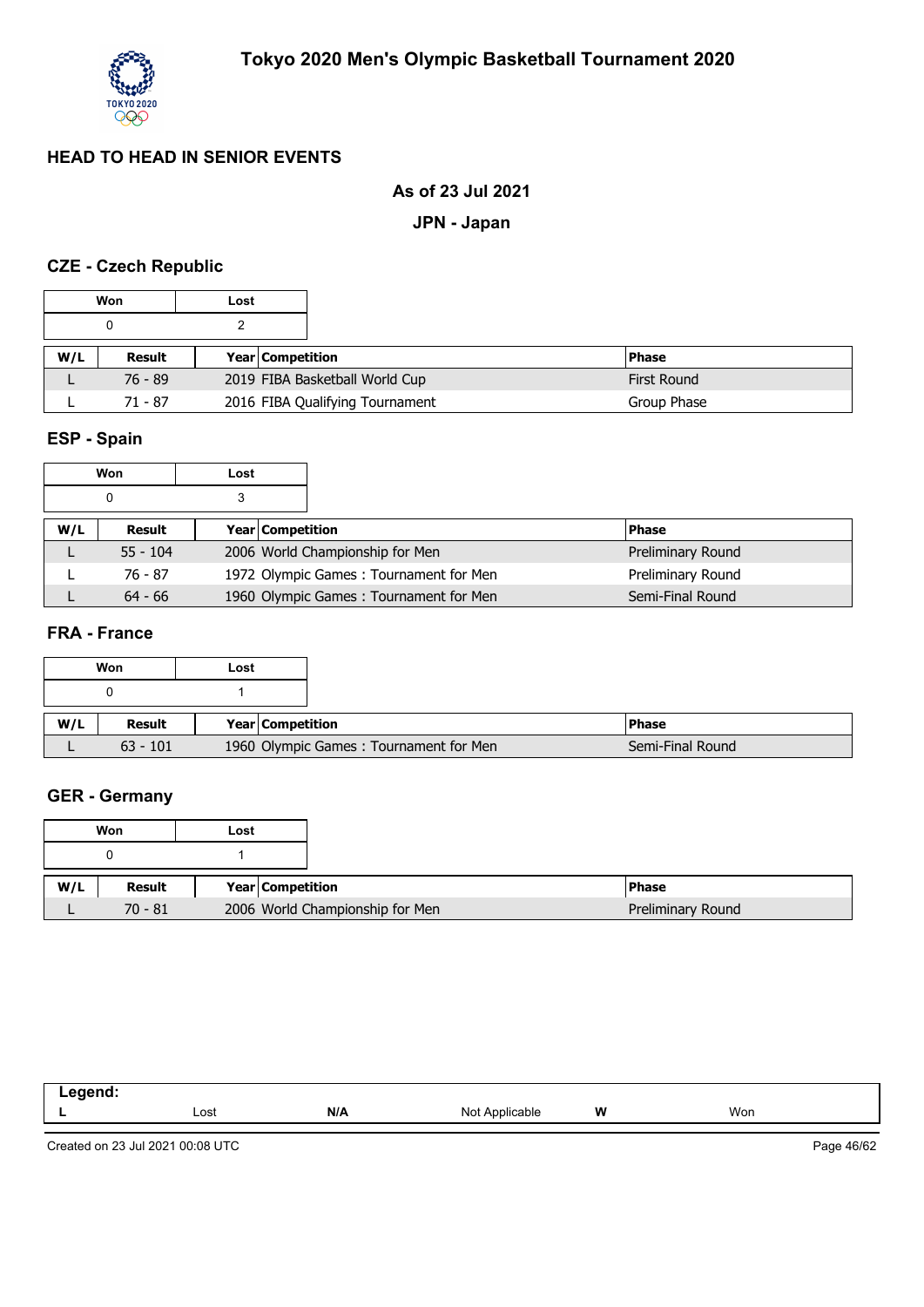

### **As of 23 Jul 2021**

#### **JPN - Japan**

## **IRI - Islamic Republic of Iran**

|     | Won        | Lost               |                                                      |                             |
|-----|------------|--------------------|------------------------------------------------------|-----------------------------|
|     | 9          | 6                  |                                                      |                             |
| W/L | Result     | Year   Competition |                                                      | <b>Phase</b>                |
| W   | $97 - 89$  |                    | 2019 FIBA Basketball World Cup 2019 Asian Qualifiers | 2nd Round                   |
| W   | $70 - 56$  |                    | 2019 FIBA Basketball World Cup 2019 Asian Qualifiers | 2nd Round                   |
| L   | $48 - 86$  |                    | 2015 FIBA Asia Championship                          | Preliminary Round           |
| L   | $63 - 68$  |                    | 2015 FIBA Asia Championship                          | 3rd Place Game              |
|     | $71 - 101$ |                    | 2009 FIBA Asia Championship for Men                  | Eight Final Round           |
| W   | $72 - 61$  |                    | 2005 FIBA Asia Championship for Men                  | <b>Finals</b>               |
|     | $61 - 67$  |                    | 2003 Asian Championship for Men                      | <b>Finals</b>               |
| L   | $91 - 94$  |                    | 1997 Asian Championship for Men                      | Quarter-Final Round         |
| W   | $103 - 83$ |                    | 1995 Asian Championship for Men                      | Preliminary Round           |
| L   | $88 - 98$  |                    | 1993 Asian Championship for Men                      | Preliminary Round           |
| W   | $83 - 74$  |                    | 1991 Asian Championship for Men                      | Preliminary Round           |
| W   | $73 - 53$  |                    | 1989 Asian Championship for Men                      | <b>Classification Round</b> |
| W   | $76 - 55$  |                    | 1986 Asian Championship for Men                      | Classification              |
| W   | $91 - 62$  |                    | 1973 Asian Championship for Men                      | Preliminary Round           |
| W   | $98 - 83$  |                    | 1973 Asian Championship for Men                      | Final Round                 |

## **ITA - Italy**

|     | Won        | Lost |                                        |                      |
|-----|------------|------|----------------------------------------|----------------------|
|     |            |      |                                        |                      |
| W/L | Result     |      | Year Competition                       | <b>Phase</b>         |
|     | $57 - 74$  |      | 1967 World Championship for Men        | Classification Round |
| W   | 72 - 68    |      | 1964 Olympic Games: Tournament for Men | Preliminary Round    |
|     | $92 - 100$ |      | 1960 Olympic Games: Tournament for Men | Preliminary Round    |

## **NGR - Nigeria**

|     | Won       | Lost |                  |                                 |
|-----|-----------|------|------------------|---------------------------------|
|     |           |      |                  |                                 |
| W/L | Result    |      | Year Competition |                                 |
|     |           |      |                  |                                 |
|     | $60 - 70$ |      |                  | 1998 World Championship for Men |

| eand.<br>$-$ -yy $\cdots$ |      |     |                                |   |     |
|---------------------------|------|-----|--------------------------------|---|-----|
|                           | Lost | N/A | Not Annlicable<br>abie<br>▎◥◡◟ | W | Won |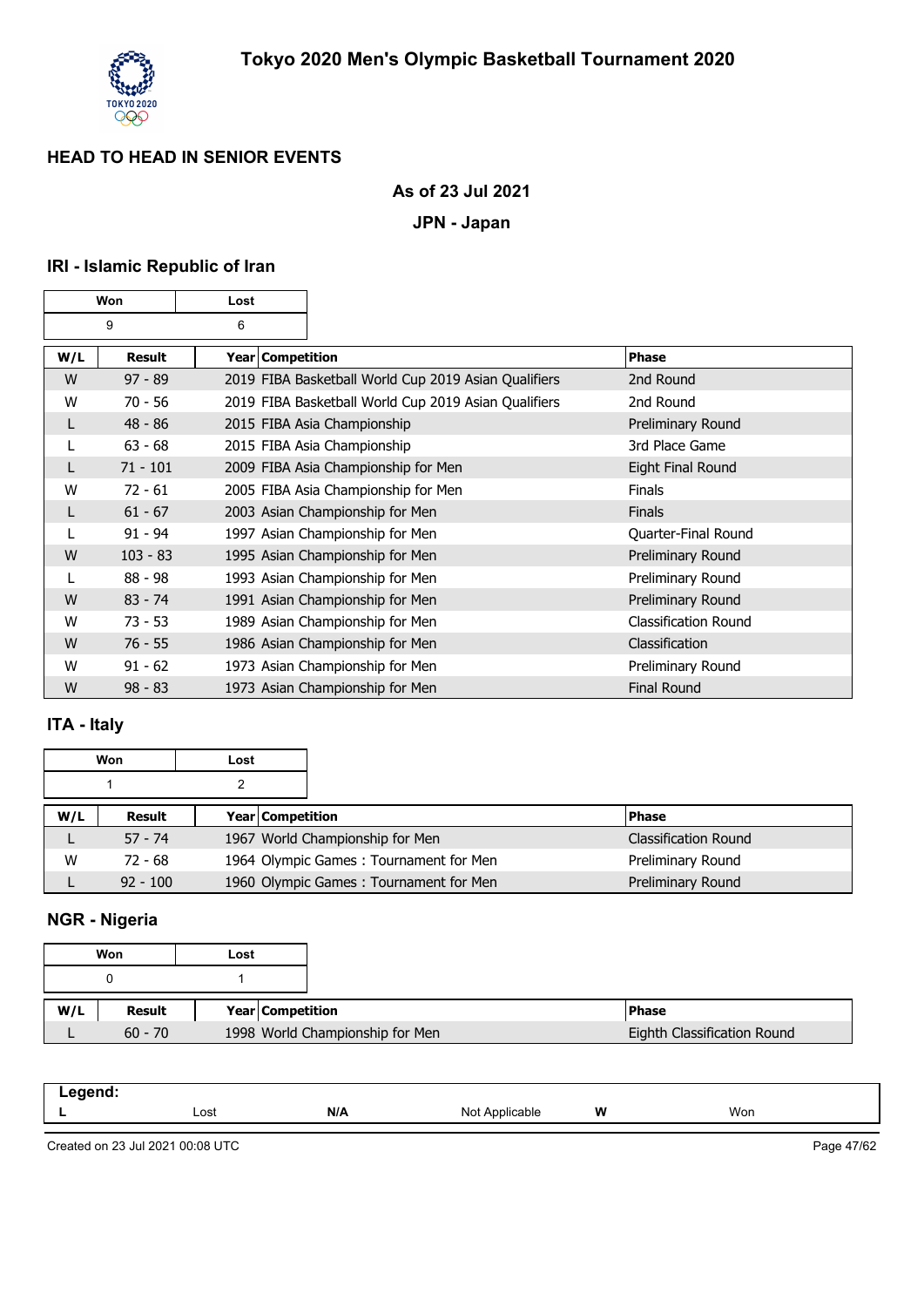

## **As of 23 Jul 2021**

## **JPN - Japan**

#### **USA - USA**

|        | Won<br>Lost |  |                  |                                        |  |                   |
|--------|-------------|--|------------------|----------------------------------------|--|-------------------|
| 0<br>4 |             |  |                  |                                        |  |                   |
| W/L    | Result      |  | Year Competition |                                        |  | <b>Phase</b>      |
|        | $45 - 98$   |  |                  | 2019 FIBA Basketball World Cup         |  | First Round       |
|        | $33 - 99$   |  |                  | 1972 Olympic Games: Tournament for Men |  | Preliminary Round |
|        | $66 - 125$  |  |                  | 1960 Olympic Games: Tournament for Men |  | Preliminary Round |
|        | $40 - 98$   |  |                  | 1956 Olympic Games: Tournament for Men |  | Preliminary Round |

| - |      |     |             |   |     |  |
|---|------|-----|-------------|---|-----|--|
| - | Lost | N/A | Nc.<br>ıble | W | Won |  |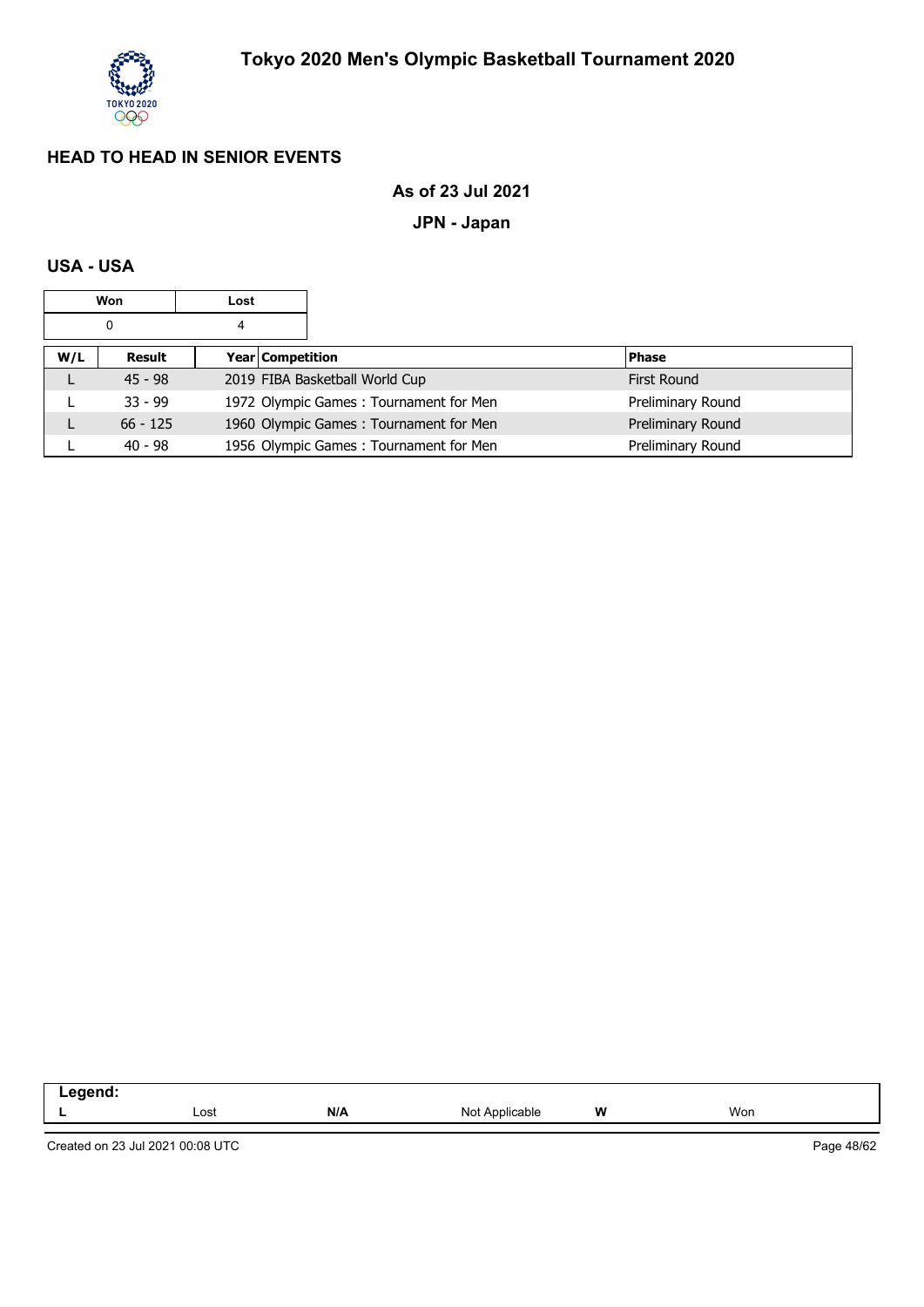

|  |  |  | As of 23 Jul 2021 |  |
|--|--|--|-------------------|--|
|--|--|--|-------------------|--|

## **NGR - Nigeria**

#### **Total Summary**

| <b>Team Name</b>         | Win %       | Played      | Won          | Lost         | For          | <b>Against</b> |
|--------------------------|-------------|-------------|--------------|--------------|--------------|----------------|
| Japan                    | 100         | 1           | 1            | $\mathbf 0$  | 70           | 60             |
| Spain                    | 0           | 2           | 0            | 2            | 155          | 176            |
| <b>USA</b>               | $\mathbf 0$ | 1           | $\mathbf{0}$ | $\mathbf{1}$ | 73           | 156            |
| Argentina                | 0           | 5           | 0            | 5            | 341          | 447            |
| Australia                | $\mathbf 0$ | 1           | $\mathbf 0$  | 1            | 64           | 70             |
| France                   | 0           | 2           | 0            | 2            | 126          | 143            |
| Germany                  | $\mathbf 0$ | 1           | $\mathbf{0}$ | 1            | 77           | 78             |
| Italy                    | N/A         | 0           | 0            | $\mathbf 0$  | 0            | 0              |
| Slovenia                 | N/A         | 0           | $\mathbf 0$  | $\mathbf 0$  | 0            | $\mathbf 0$    |
| Islamic Republic of Iran | N/A         | 0           | 0            | $\mathbf 0$  | $\mathbf{0}$ | 0              |
| Czech Republic           | N/A         | $\mathbf 0$ | $\mathbf{0}$ | $\mathbf 0$  | 0            | $\mathbf{0}$   |
| Total                    | 8           | 13          | 1            | 12           | 906          | 1130           |

#### **Overview per opponent**

#### **ARG - Argentina**

|        | Won<br>Lost |  |                  |                                        |                    |
|--------|-------------|--|------------------|----------------------------------------|--------------------|
| 5<br>0 |             |  |                  |                                        |                    |
| W/L    | Result      |  | Year Competition |                                        | <b>Phase</b>       |
|        | $81 - 94$   |  |                  | 2019 FIBA Basketball World Cup         | <b>First Round</b> |
|        | $66 - 94$   |  |                  | 2016 Olympic Games: Tournament for Men | Group Phase        |
|        | $79 - 93$   |  |                  | 2012 Olympic Games: Tournament for Men | Preliminary Round  |
|        | $64 - 98$   |  |                  | 2006 World Championship for Men        | Preliminary Round  |
|        | $51 - 68$   |  |                  | 1998 World Championship for Men        | Preliminary Round  |

#### **AUS - Australia**

|     | Won<br>Lost |  |                                 |
|-----|-------------|--|---------------------------------|
|     |             |  |                                 |
| W/L | Result      |  | Year Competition                |
|     | $64 - 70$   |  | 1998 World Championship for Men |

| ----- |      |     |                         |   |     |  |
|-------|------|-----|-------------------------|---|-----|--|
| -     | Lost | N/A | Not $\lambda$<br>icable | W | Won |  |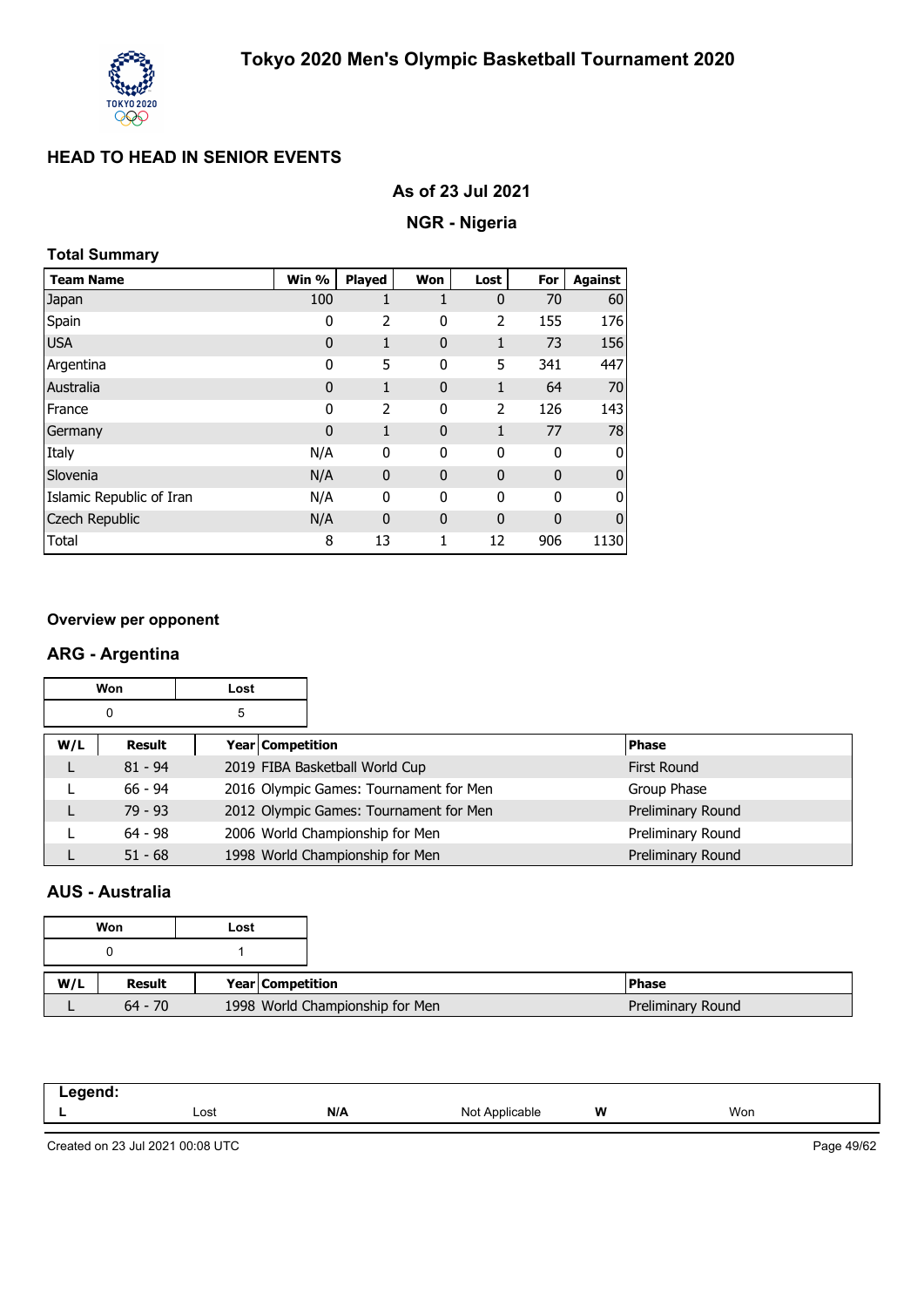

## **As of 23 Jul 2021**

## **NGR - Nigeria**

## **ESP - Spain**

| Won<br>Lost |           |                         |                                        |                   |
|-------------|-----------|-------------------------|----------------------------------------|-------------------|
|             |           |                         |                                        |                   |
| W/L         | Result    | <b>Year Competition</b> |                                        | <b>Phase</b>      |
|             | $87 - 96$ |                         | 2016 Olympic Games: Tournament for Men | Group Phase       |
|             | $68 - 80$ |                         | 1998 World Championship for Men        | Preliminary Round |

#### **FRA - France**

|     | Won<br>Lost   |  |                         |                                        |                   |
|-----|---------------|--|-------------------------|----------------------------------------|-------------------|
|     | 0             |  |                         |                                        |                   |
| W/L | <b>Result</b> |  | <b>Year Competition</b> |                                        | <b>Phase</b>      |
|     | $73 - 79$     |  |                         | 2012 Olympic Games: Tournament for Men | Preliminary Round |
|     | $53 - 64$     |  |                         | 2006 World Championship for Men        | Preliminary Round |

## **GER - Germany**

|     | Won       | Lost                            |
|-----|-----------|---------------------------------|
|     |           |                                 |
|     |           |                                 |
| W/L | Result    | Year Competition                |
|     | $77 - 78$ | 2006 World Championship for Men |

#### **JPN - Japan**

|     | Won       | Lost |                                 |
|-----|-----------|------|---------------------------------|
|     |           |      |                                 |
| W/L | Result    |      | <b>Year Competition</b>         |
| W   | $70 - 60$ |      | 1998 World Championship for Men |

#### **USA - USA**

| Won<br>Lost |               |                                        |                   |
|-------------|---------------|----------------------------------------|-------------------|
|             |               |                                        |                   |
| W/L         | <b>Result</b> | <b>Year Competition</b>                | <b>IPhase</b>     |
|             | 73 - 156      | 2012 Olympic Games: Tournament for Men | Preliminary Round |

| ------ |      |     |                     |   |     |
|--------|------|-----|---------------------|---|-----|
| --     | Lost | N/A | Not<br>Noplicable \ | W | Won |

Created on 23 Jul 2021 00:08 UTC

Page 50/62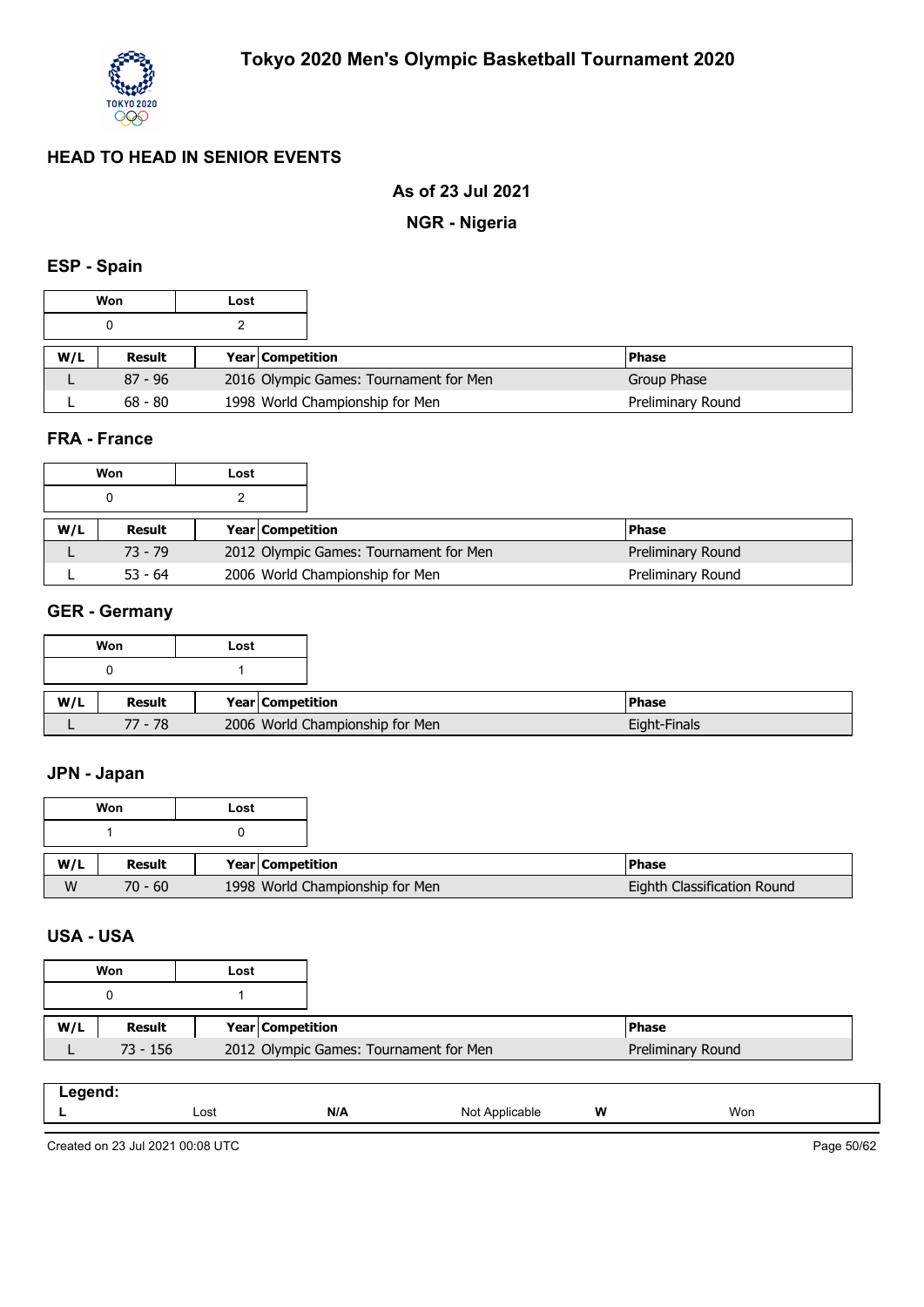

**NGR - Nigeria As of 23 Jul 2021**

| . |      |     |                 |   |     |
|---|------|-----|-----------------|---|-----|
| - | Lost | N/A | Not<br>plicable | W | Won |

Created on 23 Jul 2021 00:08 UTC

Page 51/62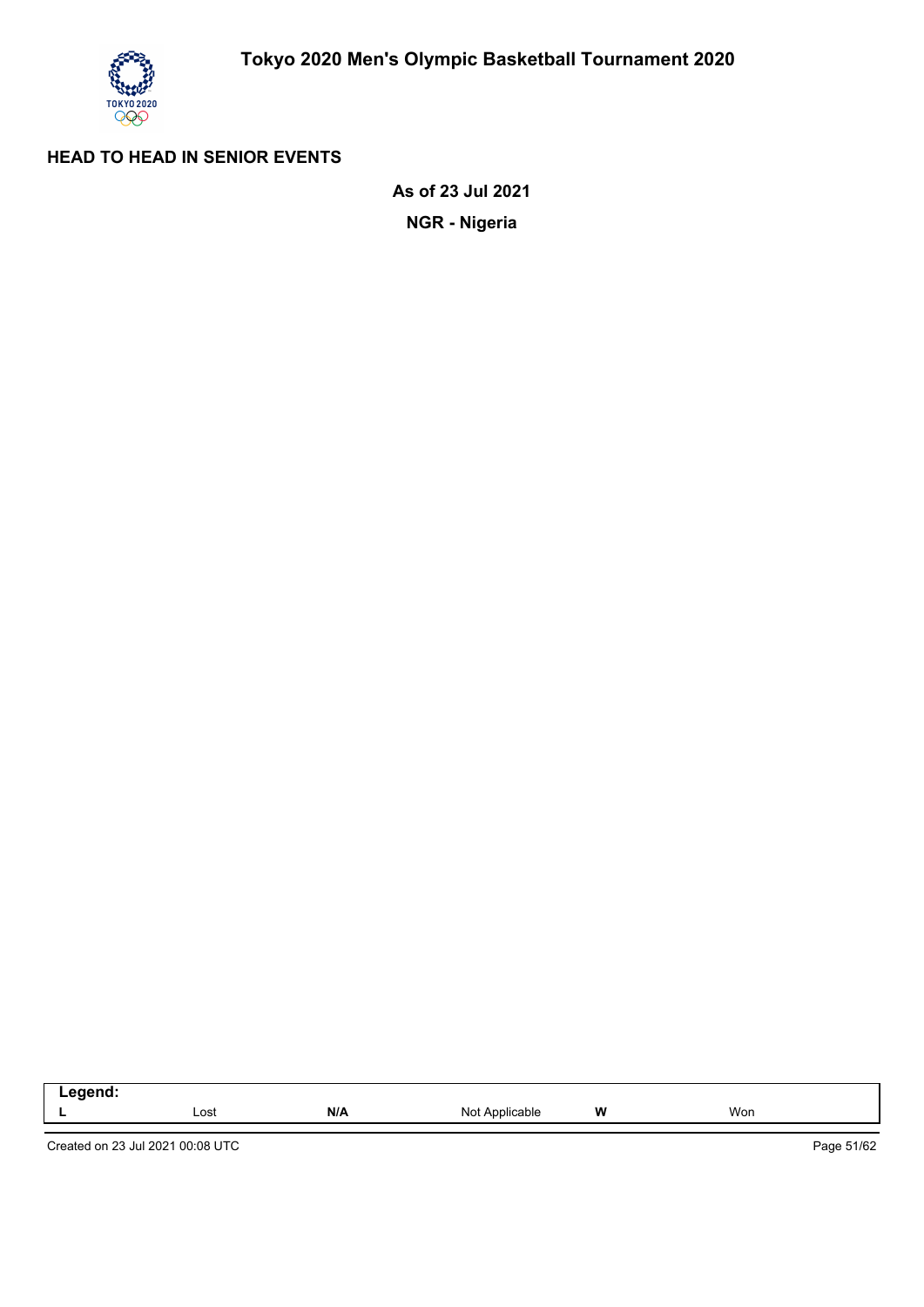

#### **As of 23 Jul 2021**

#### **SLO - Slovenia**

#### **Total Summary**

| <b>Team Name</b>         | Win % | Played         | Won            | Lost           | For         | <b>Against</b> |
|--------------------------|-------|----------------|----------------|----------------|-------------|----------------|
| Australia                | 100   | $\overline{2}$ | $\overline{2}$ | $\mathbf 0$    | 177         | 138            |
| Islamic Republic of Iran | 100   | 1              | 1              | 0              | 65          | 60             |
| Italy                    | 77    | 9              | 7              | $\overline{2}$ | 694         | 649            |
| Czech Republic           | 71    | 7              | 5              | 2              | 555         | 494            |
| Germany                  | 57    | 7              | $\overline{4}$ | 3              | 515         | 494            |
| France                   | 45    | 11             | 5              | 6              | 820         | 825            |
| Spain                    | 30    | 10             | 3              | 7              | 785         | 837            |
| <b>USA</b>               | 0     | 3              | 0              | 3              | 248         | 332            |
| Japan                    | N/A   | $\mathbf 0$    | 0              | 0              | $\mathbf 0$ | $\bf{0}$       |
| Nigeria                  | N/A   | 0              | 0              | 0              | 0           | 0              |
| Argentina                | N/A   | $\mathbf 0$    | 0              | $\mathbf 0$    | 0           | $\mathbf 0$    |
| Total                    | 54    | 50             | 27             | 23             | 3859        | 3829           |

#### **Overview per opponent**

#### **AUS - Australia**

|     | Won       | Lost |                                      |              |
|-----|-----------|------|--------------------------------------|--------------|
|     |           |      |                                      |              |
| W/L | Result    |      | <b>Year Competition</b>              | <b>Phase</b> |
| W   | $90 - 80$ |      | 2014 FIBA Basketball World Cup       | Group Phase  |
| W   | $87 - 58$ |      | 2010 FIBA World Championship for Men | Eight-Finals |

| ---<br>-- |      |     |                              |   |     |
|-----------|------|-----|------------------------------|---|-----|
| -         | Lost | N/A | NM<br>$\sqrt{2}$<br>ilicable | W | Won |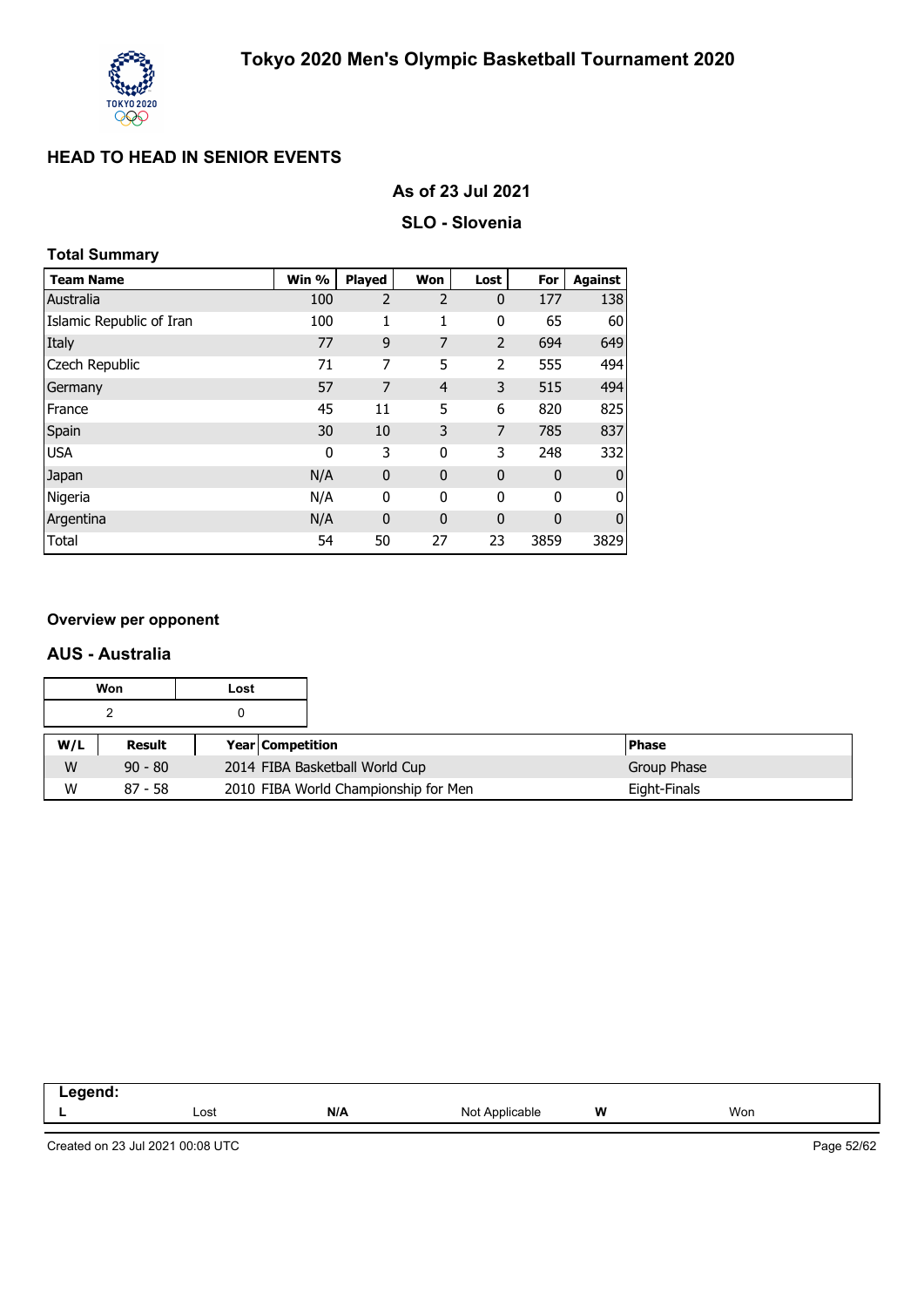

#### **As of 23 Jul 2021**

#### **SLO - Slovenia**

## **CZE - Czech Republic**

|     | Won       | Lost |                    |                                                       |                    |
|-----|-----------|------|--------------------|-------------------------------------------------------|--------------------|
|     | 5         | 2    |                    |                                                       |                    |
| W/L | Result    |      | Year   Competition |                                                       | <b>Phase</b>       |
| W   | $62 - 60$ |      | 2013 EuroBasket    |                                                       | <b>First Round</b> |
| W   | $95 - 66$ |      | 2005 EuroBasket    |                                                       | Qualifying Round   |
| W   | $71 - 70$ |      | 2005 EuroBasket    |                                                       | Qualifying Round   |
|     | $70 - 71$ |      |                    | 2003 European Championship for Men - Semi-Final Round | First Leg          |
| W   | $92 - 80$ |      |                    | 2003 European Championship for Men - Semi-Final Round | Second Leg         |
| W   | $84 - 65$ |      |                    | 1997 European Championship for Men - Semi-Final Round | Group Phase        |
|     | $81 - 82$ |      |                    | 1997 European Championship for Men - Semi-Final Round | Group Phase        |

#### **ESP - Spain**

|     | Won           | Lost                 |                                                         |                      |
|-----|---------------|----------------------|---------------------------------------------------------|----------------------|
|     | 3             |                      |                                                         |                      |
| W/L | <b>Result</b> | Year Competition     |                                                         | <b>Phase</b>         |
| L   | $72 - 83$     |                      | 2019 FIBA Basketball World Cup 2019 European Qualifiers | First Round          |
|     | $84 - 92$     |                      | 2019 FIBA Basketball World Cup 2019 European Qualifiers | First Round          |
| W   | $92 - 72$     | 2017 FIBA EuroBasket |                                                         | Semi-Finals          |
| W   | $78 - 69$     | 2013 EuroBasket      |                                                         | First Round          |
| L   | $64 - 86$     | 2011 EuroBasket      |                                                         | Quarter Final Round  |
|     | $80 - 97$     |                      | 2010 FIBA World Championship for Men                    | Classification (5-8) |
| L   | $84 - 90$     | 2009 EuroBasket      |                                                         | Preliminary Round    |
|     | $61 - 85$     |                      | 2001 European Championship for Men                      | Preliminary Round    |
| W   | $85 - 75$     |                      | 1999 European Championship for Men                      | Preliminary Round    |
|     | $85 - 88$     |                      | 1995 European Championship for Men                      | Preliminary Round    |

| םר<br>- 2 |      |     |                        |   |     |  |
|-----------|------|-----|------------------------|---|-----|--|
|           | Lost | N/A | N∩t<br>Applicable<br>w | W | Won |  |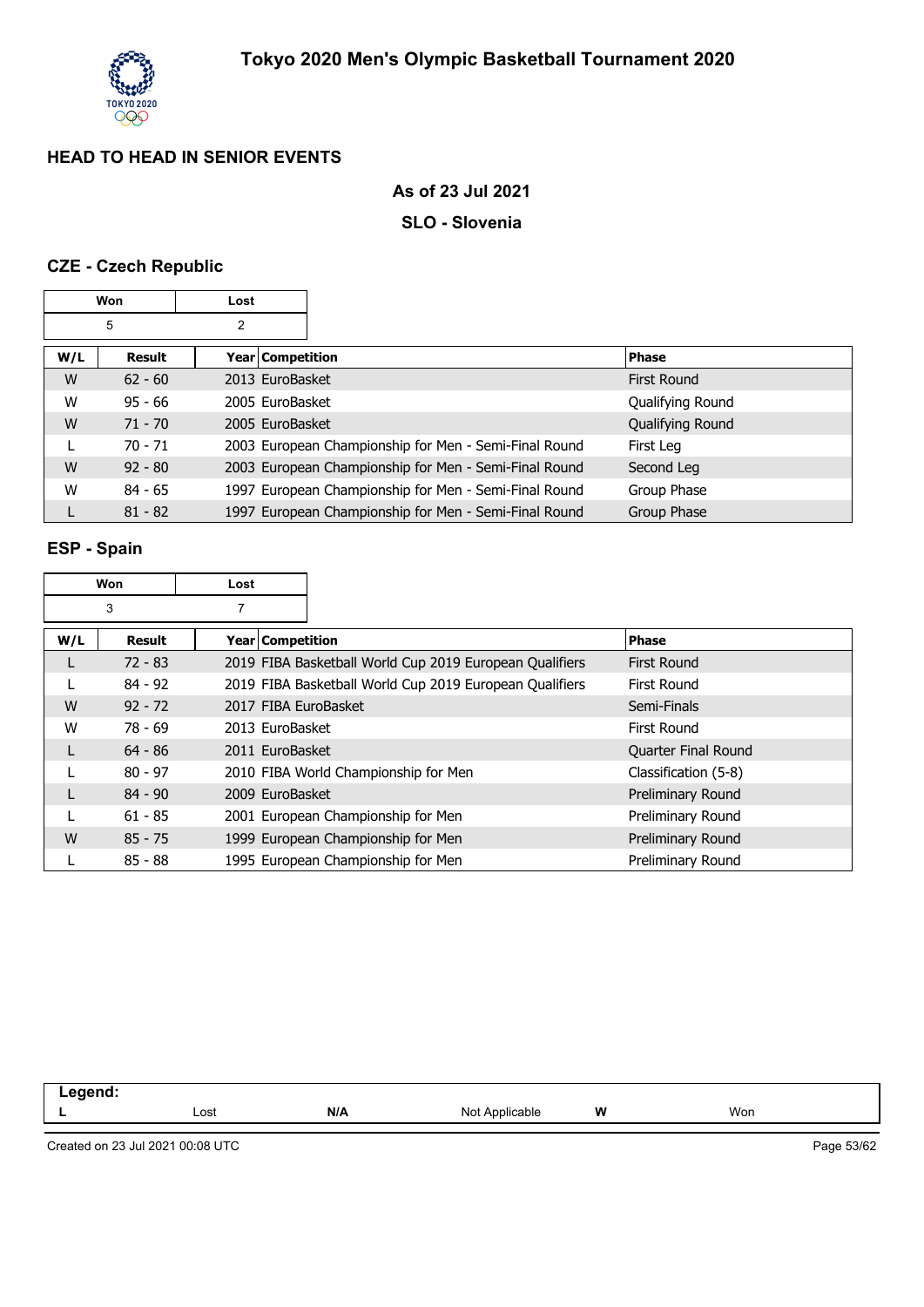

#### **As of 23 Jul 2021**

#### **SLO - Slovenia**

#### **FRA - France**

|     | Won           | Lost                 |                                    |                      |
|-----|---------------|----------------------|------------------------------------|----------------------|
|     | 5             | 6                    |                                    |                      |
| W/L | <b>Result</b> | Year   Competition   |                                    | <b>Phase</b>         |
| W   | $95 - 78$     | 2017 FIBA EuroBasket |                                    | Group Phase          |
|     | $62 - 72$     | 2013 EuroBasket      |                                    | Quarter-Finals       |
| W   | $67 - 66$     | 2007 EuroBasket      |                                    | Preliminary Round    |
| W   | $88 - 74$     | 2007 EuroBasket      |                                    | Placings 7th and 8th |
| W   | $77 - 61$     | 2005 EuroBasket      |                                    | Qualifying Round     |
|     | $69 - 85$     | 2005 EuroBasket      |                                    | Qualifying Round     |
| W   | $68 - 58$     | 2005 EuroBasket      |                                    | Preliminary Round    |
|     | $82 - 88$     |                      | 2003 European Championship for Men | Preliminary Round    |
|     | $69 - 74$     |                      | 1999 European Championship for Men | Eighth-Final Round   |
|     | 75 - 80       |                      | 1997 European Championship for Men | Preliminary Round    |
|     | $68 - 89$     |                      | 1995 European Championship for Men | Preliminary Round    |

#### **GER - Germany**

|     | Won       | Lost               |                                                       |                                          |
|-----|-----------|--------------------|-------------------------------------------------------|------------------------------------------|
|     | 4         | 3                  |                                                       |                                          |
| W/L | Result    | Year   Competition |                                                       | <b>Phase</b>                             |
| W   | $77 - 47$ | 2007 EuroBasket    |                                                       | Qualifying Round                         |
|     | $65 - 69$ | 2007 EuroBasket    |                                                       | Classification Round 5th to 8th<br>place |
| L   | $62 - 76$ | 2005 EuroBasket    |                                                       | <b>Quarter Finals</b>                    |
| W   | $91 - 76$ |                    | 1999 European Championship for Men - Semi-Final Round | Group Phase                              |
| W   | $75 - 71$ |                    | 1999 European Championship for Men - Semi-Final Round | Group Phase                              |
|     | $57 - 79$ |                    | 1993 European Championship for Men                    | Preliminary Round I                      |
| W   | $88 - 76$ |                    | 1992 European Olympic Qualifying Tournament for Men   | <b>Final Round</b>                       |

## **IRI - Islamic Republic of Iran**

|     | Won       | Lost |                    |                                      |                   |
|-----|-----------|------|--------------------|--------------------------------------|-------------------|
|     |           |      |                    |                                      |                   |
| W/L | Result    |      | Year   Competition |                                      | <b>Phase</b>      |
| W   | $65 - 60$ |      |                    | 2010 FIBA World Championship for Men | Preliminary Round |

| N/A<br>W<br>Won<br>Lost<br>Not<br>`Applicable | .<br>-- - |  |  |  |
|-----------------------------------------------|-----------|--|--|--|
|                                               |           |  |  |  |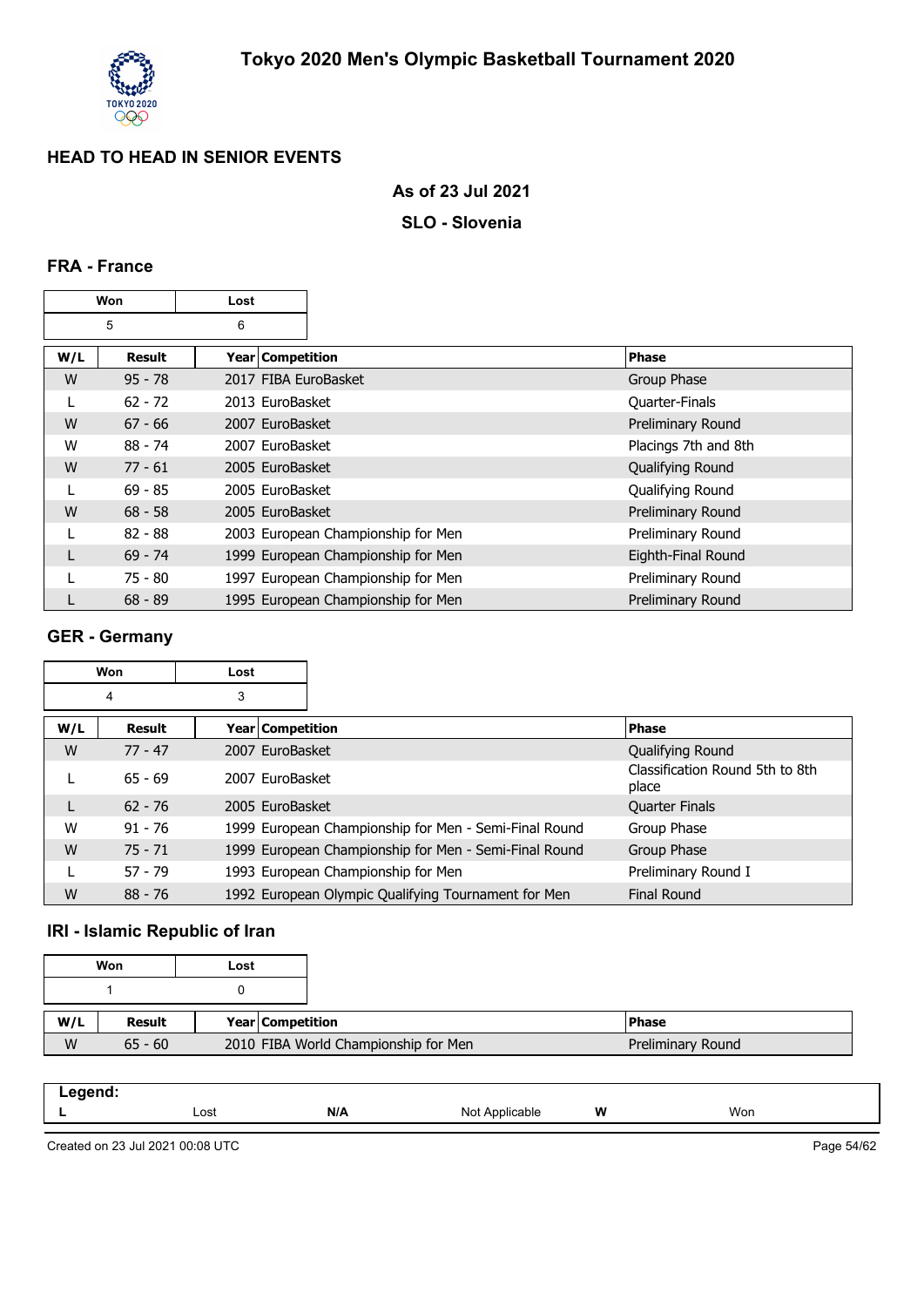

#### **As of 23 Jul 2021**

#### **SLO - Slovenia**

## **ITA - Italy**

| Won<br>Lost |           |                  |                                                       |                    |
|-------------|-----------|------------------|-------------------------------------------------------|--------------------|
|             | 7         | 2                |                                                       |                    |
| W/L         | Result    | Year Competition |                                                       | <b>Phase</b>       |
| W           | $84 - 77$ | 2013 EuroBasket  |                                                       | Second Round       |
| W           | $69 - 68$ | 2007 EuroBasket  |                                                       | Preliminary Round  |
| L           | $76 - 80$ |                  | 2006 World Championship for Men                       | Preliminary Round  |
| W           | $77 - 67$ |                  | 2003 European Championship for Men                    | Preliminary Round  |
| W           | $84 - 78$ |                  | 2003 European Championship for Men - Semi-Final Round | First Leg          |
| W           | 78 - 70   |                  | 2003 European Championship for Men - Semi-Final Round | Second Leg         |
| W           | $72 - 55$ |                  | 1997 European Championship for Men - Semi-Final Round | Group Phase        |
|             | $63 - 76$ |                  | 1997 European Championship for Men - Semi-Final Round | Group Phase        |
| W           | $91 - 78$ |                  | 1992 European Olympic Qualifying Tournament for Men   | <b>Final Round</b> |

#### **USA - USA**

|     | Won        | Lost |                                      |                   |
|-----|------------|------|--------------------------------------|-------------------|
|     | 0          |      |                                      |                   |
| W/L | Result     |      | Year Competition                     | <b>Phase</b>      |
|     | $76 - 119$ |      | 2014 FIBA Basketball World Cup       | Quarter-Finals    |
|     | 77 - 99    |      | 2010 FIBA World Championship for Men | Preliminary Round |
|     | $95 - 114$ |      | 2006 World Championship for Men      | Preliminary Round |

| nand<br>. |      |     |                     |       |     |  |
|-----------|------|-----|---------------------|-------|-----|--|
|           | Lost | N/A | : Applicable<br>Not | W<br> | Won |  |
|           |      |     |                     |       |     |  |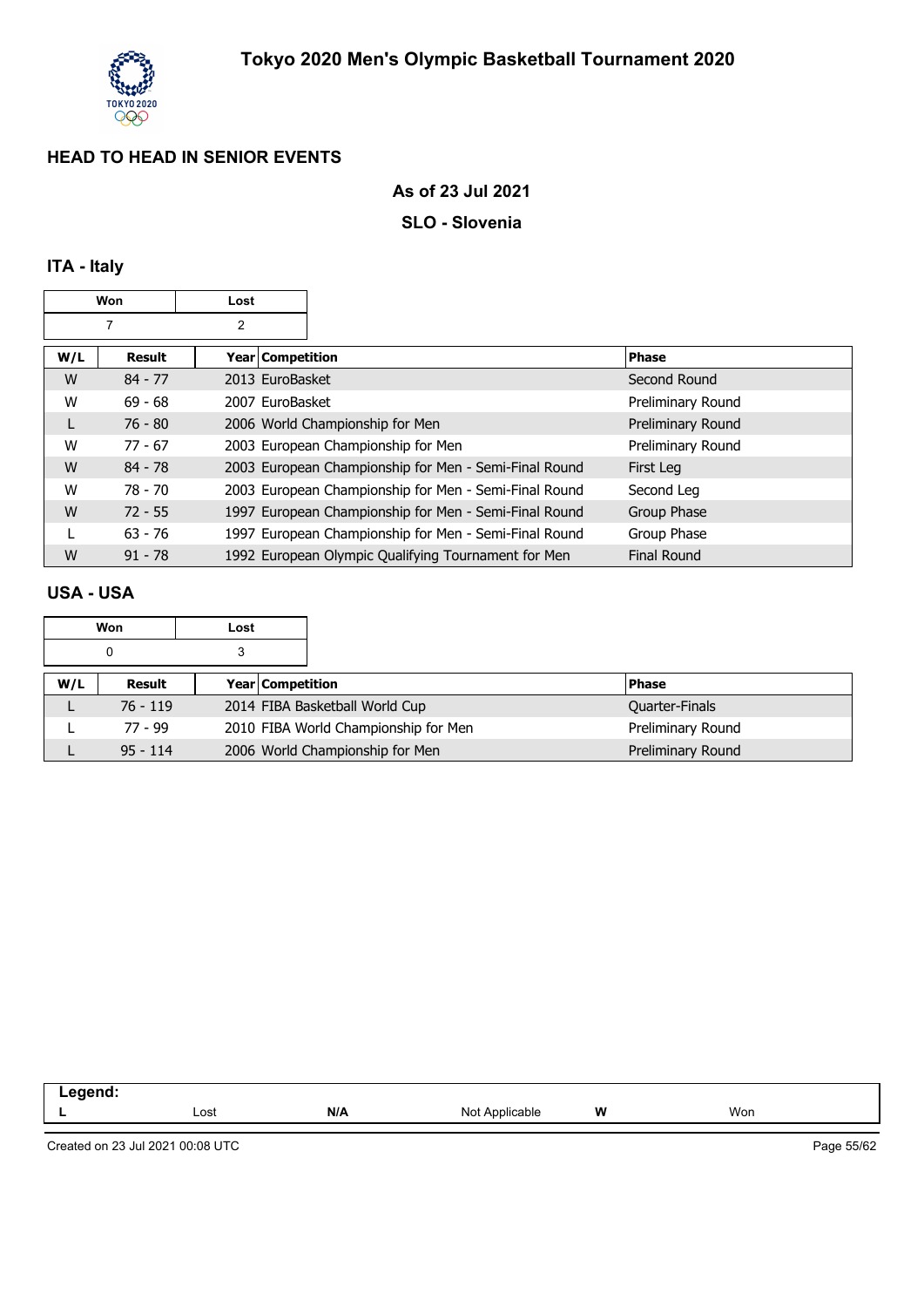

| As of 23 Jul 2021 |  |
|-------------------|--|
|-------------------|--|

**USA - USA**

## **Total Summary**

| <b>Team Name</b>         | Win % | <b>Played</b>  | Won            | Lost           | For  | <b>Against</b> |
|--------------------------|-------|----------------|----------------|----------------|------|----------------|
| Australia                | 100   | 15             | 15             | 0              | 1464 | 1086           |
| Germany                  | 100   | 6              | 6              | 0              | 565  | 412            |
| Japan                    | 100   | $\overline{4}$ | $\overline{4}$ | 0              | 420  | 184            |
| Nigeria                  | 100   | 1              | 1              | 0              | 156  | 73             |
| Slovenia                 | 100   | 3              | 3              | 0              | 332  | 248            |
| Islamic Republic of Iran | 100   | 1              | 1              | 0              | 88   | 51             |
| Czech Republic           | 100   | 1              | 1              | $\mathbf 0$    | 88   | 67             |
| France                   | 90    | 10             | 9              | 1              | 852  | 652            |
| Spain                    | 88    | 18             | 16             | $\overline{2}$ | 1672 | 1347           |
| Italy                    | 85    | 14             | 12             | 2              | 1226 | 960            |
| Argentina                | 78    | 32             | 25             | 7              | 2908 | 2535           |
| Total                    | 89    | 105            | 93             | 12             | 9771 | 7615           |

#### **Overview per opponent**

| $- - \sim - \sim -$ |      |     |                   |   |     |
|---------------------|------|-----|-------------------|---|-----|
| --                  | Lost | N/A | Applicable<br>Not | W | Won |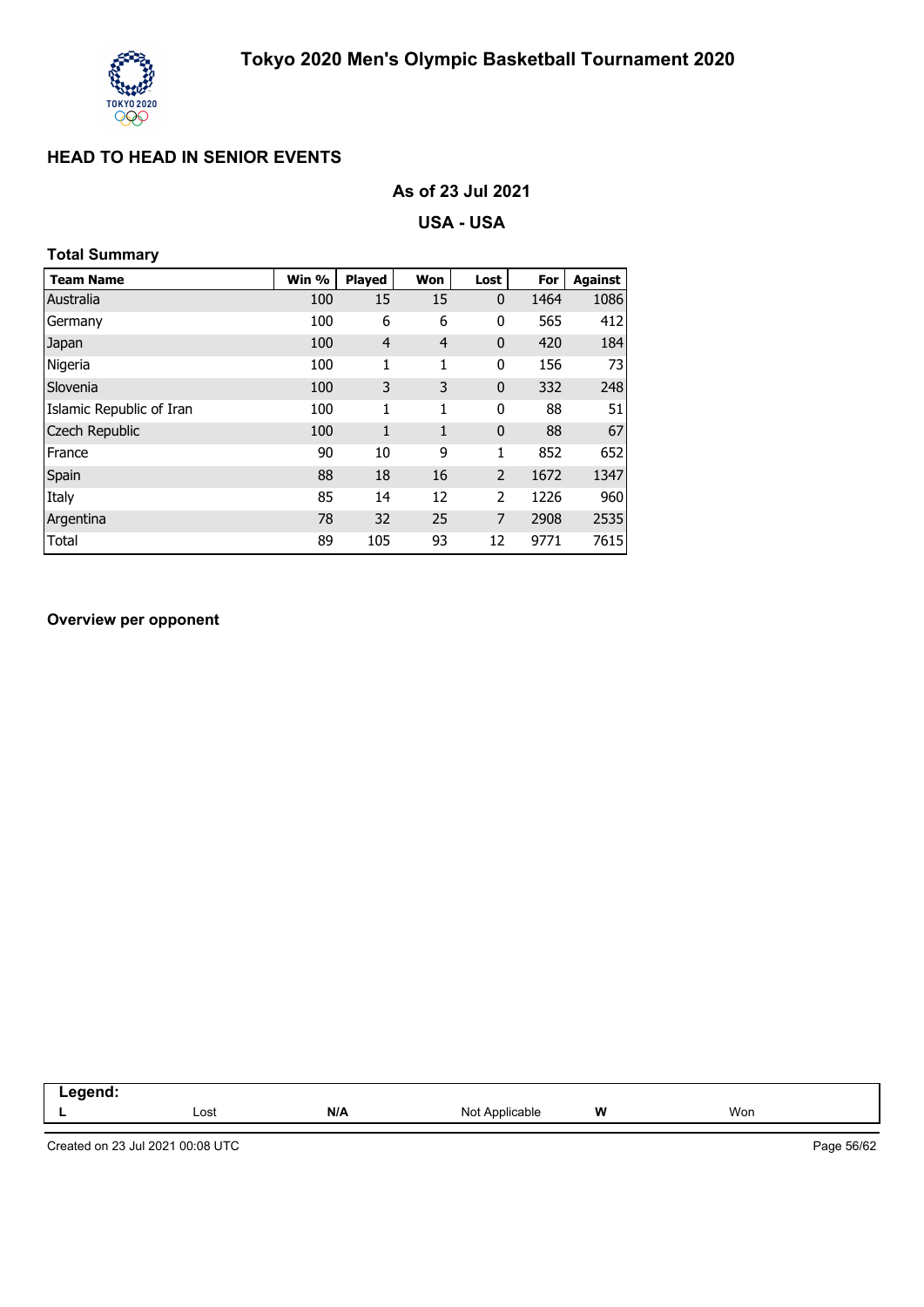

### **As of 23 Jul 2021**

#### **USA - USA**

## **ARG - Argentina**

| Won     |               | Lost               |                                         |                                                            |   |                       |
|---------|---------------|--------------------|-----------------------------------------|------------------------------------------------------------|---|-----------------------|
|         | 25            | $\overline{7}$     |                                         |                                                            |   |                       |
| W/L     | <b>Result</b> | Year Competition   |                                         |                                                            |   | Phase                 |
| W       | $84 - 83$     |                    |                                         | 2019 FIBA Basketball World Cup 2019 Americas Qualifiers    |   | 2nd Round             |
| L       | $63 - 80$     |                    |                                         | 2019 FIBA Basketball World Cup 2019 Americas Qualifiers    |   | 2nd Round             |
| W       | $81 - 76$     | 2017 FIBA AmeriCup |                                         |                                                            |   | Final                 |
| W       | $105 - 78$    |                    | 2016 Olympic Games: Tournament for Men  |                                                            |   | <b>Quarter Finals</b> |
| W       | $126 - 97$    |                    | 2012 Olympic Games: Tournament for Men  |                                                            |   | Preliminary Round     |
| W       | $109 - 83$    |                    | 2012 Olympic Games: Tournament for Men  |                                                            |   | Semi-Finals           |
| W       | $101 - 81$    |                    | 2008 Olympic Games: Tournament Men      |                                                            |   | Semi-Finals           |
| W       | $91 - 76$     | 2007<br>Tournament |                                         | FIBA Americas Championship for Men/Olympic Qualifying      |   | Quarter Final Round   |
| W       | $118 - 81$    | Tournament         |                                         | 2007 FIBA Americas Championship for Men/Olympic Qualifying |   | <b>Final Round</b>    |
| W       | $96 - 81$     |                    | 2006 World Championship for Men         |                                                            |   | Finals                |
| L       | $67 - 84$     |                    | 2005 FIBA Americas Championship for Men |                                                            |   | Quarter Final Round   |
| L       | $81 - 89$     |                    | 2004 Olympic Games: Tournament for Men  |                                                            |   | Semi-Finals           |
| W       | $94 - 86$     |                    | 2003 FIBA Americas Championship for Men |                                                            |   | <b>Quarter Finals</b> |
| W       | $106 - 73$    |                    | 2003 FIBA Americas Championship for Men |                                                            |   | Final Round           |
| L       | $80 - 87$     |                    | 2002 World Championship for Men         |                                                            |   | Eighth-Final Round    |
| L       | $69 - 108$    |                    | 2001 FIBA Americas Championship for Men |                                                            |   | Preliminary Round     |
| W       | $103 - 72$    |                    | 1999 FIBA Americas Championship for Men |                                                            |   | Preliminary Round     |
| W       | $88 - 59$     |                    | 1999 FIBA Americas Championship for Men |                                                            |   | Semi-Finals           |
| W       | $87 - 74$     |                    | 1998 World Championship for Men         |                                                            |   | Eighth-Final Round    |
| W       | $91 - 78$     |                    | 1997 FIBA Americas Championship for Men |                                                            |   | Semi-Finals           |
| W       | $96 - 68$     |                    | 1996 Olympic Games: Tournament for Men  |                                                            |   | Preliminary Round     |
| W       | $123 - 107$   |                    | 1993 FIBA Americas Champioship for Men  |                                                            |   | Semifinal Round       |
| W       | $128 - 87$    |                    | 1992 FIBA Americas Championship for Men |                                                            |   | Qualifying Round      |
| W       | $104 - 100$   |                    | 1990 World Championship for Men         |                                                            |   | Final Round           |
| L       | $70 - 74$     |                    | 1986 World Championship for Men         |                                                            |   | Semi-Final Round      |
| W       | $109 - 86$    |                    | 1974 World Championship for Men         |                                                            |   | Preliminary Round     |
| W       | $76 - 66$     |                    | 1967 World Championship for Men         |                                                            |   | <b>Final Round</b>    |
| W       | $81 - 51$     |                    | 1963 World Championship for Men         |                                                            |   | Preliminary Round     |
| W       | $87 - 73$     |                    | 1959 World Championship for Men         |                                                            |   | Preliminary Round     |
| W       | $85 - 76$     |                    | 1952 Olympic Games: Tournament for Men  |                                                            |   | Semi-Final Round      |
| L       | $50 - 64$     |                    | 1950 World Championship for Men         |                                                            |   | Final Round           |
| Legend: |               |                    |                                         |                                                            |   |                       |
| L       |               | Lost               | N/A                                     | Not Applicable                                             | W | Won                   |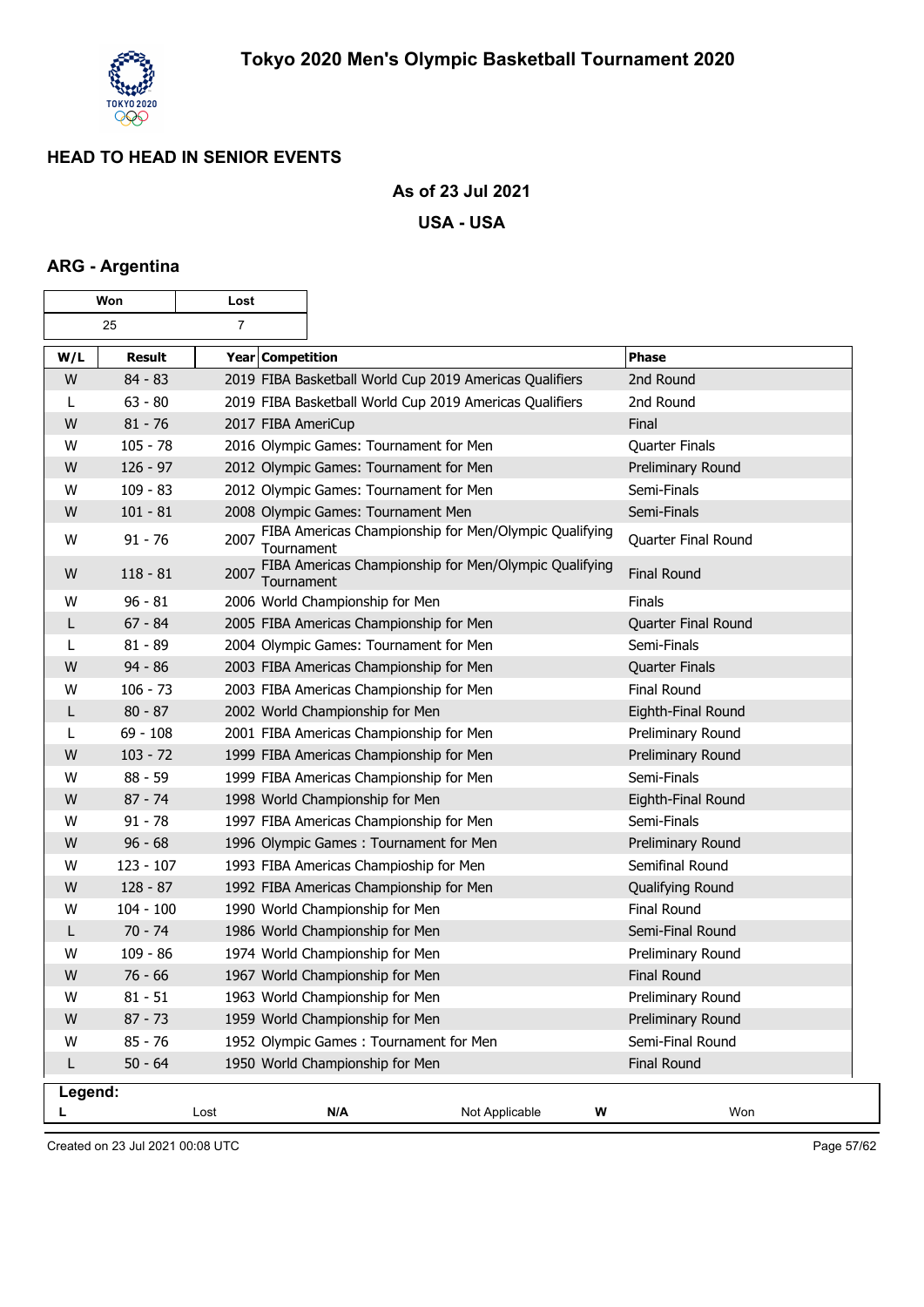

#### **As of 23 Jul 2021**

**USA - USA**

#### **ARG - Argentina**

| Won            | Lost |
|----------------|------|
| 25             |      |
| W<br>$59 - 57$ |      |

#### **AUS - Australia**

| Won |            | Lost |                  |                                        |                    |
|-----|------------|------|------------------|----------------------------------------|--------------------|
|     | 15         | 0    |                  |                                        |                    |
| W/L | Result     |      | Year Competition |                                        | Phase              |
| W   | $98 - 88$  |      |                  | 2016 Olympic Games: Tournament for Men | Group Phase        |
| w   | $119 - 86$ |      |                  | 2012 Olympic Games: Tournament for Men | Quarter-Final      |
| W   | $116 - 85$ |      |                  | 2008 Olympic Games: Tournament Men     | Quarter-Finals     |
| W   | $113 - 73$ |      |                  | 2006 World Championship for Men        | Eight-Finals       |
| W   | $89 - 79$  |      |                  | 2004 Olympic Games: Tournament for Men | Preliminary Round  |
| W   | $96 - 78$  |      |                  | 1998 World Championship for Men        | Eighth-Final Round |
| W   | $101 - 73$ |      |                  | 1996 Olympic Games: Tournament for Men | Semi-Finals        |
| W   | $130 - 74$ |      |                  | 1994 World Championship for Men        | Quarter-Finals     |
| W   | $79 - 78$  |      |                  | 1990 World Championship for Men        | <b>Final Round</b> |
| W   | 78 - 49    |      |                  | 1988 Olympic Games: Tournament for Men | <b>Finals</b>      |
| W   | $110 - 86$ |      |                  | 1982 World Championship for Men        | <b>Final Round</b> |
| W   | $77 - 75$  |      |                  | 1978 World Championship for Men        | Preliminary Round  |
| W   | $81 - 55$  |      |                  | 1972 Olympic Games: Tournament for Men | Preliminary Round  |
| W   | $99 - 62$  |      |                  | 1970 World Championship for Men        | Preliminary Round  |
| W   | $78 - 45$  |      |                  | 1964 Olympic Games: Tournament for Men | Preliminary Round  |

## **CZE - Czech Republic**

|     | Won           | Lost |                                |
|-----|---------------|------|--------------------------------|
|     |               |      |                                |
| W/L | <b>Result</b> |      | Year Competition               |
| W   | $88 - 67$     |      | 2019 FIBA Basketball World Cup |

| - - - |      |     |                     |   |     |
|-------|------|-----|---------------------|---|-----|
| --    | Lost | N/A | Not .<br>Applicable | W | Won |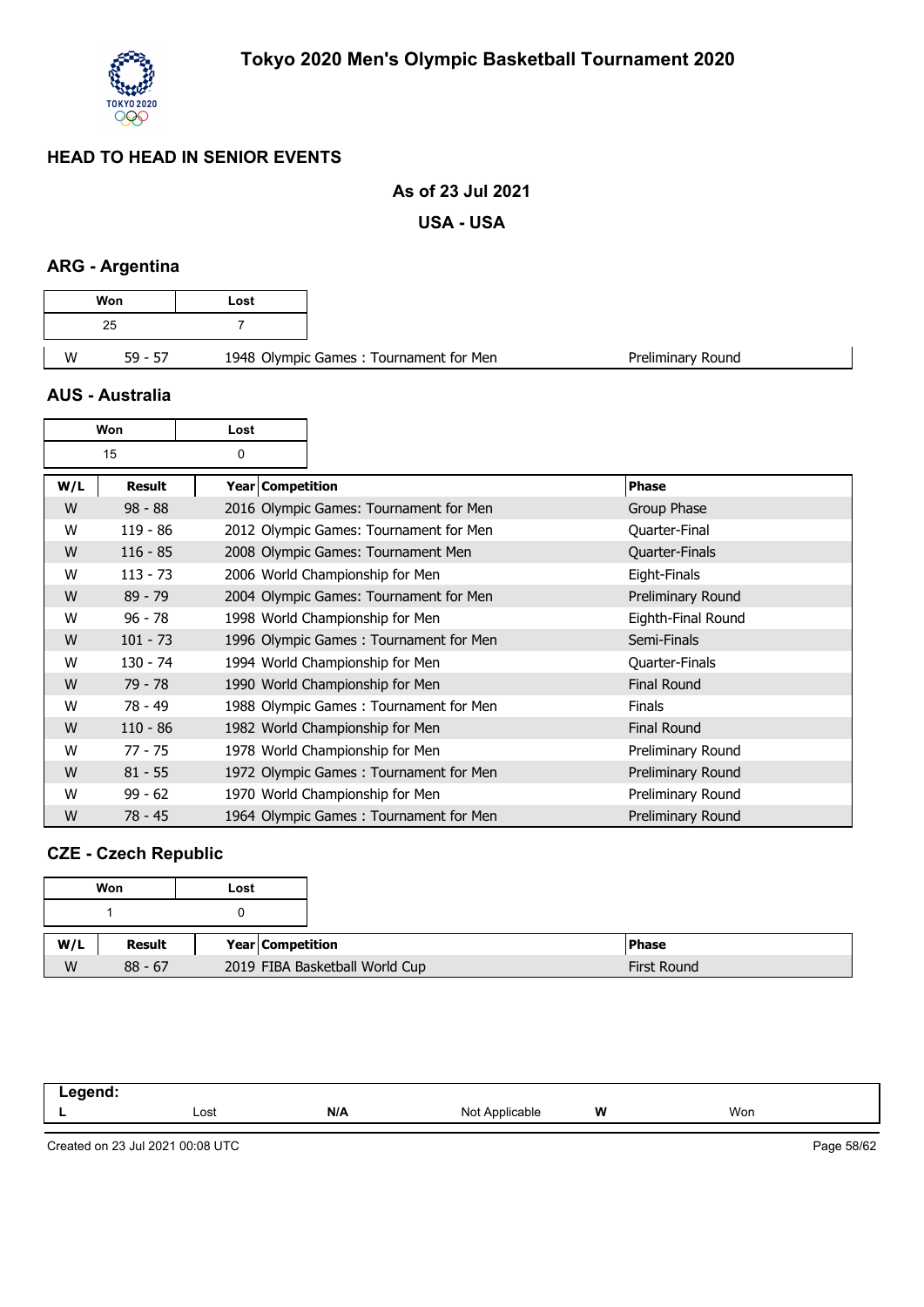

#### **As of 23 Jul 2021**

**USA - USA**

## **ESP - Spain**

| Won |               | Lost             |                                        |                            |
|-----|---------------|------------------|----------------------------------------|----------------------------|
|     | 16<br>2       |                  |                                        |                            |
| W/L | <b>Result</b> | Year Competition |                                        | <b>Phase</b>               |
| W   | $82 - 76$     |                  | 2016 Olympic Games: Tournament for Men | Semi-Finals                |
| W   | $107 - 100$   |                  | 2012 Olympic Games: Tournament for Men | <b>Finals</b>              |
| W   | $119 - 82$    |                  | 2008 Olympic Games: Tournament Men     | Preliminary Round          |
| W   | $118 - 107$   |                  | 2008 Olympic Games: Tournament Men     | <b>Finals</b>              |
| W   | $102 - 94$    |                  | 2004 Olympic Games: Tournament for Men | <b>Quarter Finals</b>      |
|     | $75 - 81$     |                  | 2002 World Championship for Men        | Classification Round (5-8) |
| W   | $75 - 73$     |                  | 1998 World Championship for Men        | Eighth-Final Round         |
| W   | $115 - 100$   |                  | 1994 World Championship for Men        | Preliminary Round          |
| W   | $122 - 81$    |                  | 1992 Olympic Games: Tournament for Men | Preliminary Round          |
| W   | $95 - 85$     |                  | 1990 World Championship for Men        | Preliminary Round          |
| W   | $97 - 53$     |                  | 1988 Olympic Games: Tournament for Men | Preliminary Round          |
| W   | $101 - 68$    |                  | 1984 Olympic Games: Tournament for Men | Preliminary Round          |
| W   | $96 - 65$     |                  | 1984 Olympic Games: Tournament for Men | <b>Finals</b>              |
|     | 99 - 109      |                  | 1982 World Championship for Men        | Preliminary Round          |
| W   | $114 - 71$    |                  | 1974 World Championship for Men        | Preliminary Round          |
| W   | $72 - 56$     |                  | 1972 Olympic Games: Tournament for Men | Preliminary Round          |
| W   | $81 - 46$     |                  | 1968 Olympic Games: Tournament for Men | Preliminary Round          |
| W   | $2 - 0$       |                  | 1936 Olympic Games: Tournament for Men | <b>First Round</b>         |

| . |      |     |                    |   |     |  |
|---|------|-----|--------------------|---|-----|--|
|   | Lost | N/A | Applicable<br>מI N | W | Won |  |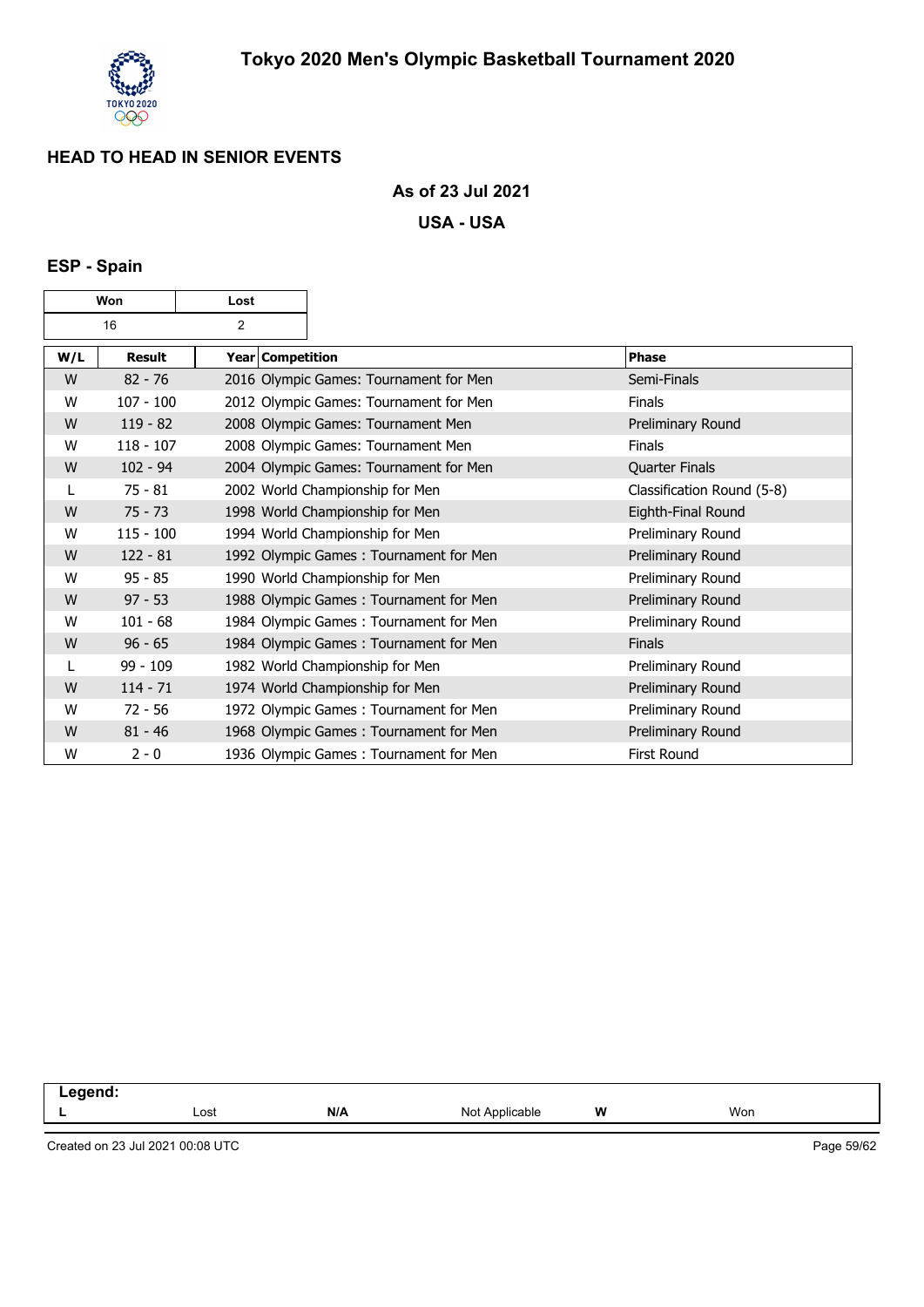

### **As of 23 Jul 2021**

**USA - USA**

### **FRA - France**

|     | Won        | Lost               |                                        |                       |
|-----|------------|--------------------|----------------------------------------|-----------------------|
|     | 9          |                    |                                        |                       |
| W/L | Result     | Year   Competition |                                        | <b>Phase</b>          |
| L   | $79 - 89$  |                    | 2019 FIBA Basketball World Cup         | <b>Quarter-Finals</b> |
| W   | $100 - 97$ |                    | 2016 Olympic Games: Tournament for Men | Group Phase           |
| W   | $98 - 71$  |                    | 2012 Olympic Games: Tournament for Men | Preliminary Round     |
| W   | $106 - 94$ |                    | 2000 Olympic Games: Tournament for Men | Preliminary Round     |
| W   | $85 - 75$  |                    | 2000 Olympic Games: Tournament for Men | <b>Finals</b>         |
| W   | $120 - 62$ |                    | 1984 Olympic Games: Tournament for Men | Preliminary Round     |
| W   | $81 - 61$  |                    | 1963 World Championship for Men        | <b>Final Round</b>    |
| W   | $70 - 49$  |                    | 1954 World Championship for Men        | Final Round           |
| W   | $48 - 33$  |                    | 1950 World Championship for Men        | <b>Final Round</b>    |
| W   | $65 - 21$  |                    | 1948 Olympic Games: Tournament for Men | <b>Final Round</b>    |

## **GER - Germany**

|     | Won        | Lost |                  |                                        |                       |
|-----|------------|------|------------------|----------------------------------------|-----------------------|
|     | 6          | 0    |                  |                                        |                       |
| W/L | Result     |      | Year Competition |                                        | <b>Phase</b>          |
| W   | $106 - 57$ |      |                  | 2008 Olympic Games: Tournament Men     | Preliminary Round     |
| W   | $85 - 65$  |      |                  | 2006 World Championship for Men        | Quarter-Finals        |
| W   | $104 - 87$ |      |                  | 2002 World Championship for Men        | Preliminary Round     |
| W   | $111 - 68$ |      |                  | 1992 Olympic Games: Tournament for Men | Preliminary Round     |
| W   | $81 - 68$  |      |                  | 1986 World Championship for Men        | Preliminary Round     |
| W   | $78 - 67$  |      |                  | 1984 Olympic Games: Tournament for Men | <b>Quarter-Finals</b> |

## **IRI - Islamic Republic of Iran**

|     | Won       | Lost |                  |                                      |  |
|-----|-----------|------|------------------|--------------------------------------|--|
|     |           |      |                  |                                      |  |
| W/L | Result    |      | Year Competition |                                      |  |
| W   | $88 - 51$ |      |                  | 2010 FIBA World Championship for Men |  |

| $-$ aand-<br>llu.<br>- - - - - |      |     |                                                  |   |     |  |
|--------------------------------|------|-----|--------------------------------------------------|---|-----|--|
| -                              | Lost | N/A | N <sub>IO</sub><br><b>Applicable</b><br>$\cdots$ | W | Won |  |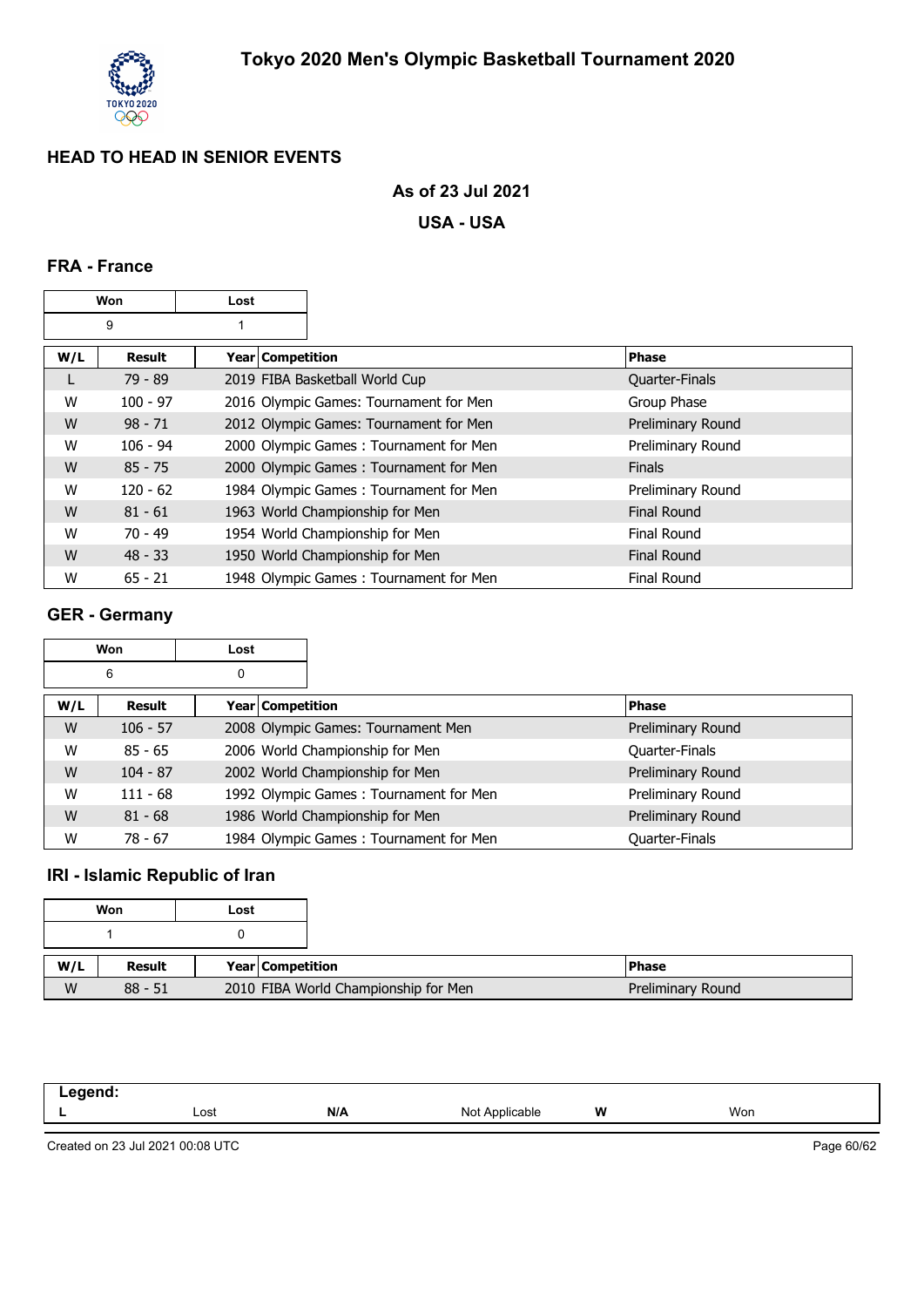

## **As of 23 Jul 2021**

**USA - USA**

## **ITA - Italy**

|     | Won        | Lost           |                                        |                    |
|-----|------------|----------------|----------------------------------------|--------------------|
|     | 12         | $\overline{2}$ |                                        |                    |
| W/L | Result     |                | Year Competition                       | <b>Phase</b>       |
| W   | $94 - 85$  |                | 2006 World Championship for Men        | Preliminary Round  |
| W   | $93 - 61$  |                | 2000 Olympic Games: Tournament for Men | Preliminary Round  |
| W   | $80 - 77$  |                | 1998 World Championship for Men        | Quarter-Finals     |
| W   | $86 - 64$  |                | 1986 World Championship for Men        | Preliminary Round  |
| L   | $80 - 81$  |                | 1978 World Championship for Men        | Semi-Final Round   |
| W   | $106 - 86$ |                | 1976 Olympic Games: Tournament for Men | Preliminary Round  |
| W   | $68 - 38$  |                | 1972 Olympic Games: Tournament for Men | Semi-Final Round   |
|     | $64 - 66$  |                | 1970 World Championship for Men        | <b>Final Round</b> |
| W   | $100 - 61$ |                | 1968 Olympic Games: Tournament for Men | Preliminary Round  |
| W   | $67 - 56$  |                | 1967 World Championship for Men        | Preliminary Round  |
| W   | $87 - 77$  |                | 1963 World Championship for Men        | Preliminary Round  |
| W   | $101 - 73$ |                | 1963 World Championship for Men        | <b>Final Round</b> |
| W   | $88 - 54$  |                | 1960 Olympic Games: Tournament for Men | Preliminary Round  |
| W   | $112 - 81$ |                | 1960 Olympic Games: Tournament for Men | <b>Final Round</b> |

#### **JPN - Japan**

|     | Won        | Lost |                  |                                        |                   |
|-----|------------|------|------------------|----------------------------------------|-------------------|
|     | 4          | 0    |                  |                                        |                   |
| W/L | Result     |      | Year Competition |                                        | <b>Phase</b>      |
| W   | $98 - 45$  |      |                  | 2019 FIBA Basketball World Cup         | First Round       |
| W   | $99 - 33$  |      |                  | 1972 Olympic Games: Tournament for Men | Preliminary Round |
| W   | $125 - 66$ |      |                  | 1960 Olympic Games: Tournament for Men | Preliminary Round |
| W   | $98 - 40$  |      |                  | 1956 Olympic Games: Tournament for Men | Preliminary Round |

## **NGR - Nigeria**

|     | Won        | Lost |                  |                                        |  |
|-----|------------|------|------------------|----------------------------------------|--|
|     |            |      |                  |                                        |  |
|     |            |      |                  |                                        |  |
| W/L | Result     |      | Year Competition |                                        |  |
| W   | $156 - 73$ |      |                  | 2012 Olympic Games: Tournament for Men |  |

| .   |      |     |                  |   |     |  |
|-----|------|-----|------------------|---|-----|--|
| . . | Lost | N/A | Not<br>licable l | W | Won |  |